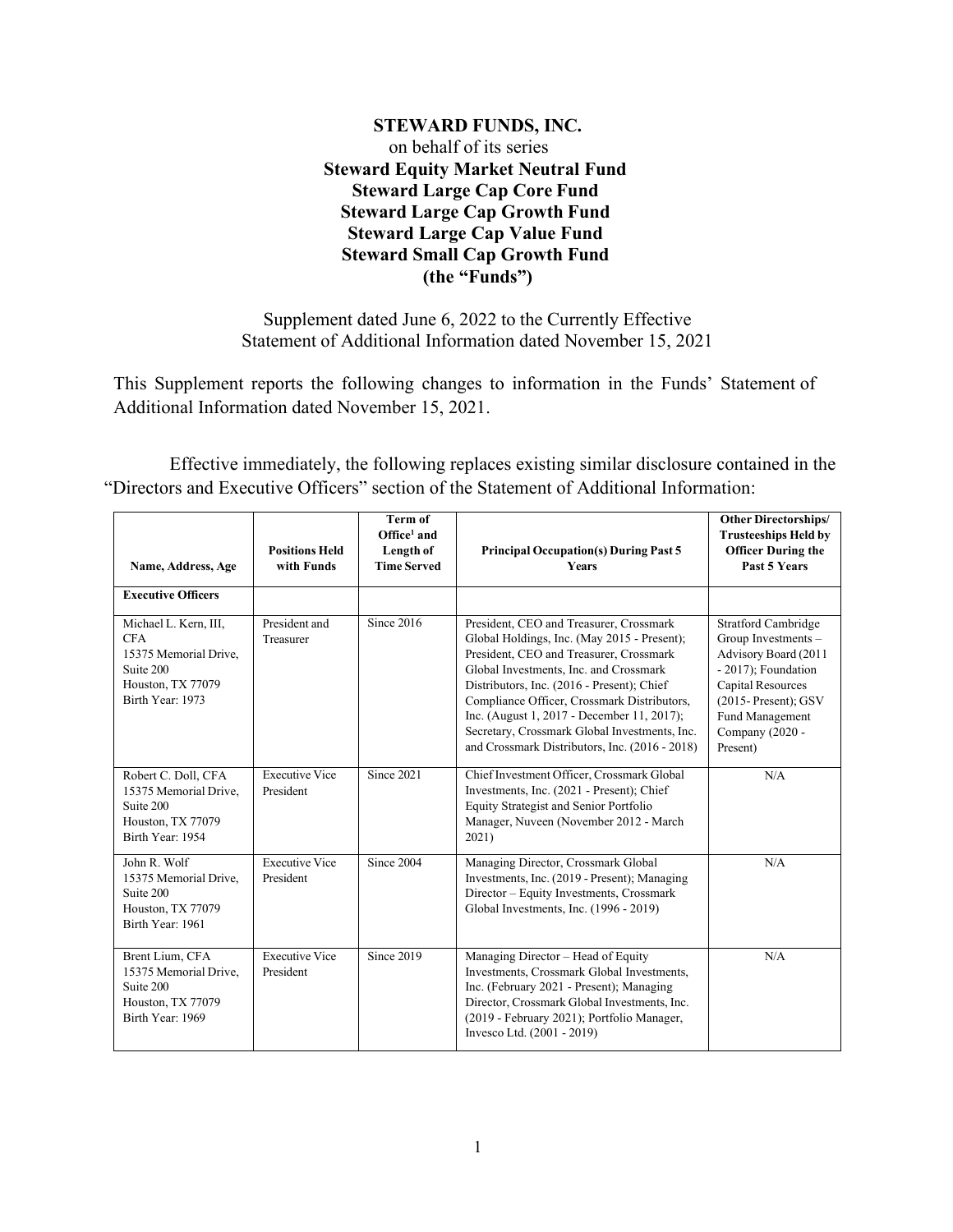| Name, Address, Age                                                                                               | <b>Positions Held</b><br>with Funds                                                                            | Term of Office <sup>1</sup><br>and Length of<br><b>Time Served</b> | <b>Principal Occupation(s) During Past 5</b><br>Years                                                                                                                                                                                                                                                                          | <b>Other Directorships/</b><br><b>Trusteeships Held by</b><br><b>Officer During the Past</b><br>5 Years |
|------------------------------------------------------------------------------------------------------------------|----------------------------------------------------------------------------------------------------------------|--------------------------------------------------------------------|--------------------------------------------------------------------------------------------------------------------------------------------------------------------------------------------------------------------------------------------------------------------------------------------------------------------------------|---------------------------------------------------------------------------------------------------------|
| Rob Botard, CFA 15375<br>Memorial Drive,<br>Suite 200<br>Houston, TX 77079<br>Birth Year: 1970                   | <b>Executive Vice</b><br>President                                                                             | Since 2022                                                         | Managing Director and Portfolio Manager,<br>Crossmark Global Investments, Inc. (April<br>2022 - Present); Portfolio Manager, Invesco<br>Ltd. (April 2011- April 2022)                                                                                                                                                          | N/A                                                                                                     |
| Victoria Fernandez,<br><b>CFA</b><br>15375 Memorial Drive.<br>Suite 200<br>Houston, TX 77079<br>Birth Year: 1973 | <b>Executive Vice</b><br>President                                                                             | Since 2014                                                         | Chief Market Strategist, Crossmark Global<br>Investments, Inc. (2018 - Present); Managing<br>Director - Fixed Income Investments,<br>Crossmark Global Investments, Inc. (2012 -<br>2018)                                                                                                                                       | N/A                                                                                                     |
| Paul Townsen<br>15375 Memorial Drive,<br>Suite 200<br>Houston, TX 77079<br>Birth Year: 1971                      | <b>Executive Vice</b><br>President                                                                             | Since 2017                                                         | Managing Director - Head of Trading &<br>Investment Operations (2021 - Present);<br>Managing Director, Crossmark Global<br>Investments, Inc, (2017 - 2021); Senior Vice<br>President, Crossmark Global Investments, Inc.<br>$(2015 - 2017)$                                                                                    | N/A                                                                                                     |
| Ryan Caylor, CFA<br>15375 Memorial Drive,<br>Suite 200<br>Houston, TX 77079<br>Birth Year: 1988                  | <b>Executive Vice</b><br>President                                                                             | Since 2020                                                         | Portfolio Manager, Crossmark Global<br>Investments, Inc. (2020 - Present); Head of<br>Research, Crossmark Global Investments, Inc.<br>(2019 - Present); Senior Research Analyst,<br>Crossmark Global Investments, Inc. (2016 -<br>2019); Associate, Tudor, Pickering, Holt &<br>$Co. (2013 - 2016)$                            | N/A                                                                                                     |
| Heather Lindsey<br>15375 Memorial Drive,<br>Suite 200<br>Houston, TX 77079<br>Birth Year: 1973                   | <b>Executive Vice</b><br>President                                                                             | Since 2022                                                         | Managing Director - Head of Distribution,<br>Crossmark Global Investments, Inc. (August<br>2021- Present); Senior Vice President-Head of<br>Strategic Accounts, Invesco Ltd. (March 2018-<br>March 2020), Senior Director-Retirement &<br>Insurance Platforms, Invesco Ltd. (April 2008-<br>February 2018).                    | N/A                                                                                                     |
| Patrick N. Garboden<br>15375 Memorial Drive,<br>Suite 200<br>Houston, TX 77079<br>Birth Year: 1957               | <b>Executive Vice</b><br>President and<br><b>Liquidity Risk</b><br>Management<br>Program<br>Administrator      | Since 2018                                                         | Senior Portfolio Manager, Crossmark Global<br>Investments, Inc. (October 2008 - Present)                                                                                                                                                                                                                                       | N/A                                                                                                     |
| Jim A. Coppedge<br>15375 Memorial Drive,<br>Suite 200<br>Houston, TX 77079<br>Birth Year: 1968                   | <b>Executive Vice</b><br>President, Chief<br>Compliance<br>Officer,<br>Secretary and<br>Assistant<br>Treasurer | Since 2017                                                         | General Counsel and Chief Compliance<br>Officer, Crossmark Global Investments, Inc.<br>(2017 - Present); General Counsel and Chief<br>Compliance Officer, Crossmark Distributors,<br>Inc. (December 11, 2017 - Present); Secretary,<br>Crossmark Global Investments, Inc. and<br>Crossmark Distributors, Inc. (2018 - Present) | N/A                                                                                                     |
| Jessica Gunter<br>15375 Memorial Drive,<br>Suite 200<br>Houston, TX 77079<br>Birth Year: 1987                    | Assistant<br>Secretary and<br>Assistant<br>Treasurer                                                           | Since 2020                                                         | Senior Compliance Officer and Associate<br>General Counsel, Crossmark Global<br>Investments, Inc. (2020 - Present); Teacher, St.<br>Laurence Catholic School (2015 - 2020)                                                                                                                                                     | N/A                                                                                                     |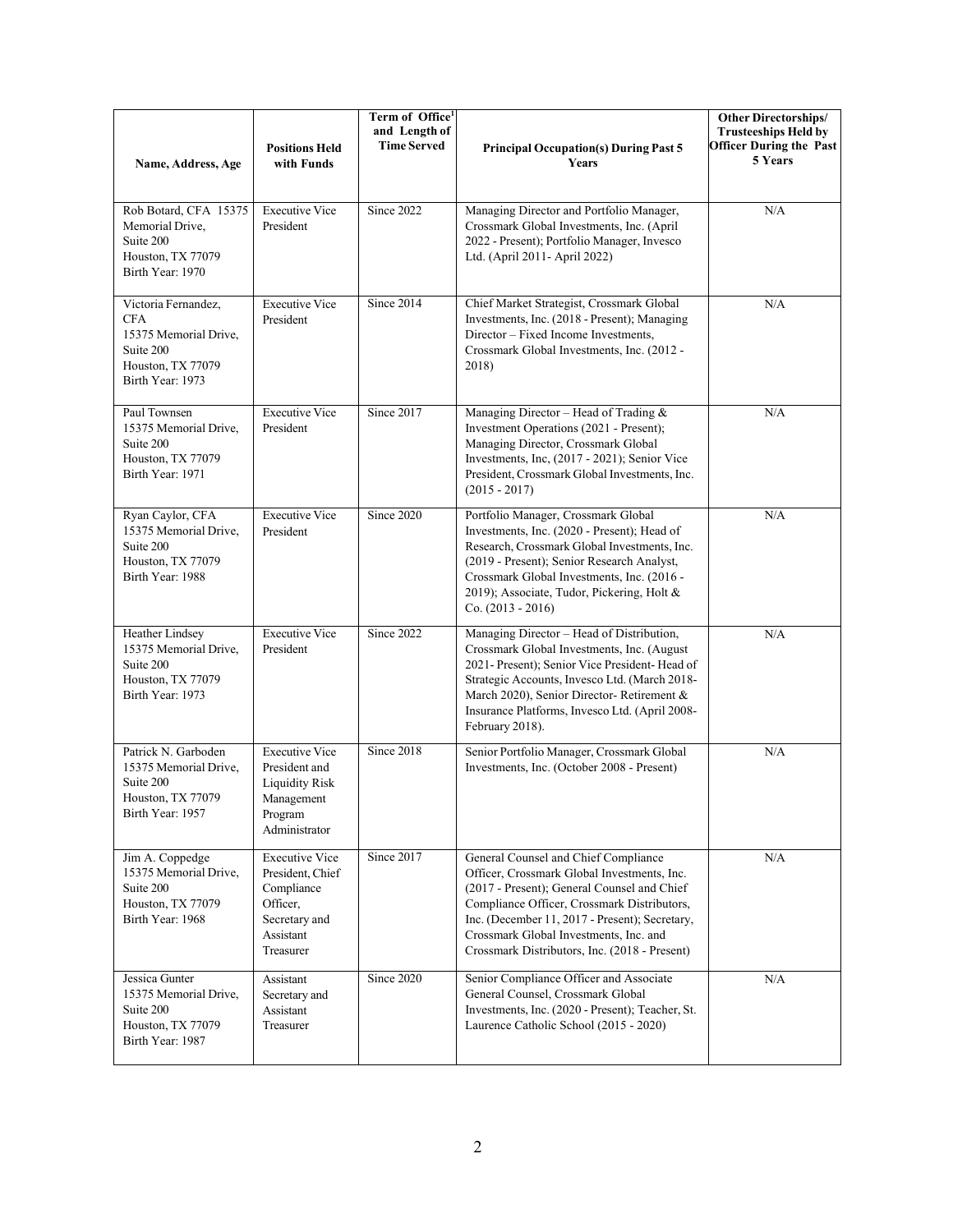| Name, Address, Age                                                                           | <b>Positions Held</b><br>with Funds | Term of Office <sup>1</sup><br>and Length of<br><b>Time Served</b> | <b>Principal Occupation(s) During Past 5</b><br><b>Years</b>                                                                                                                                                                                                                                                                                                                                          | <b>Other Directorships/</b><br>Trusteeships Held by<br><b>Officer During the</b><br>Past 5 Years |
|----------------------------------------------------------------------------------------------|-------------------------------------|--------------------------------------------------------------------|-------------------------------------------------------------------------------------------------------------------------------------------------------------------------------------------------------------------------------------------------------------------------------------------------------------------------------------------------------------------------------------------------------|--------------------------------------------------------------------------------------------------|
| Patricia Mims<br>15375 Memorial Drive.<br>Suite 200<br>Houston, TX 77079<br>Birth Year: 1960 | Assistant<br>Treasurer              | Since 2021                                                         | Financial Operations Principal, Crossmark<br>Distributors, Inc. (2018 - Present); Senior<br>Compliance Officer, Crossmark Global<br>Investments, Inc. (October $2018 - 2020$ );<br>Assistant Secretary, Crossmark Global<br>Investments, Inc. and Crossmark Distributors,<br>Inc. $(2018 - 2020)$ ; Senior Compliance<br>Associate, Crossmark Global Investments, Inc.<br>(April 2013 - October 2018) | N/A                                                                                              |

<sup>1</sup> Steward Funds, Inc. officers are elected by the Board annually and hold office until the next annual Board meeting at which officers are elected and until his or her successor is elected and qualified.

Please retain this Supplement for future reference.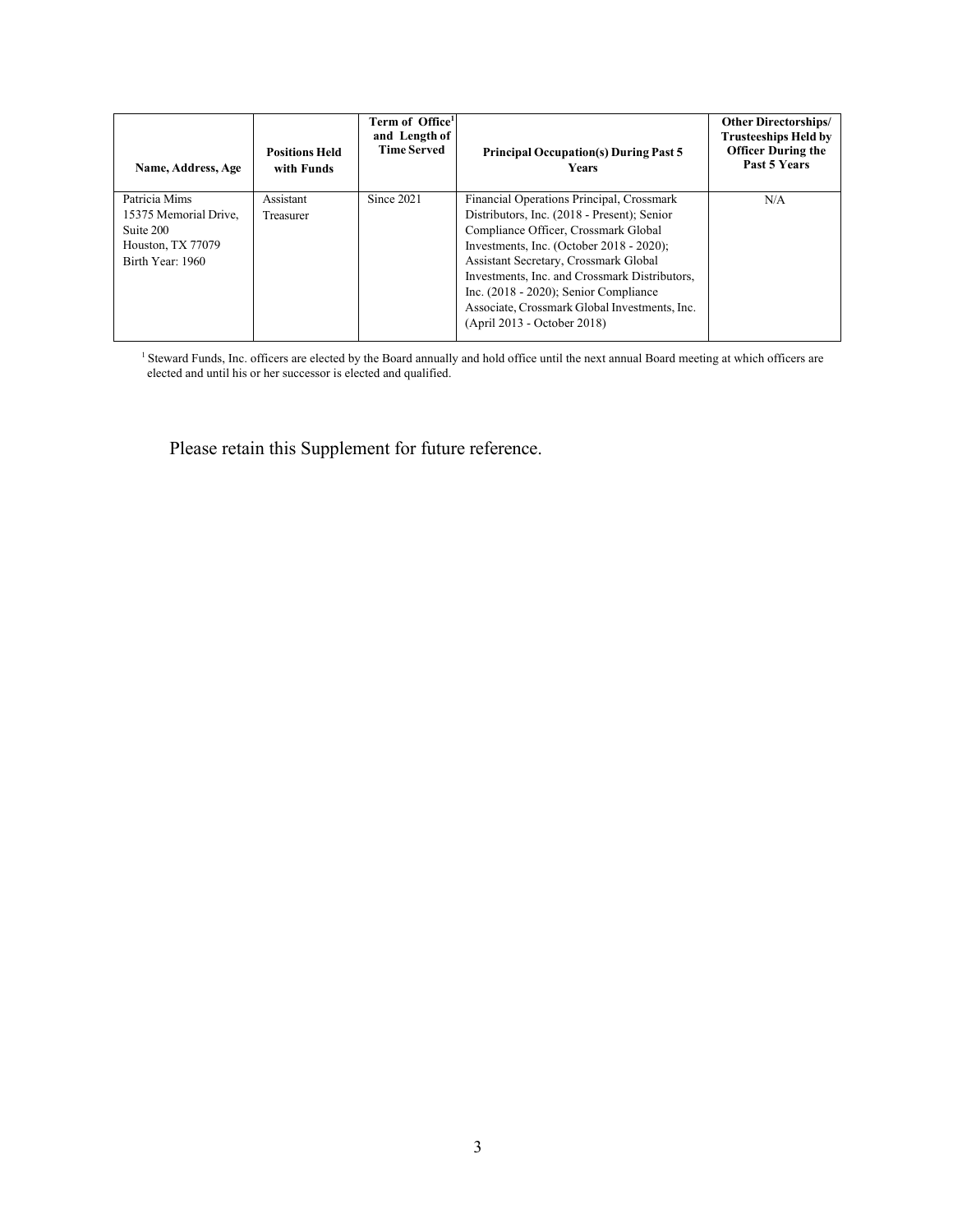# STEWARD FUNDS A LEADER IN VALUES-BASED INVESTING

| <b>Steward Equity Market Neutral Fund</b> |              |
|-------------------------------------------|--------------|
| Class A                                   | <b>SMNAX</b> |
| $Class\ C$                                | <b>SMNCX</b> |
| Class R6                                  | <b>SMNRX</b> |
| <i>Institutional Class</i>                | <b>SMNIX</b> |
| <b>Steward Large Cap Core Fund</b>        |              |
| Class A                                   | <b>SJCAX</b> |
| Class <sub>C</sub>                        | <b>SJCCX</b> |
| Class R6                                  | <b>SJCRX</b> |
| <i>Institutional Class</i>                | <b>SJCIX</b> |
| <b>Steward Large Cap Growth Fund</b>      |              |
| Class A                                   | <i>SJGAX</i> |
| $Class\ C$                                | <b>SJGCX</b> |
| Class R6                                  | <b>SJGRX</b> |
| <i>Institutional Class</i>                | <b>SJGIX</b> |
| <b>Steward Large Cap Value Fund</b>       |              |
| Class A                                   | <i>SJVAX</i> |
| Class <sub>C</sub>                        | <i>SJVCX</i> |
| Class R6                                  | <b>SJVRX</b> |
| <i>Institutional Class</i>                | <i>SJVIX</i> |
| <b>Steward Small Cap Growth Fund</b>      |              |
| Class A                                   | <b>SKGAX</b> |
| Class C                                   | <b>SKGCX</b> |
| Class R6                                  | <b>SKGRX</b> |
| <i>Institutional Class</i>                | <b>SKGIX</b> |
|                                           |              |

(The foregoing are all series and classes of Steward Funds, Inc.)

(*Class C shares and Class R6 shares of the Funds are not currently available for purchase)*

# **STATEMENT OF ADDITIONAL INFORMATION**

# **November 15, 2021**

This Statement of Additional Information is not a Prospectus but it contains information in addition to and more detailed than that set forth in the Prospectus for the Funds and should be read in conjunction with the Prospectus for the Funds dated November 15, 2021. The information in this Statement of Additional Information expands on the information contained in the Prospectus and any supplements thereto. A copy of the Funds' Prospectus may be obtained without charge by contacting Crossmark Distributors, Inc. by phone at (888) 845-6910 or by writing to it at 15375 Memorial Dr., Suite 200, Houston, TX 77079.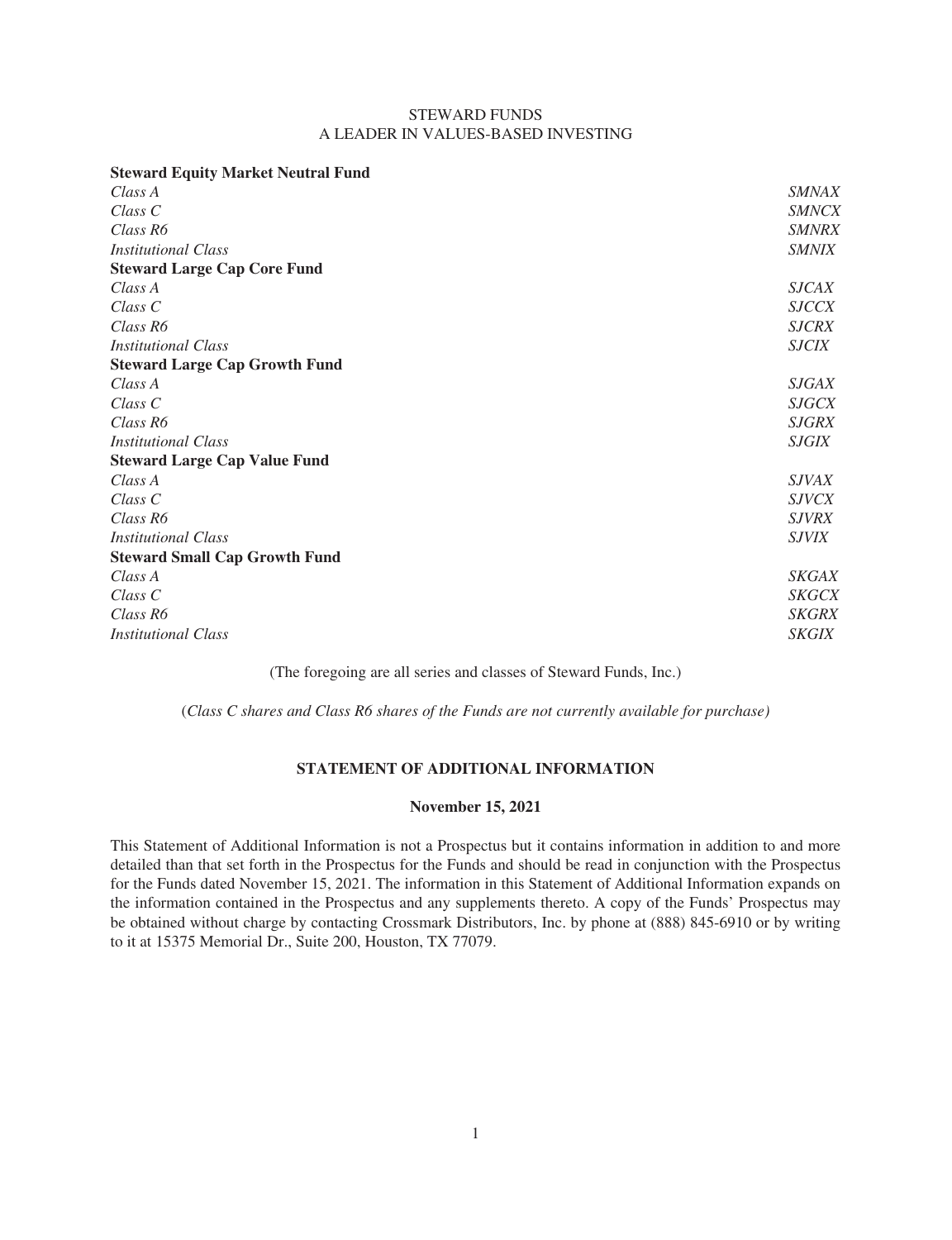# **TABLE OF CONTENTS**

| Page |
|------|
|      |
|      |
|      |
|      |
|      |
|      |
|      |
|      |
|      |
|      |
|      |
|      |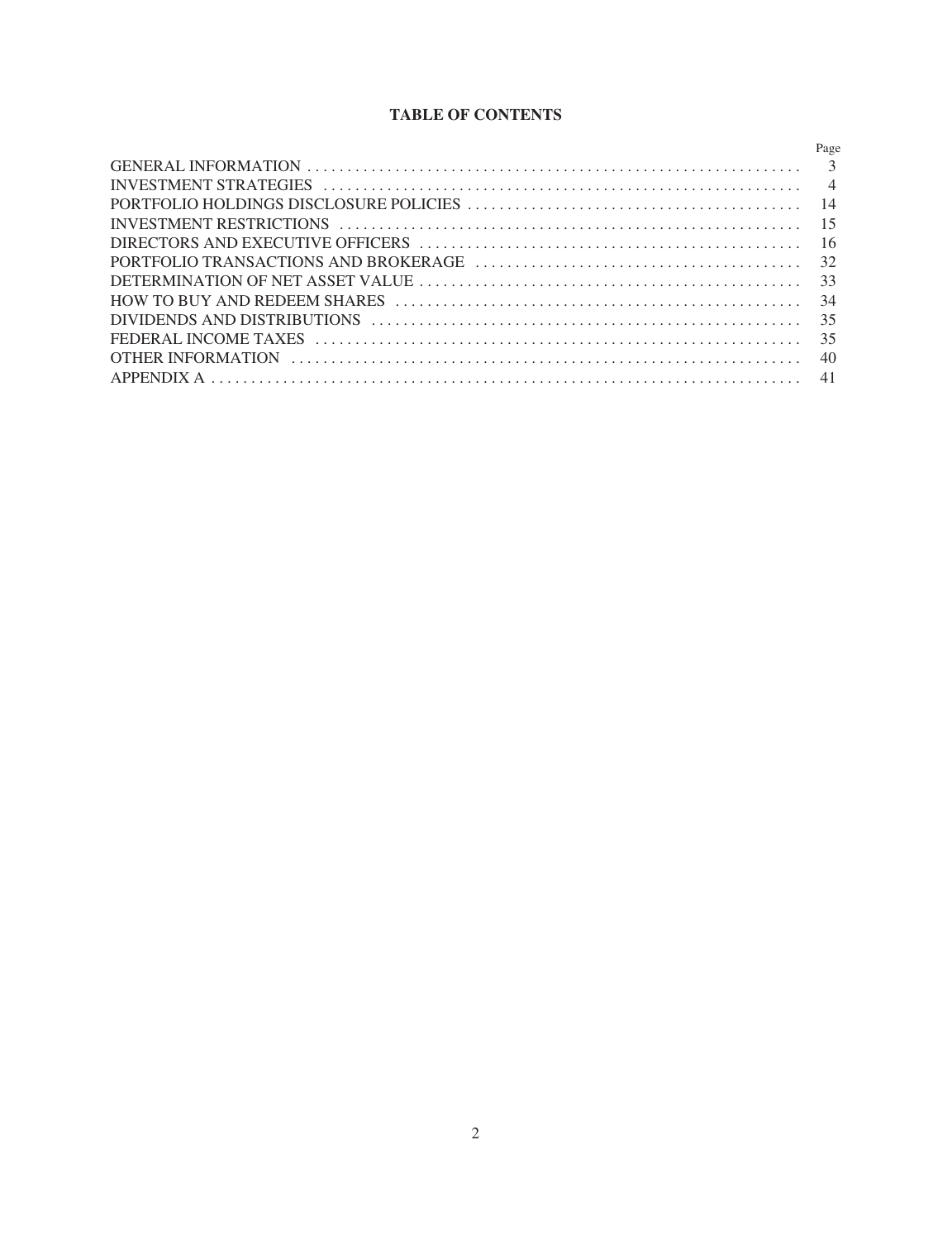#### **GENERAL INFORMATION**

<span id="page-5-0"></span>Steward Equity Market Neutral Fund, Steward Large Cap Core Fund, Steward Large Cap Growth Fund, Steward Large Cap Value Fund and Steward Small Cap Growth Fund (each a "Fund" and collectively, the "Funds") are each a series of Steward Funds, Inc. ("SFI"), an open-end diversified management company registered under the Investment Company Act of 1940, as amended (the "1940 Act"). SFI was originally incorporated in Delaware in 1968 and commenced business shortly thereafter as an open-end diversified management company under the 1940 Act. On February 18, 1992, shareholders approved a plan of reorganization pursuant to which the corporate entity became, on May 11, 1992, a Maryland series company, Capstone Fixed Income Series, Inc. The name of the corporate entity was changed to Capstone Christian Values Fund, Inc. on March 13, 2000. On June 3, 2004, the name was changed to Steward Funds, Inc.

The Funds each offer Class A, Class C, Class R6 and Institutional Class shares, although Class C shares and Class R6 shares are not currently available for purchase. All shares issued and outstanding are fully paid and non-assessable, transferable, have no pre-emptive rights (except as may be determined by the Board of Directors (the "Board")) or conversion rights (except that Class C shares convert to Class A shares after eight years) and are redeemable as described in the Prospectus and this Statement of Additional Information ("SAI"). Each share has equal rights with each other share of the same class of a Fund as to voting, dividends, exchanges and liquidation. Shareholders are entitled to one vote for each share held and fractional votes for fractional shares held. Each class of shares may be subject to such sales loads or charges, expenses and fees, and account size requirements as the Board may establish or change from time to time and to the extent permitted under the 1940 Act.

Crossmark Global Investments, Inc. ("Crossmark") serves as investment adviser to the Funds. Crossmark provides portfolio screening services to the Funds for use in the management of the Funds' investment portfolios, as well as administration, compliance and claims preparation services to the Funds. The Northern Trust Company ("Northern Trust") acts as fund accounting and sub-administration services provider for the Funds. In addition, Northern Trust acts as custodian and transfer agent for the Funds. Crossmark Distributors, Inc. ("Crossmark Distributors"), an affiliate of Crossmark, is the Funds' distributor. (See "Adviser," "Administration, Fund Accounting and Sub-Administration Services, Class Action and Fair Fund Services, and Transfer Agency and Service Agreements" and "Distributor").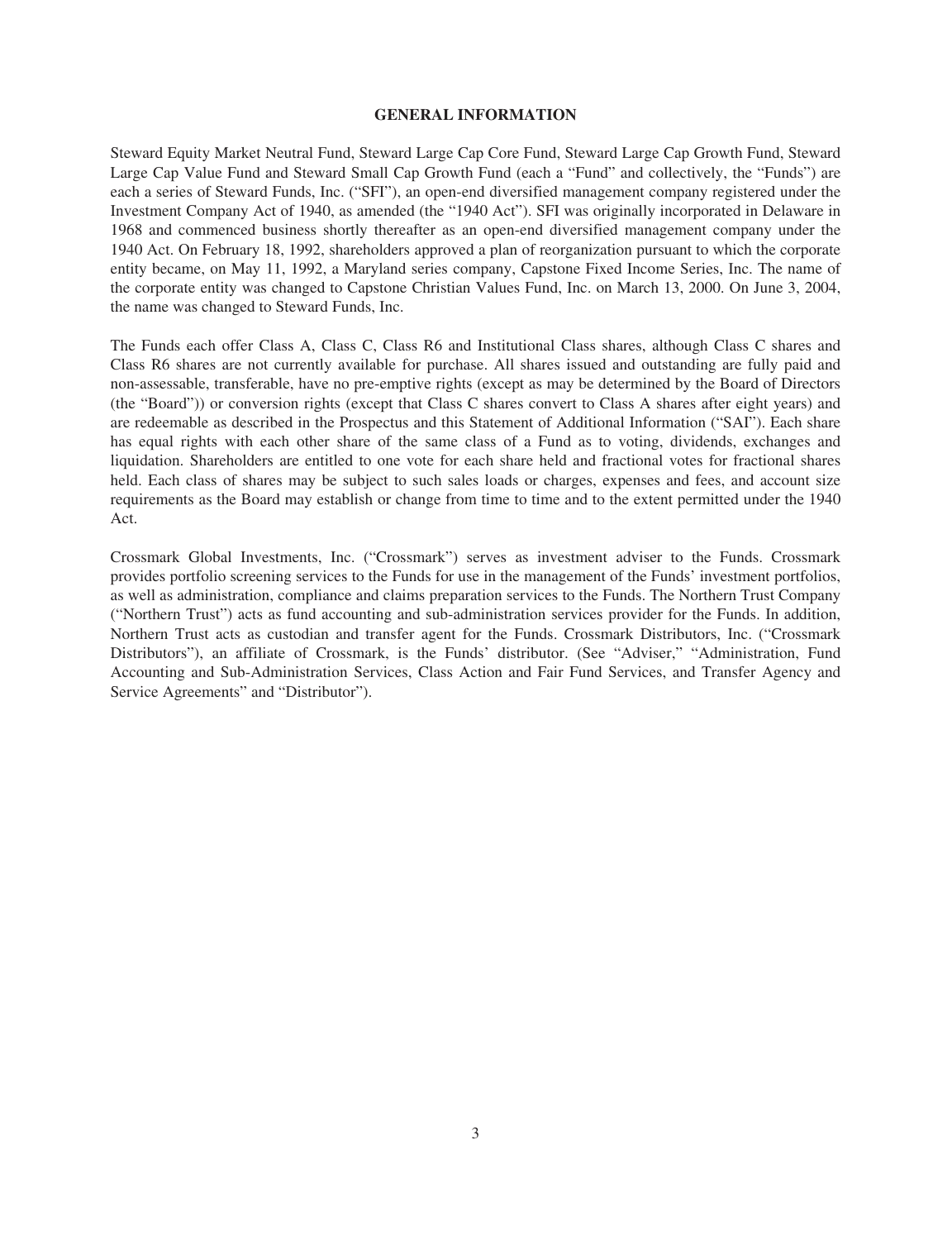#### **INVESTMENT STRATEGIES**

<span id="page-6-0"></span>Following is a discussion of the various types of securities and strategies that may be used by a Fund, to the extent not inconsistent with its investment objective and policies.

# *Temporary Defensive and Other Short-Term Positions*

Although it is expected that each of the Funds will normally be invested consistent with its investment objective and policies, each of the Funds may invest in certain short-term, high-quality debt instruments for the following purposes: (a) to meet anticipated day-to-day operating expenses; (b) pending Crossmark's ability to invest cash inflows; (c) to permit the relevant Fund to meet redemption requests; and (d) for temporary defensive purposes. The short-term instruments in which the Funds may invest include: (i) short-term obligations of the U.S. Government or its agencies, instrumentalities, authorities, or political subdivisions; (ii) other short-term debt securities; (iii) commercial paper, including master notes; (iv) bank obligations, including certificates of deposit, time deposits and bankers' acceptances; (v) repurchase agreements; (vi) money market funds; and (vii) zero coupon bonds.

The Funds' short-term investments will generally not have maturities of greater than one year.

# *Common Stock, Convertible Securities, and Other Equity Securities*

Each Fund may invest in common stocks, which represent an equity (ownership) interest in a company. This ownership interest generally gives a Fund the right to vote on issues affecting the company's organization and operations. Common stocks do not contain a guarantee of value — their prices can fluctuate up or down and may be reduced to zero under certain circumstances.

Each Fund may also buy other types of equity securities such as convertible securities (including "synthetic convertible securities"), preferred stock, and warrants or other securities that are exchangeable for shares of common stock. A convertible security is a security that may be converted at either a stated price or rate within a specified period of time into a specified number of shares of common stock. By investing in convertible securities, a Fund seeks the opportunity, through the conversion feature, to participate in the capital appreciation of the common stock into which the securities are convertible, while investing at a better price than may be available on the common stock or obtaining a higher fixed rate of return than is available on common stocks. The value of a convertible security is a function of its "investment value" (determined by its yield in comparison with the yields of other securities of comparable maturity and quality that do not have a conversion privilege) and its "conversion value" (the security's worth, at market value, if converted into the underlying common stock). The credit standing of the issuer and other factors may also affect the investment value of a convertible security. The conversion value of a convertible security is determined by the market price of the underlying common stock. If the conversion value is low relative to the investment value, the price of the convertible security is governed principally by its investment value. To the extent the market price of the underlying common stock approaches or exceeds the conversion price, the price of the convertible security will be increasingly influenced by its conversion value.

The market value of convertible debt securities tends to vary inversely with the level of interest rates. The value of the security declines as interest rates increase and increases as interest rates decline. Although under normal market conditions longer**-**term debt securities have greater yields than do shorter**-**term debt securities of similar quality, they are subject to greater price fluctuations. A convertible security may be subject to redemption at the option of the issuer at a price established in the instrument governing the convertible security. If a convertible security held by a Fund is called for redemption, the Fund must permit the issuer to redeem the security, convert it into the underlying common stock or sell it to a third party. Rating requirements do not apply to convertible debt securities purchased by the Funds because the Funds purchase such securities for their equity characteristics.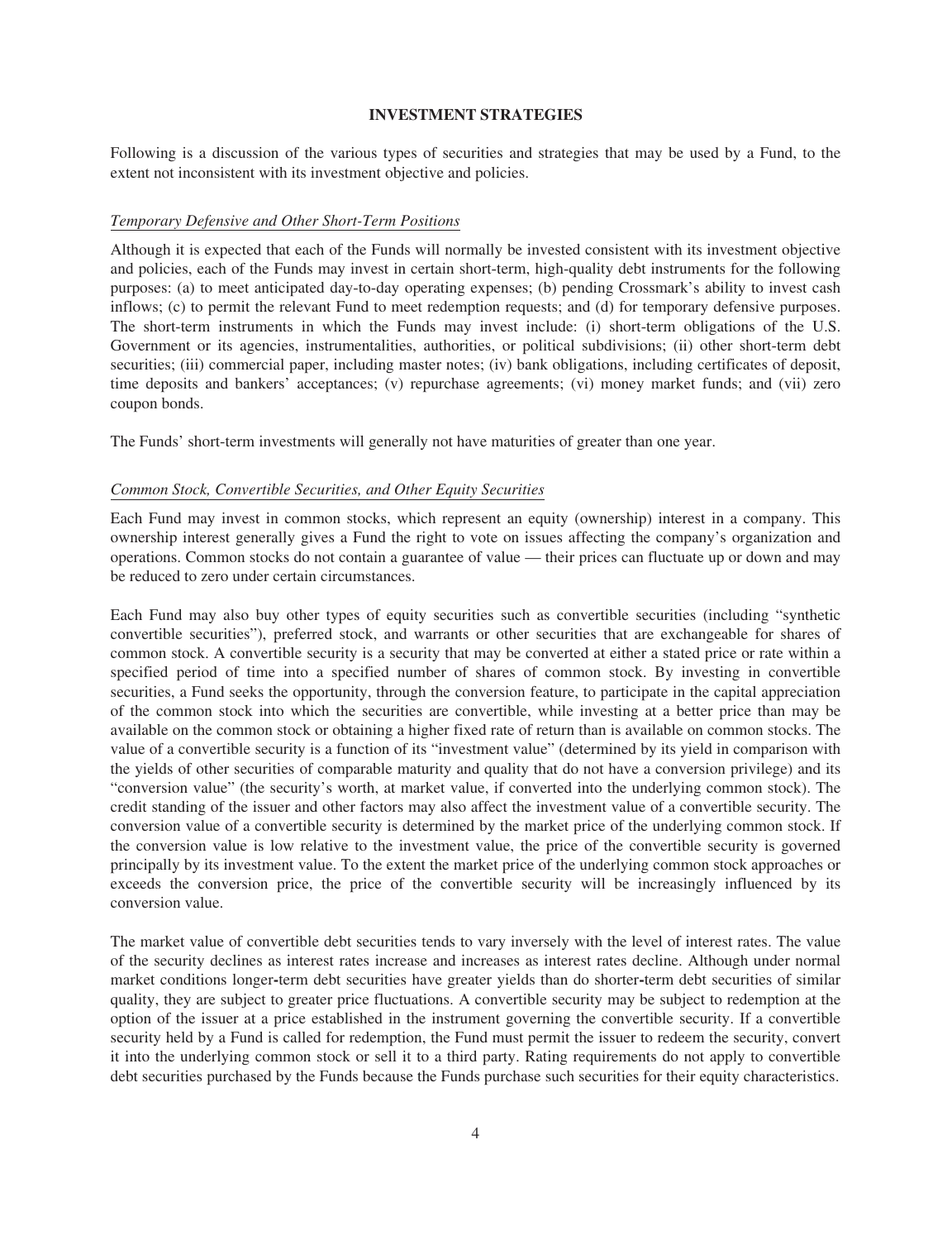Each Fund may invest in preferred stock. Unlike common stock, preferred stock offers a stated dividend rate payable from a corporation's earnings. Such preferred stock dividends may be cumulative or non-cumulative, participating, or auction rate. If interest rates rise, the fixed dividend on preferred stocks may be less attractive, causing the price of preferred stocks to decline. Preferred stock may have mandatory sinking fund provisions, as well as call/redemption provisions prior to maturity, a negative feature when interest rates decline. Dividends on some preferred stock may be "cumulative," requiring all or a portion of prior unpaid dividends to be paid before dividends are paid on the issuer's common stock. Preferred stock also generally has a preference over common stock on the distribution of a corporation's assets in the event of liquidation of the corporation, and it may be "participating," which means that it may be entitled to a dividend exceeding the stated dividend in certain cases. The rights of preferred stocks on the distribution of a corporation's assets in the event of liquidation are generally subordinate to the rights associated with a corporation's debt securities.

A warrant gives the holder a right to purchase at any time during a specified period a predetermined number of shares of common stock at a fixed price. Unlike convertible debt securities or preferred stock, warrants do not pay a fixed dividend. Investments in warrants involve certain risks, including the possible lack of a liquid market for resale of the warrants, potential price fluctuations as a result of speculation or other factors, and failure of the price of the underlying security to reach or have reasonable prospects of reaching a level at which the warrant can be prudently exercised (in which event the warrant may expire without being exercised, resulting in a loss of a Fund's entire investment therein).

"Synthetic" convertible securities are derivative positions composed of two or more different securities whose investment characteristics, taken together, resemble those of convertible securities. For example, a Fund may purchase a non-convertible debt security and a warrant or option, which enables the Fund to have a convertiblelike position with respect to a company, group of companies or stock index. Synthetic convertible securities are typically offered by financial institutions and investment banks in private placement transactions. Upon conversion, the Fund generally receives an amount in cash equal to the difference between the conversion price and the then-current value of the underlying security. Unlike a true convertible security, a synthetic convertible comprises two or more separate securities, each with its own market value. Therefore, the market value of a synthetic convertible is the sum of the values of its fixed-income component and its convertible component. For this reason, the values of a synthetic convertible and a true convertible security may respond differently to market fluctuations. A Fund will invest in synthetic convertibles only with respect to companies whose corporate debt securities are rated "A" or higher by Moody's or "A" or higher by S&P and will not invest more than 15% of its net assets in such synthetic securities and other illiquid securities.

Small- and mid-cap companies tend to be smaller, less established companies, and investment in equity securities of these companies may involve greater risk than is customarily associated with securities of larger, more established companies. Small- and mid-cap companies may experience relatively higher growth rates and higher failure rates than do larger companies. The trading volume of securities of small- and mid-cap companies is normally less than that of larger companies and, therefore, such volume may disproportionately affect the market price of such securities, tending to make them rise more in response to buying demand and fall more in response to selling pressure than is the case with larger companies.

While all investments involve risk, micro-cap stocks are among the riskiest. Many microcap companies are new and have no proven track record. Some of these companies have no assets, operations, or revenues. Others have products and services that are still in development or have yet to be tested in the market. Another risk that pertains to microcap stocks involves the low volumes of trades. Because many micro-cap stocks trade in low volumes, any size of trade can have a large percentage impact on the price of the stock.

# *Short Sales*

When Steward Equity Market Neutral Fund takes a short position, it sells at the current market price a stock it does not own but has borrowed in anticipation that the market price of the stock will decline. To complete, or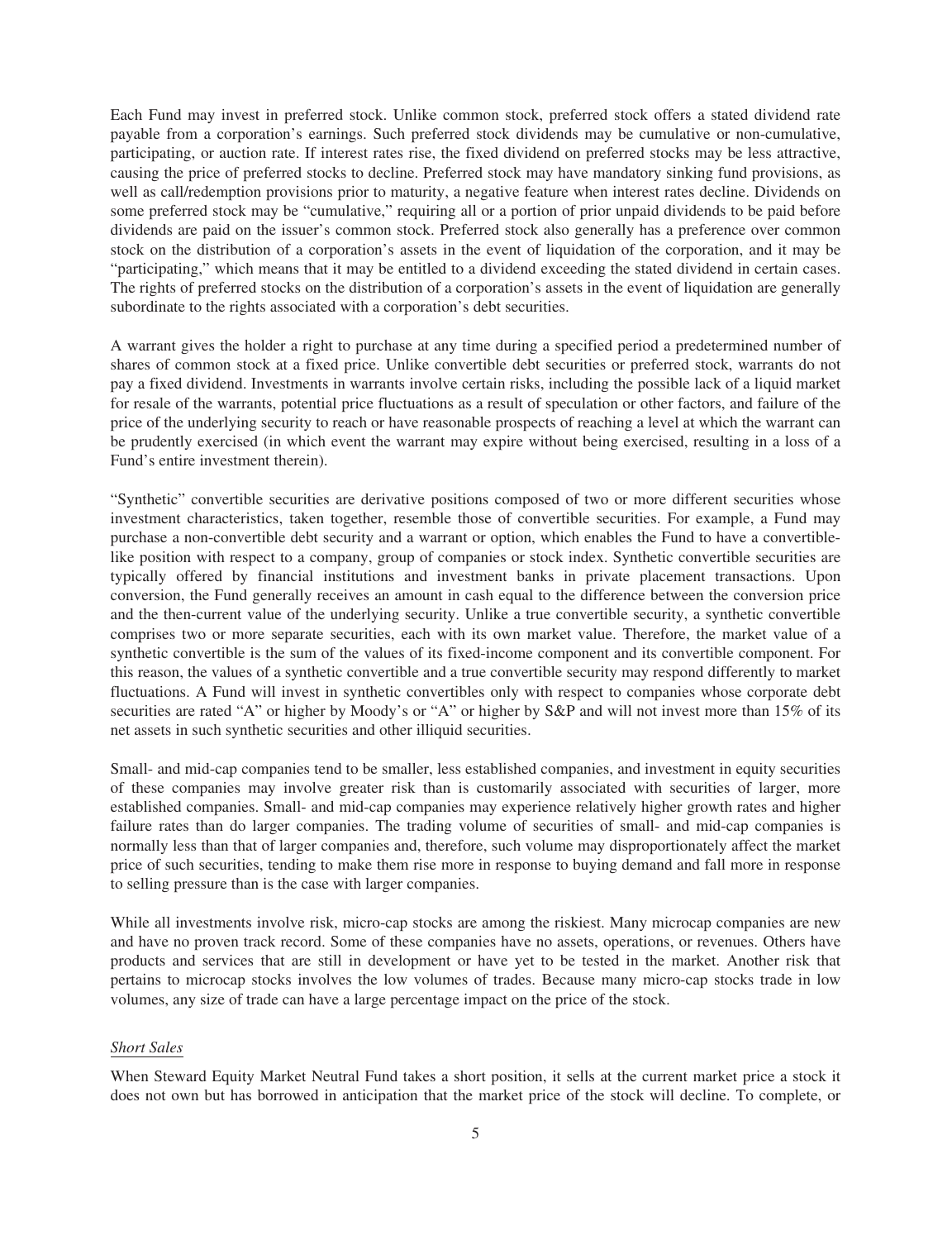close out, the short sale transaction, the Fund buys the same stock in the market and returns it to the lender. The price at such time may be more or less than the price at which the security was sold by the Fund. Until the security is replaced, the Fund is required to pay the lender amounts equal to any dividends or interest, which accrue during the period of the loan. To borrow the security, the Fund may also be required to pay a premium, which would increase the cost of the security sold. The proceeds of the short sale may be retained by the broker, to the extent necessary to meet the margin requirements, until the short position is closed out. The Fund makes money when the market price of the borrowed stock goes down and the Fund is able to replace it for less than it earned by selling it short. Alternatively if the price of the stock goes up after the short sale and before the short position is closed, the Fund will lose money because it will have to pay more to replace the borrowed stock than it received when it sold the stock short.

The Fund may not always be able to close out a short position at a particular time or at an acceptable price. A lender may request that the borrowed securities be returned to it on short notice, and the Fund may have to buy the borrowed securities at an unfavorable price. If this occurs at a time that other short sellers of the same security also want to close out their positions, a "short squeeze" can occur. A short squeeze occurs when demand is greater than supply for the stock sold short. A short squeeze makes it more likely that the Fund will have to cover its short sale at an unfavorable price. If that happens, the Fund will lose some or all of the potential profit from, or even incur a loss as a result of, the short sale.

Consistent with the Securities and Exchange Commission ("SEC") staff guidance, Steward Equity Market Neutral Fund will only engage in short sales if it owns either (a) an offsetting position for the same type of financial asset or (b) cash or liquid securities, designated on the Fund's books or held in a segregated account, with a value sufficient at all times to cover its potential obligations. Assets used as offsetting positions, designated on a Fund's books, or held in a segregated account cannot be sold while the positions requiring cover are open unless replaced with other appropriate assets. As a result, the commitment of a large portion of assets to be used as offsetting positions or to be designated or segregated in such a manner could impede portfolio management or the ability to meet redemption requests or other current obligations. The Fund believes that short sale obligations that are covered, either by an offsetting asset (acquiring the security sold short), or by a fund's segregated asset procedures (or a combination thereof), are not senior securities under the 1940 Act and are not subject to the Fund's borrowing restrictions.

In the case of short sales, the Fund must designate liquid assets it owns, other than the short sale proceeds, as segregated assets in an amount equal to its obligation to purchase the securities sold short. If the lending broker requires the Fund to deposit collateral (in addition to the short sales proceeds that the broker holds during the period of the short sale), the amount of the additional collateral may be deducted in determining the amount of cash or liquid assets the Fund is required to segregate to cover the short sale obligation.

The SEC recently adopted new Rule 18f-4 under the 1940 Act, which will impose limits on the amount of derivatives a fund can enter into and will replace the asset segregation framework used by the Fund to comply with Section 18 of the 1940 Act, among other requirements. The Fund will comply with the new rule's asset segregation framework and other requirements upon the SEC's compliance date in 2022. The Fund reserves the right to modify its policies in the future to comply with any changes in the positions from time to time articulated by the SEC or its staff, such as the SEC's recently adopted Rule 18f-4, regarding asset segregation.

# *Foreign Securities*

Although each Fund expects to invest principally in securities of U.S. issuers, each Fund may also invest in some foreign securities. The Funds may invest in U.S. dollar-denominated securities that may be issued or guaranteed by non-U.S. entities. Certain of these investments may be made directly by the Funds; others may be indirect, through another investment company in which the Funds may invest. Investing in securities issued by foreign corporations involves considerations and possible risks not typically associated with investing in obligations issued by domestic corporations. Less information may be available about foreign companies than about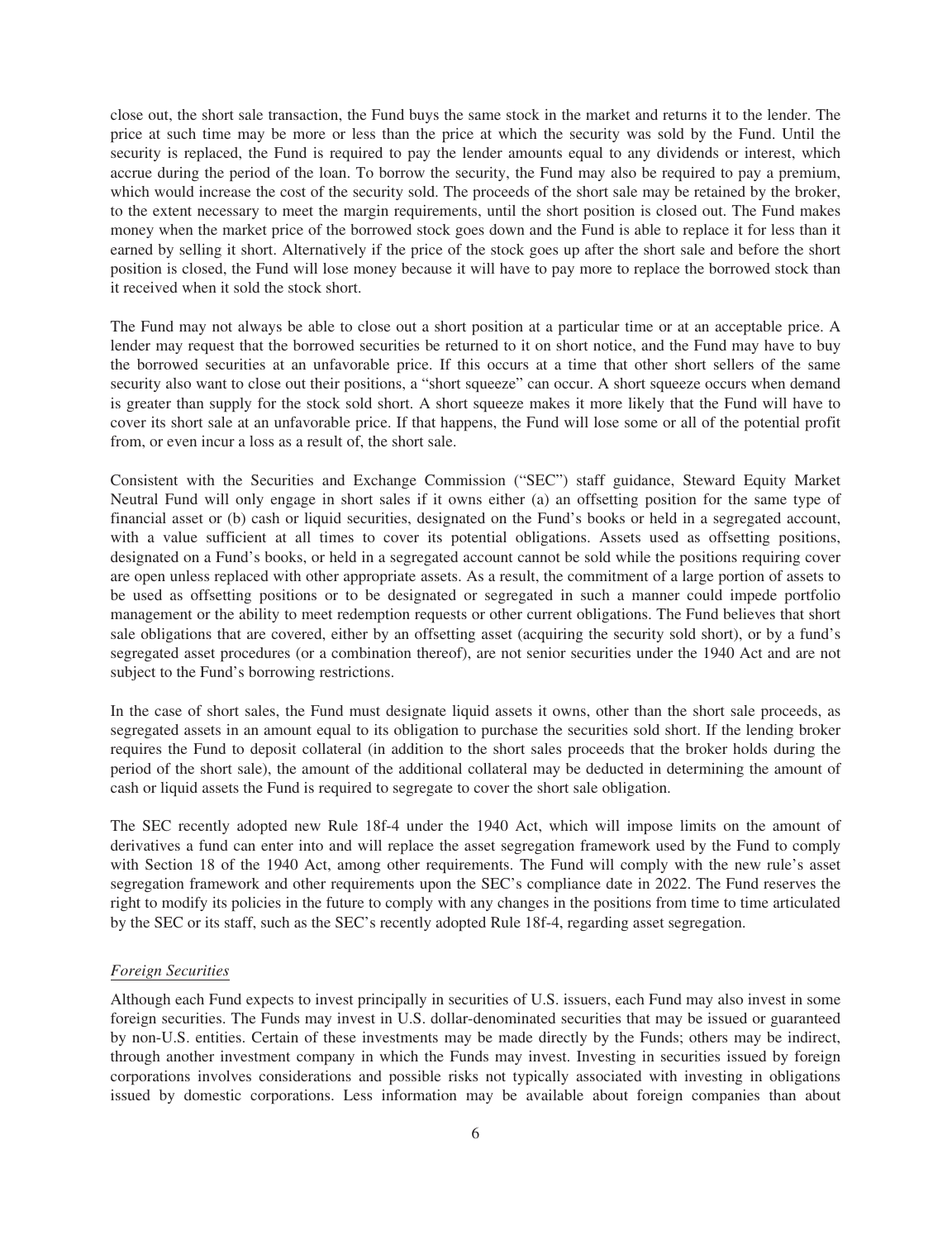domestic companies, and foreign companies generally are not subject to the same uniform accounting, auditing, and financial reporting standards or to other regulatory practices and requirements comparable to those applicable to domestic companies. The values of U.S. dollar-denominated foreign investments are affected by changes in application of foreign tax laws, including withholding taxes, changes in governmental administration or economic or monetary policy (in the United States or abroad) or changed circumstances in dealings between nations. These securities may involve higher brokerage commissions than securities of U.S. issuers, and they may be less liquid, more volatile and less subject to governmental supervision than in the United States. Investments in issuers in foreign countries could be affected by other factors not present in the United States, including nationalization, expropriation, confiscatory taxation, lack of uniform accounting and auditing standards and potential difficulties in enforcing contractual obligations and could be subject to extended settlement periods or restrictions affecting the prompt return of capital to the United States.

A Fund's foreign investments may include emerging**-**market stock. The considerations outlined above when making investments in foreign securities also apply to investments in emerging markets. The risks associated with investing in foreign securities are often heightened for investments in developing or emerging markets. Investments in emerging or developing markets involve exposure to economic structures that are generally less diverse and mature, and to political systems that can be expected to have less stability, than those of more developed countries. Moreover, the economies of individual emerging**-**market countries may differ favorably or unfavorably from the U.S. economy in such respects as the rate of growth in gross domestic product, the rate of inflation, capital reinvestments, resource self-sufficiency and balance of payments position. Many emergingmarket countries have experienced substantial, and in some periods extremely high, rates of inflation for many years. Inflation and rapid fluctuations in inflation rates have had, and may continue to have, negative effects on the economies and securities markets of certain emerging-market countries.

Foreign government securities in which a Fund may invest may include obligations issued or backed by the national, state or provincial government or similar political subdivisions or central banks in foreign countries. Foreign government securities also include debt obligations of supranational entities, which include international organizations designated or backed by governmental entities to promote economic reconstruction or development, international banking institutions and related government agencies. These securities also include debt securities of "quasi-government agencies."

A Fund may invest in equity securities of non-U.S. issuers, in the form of American Depositary Receipts ("ADRs"), American Depositary Shares ("ADSs"), European Depositary Receipts ("EDRs"), Global Depositary Receipts ("GDRs") (together, "Depositary Receipts"), or other securities convertible into securities of eligible European or Far Eastern issuers. The securities for which these securities may be exchanged may not necessarily be U.S. dollar denominated. An ADR or ADS is typically issued by an American bank or trust company and evidences ownership of underlying securities issued by a foreign corporation. An EDR, which is sometimes referred to as a Continental Depositary Receipt ("CDR"), is issued in Europe, typically by a foreign bank or trust company and evidences ownership of either foreign or domestic securities. Generally, ADRs and ADSs in registered form are designed for use in U.S. securities markets and EDRs in bearer form are designed for use in European securities markets. GDRs allow companies in Europe, Asia, the United States and Latin America to offer shares in many markets around the world. GDRs are traded on major stock exchanges, particularly the London SEAQ International trading system. For purposes of the Funds' investment policies, the Funds' investments in ADRs, ADSs, EDRs and GDRs will be deemed to be investments in the equity securities of the foreign issuers into which they may be converted.

Depositary Receipt facilities may be established as either "sponsored" or "unsponsored." While Depositary Receipts issued through these two types of facilities are in some respects similar, there are distinctions between them relating to the rights and obligations of Depositary Receipt holders and the practices of market participants. A depositary may establish an unsponsored facility without participation by (or even necessarily the acquiescence of) the issuer of the deposited securities, although typically the depositary requests a letter of non-objection from the issuer prior to establishing the facility. Holders of unsponsored Depositary Receipts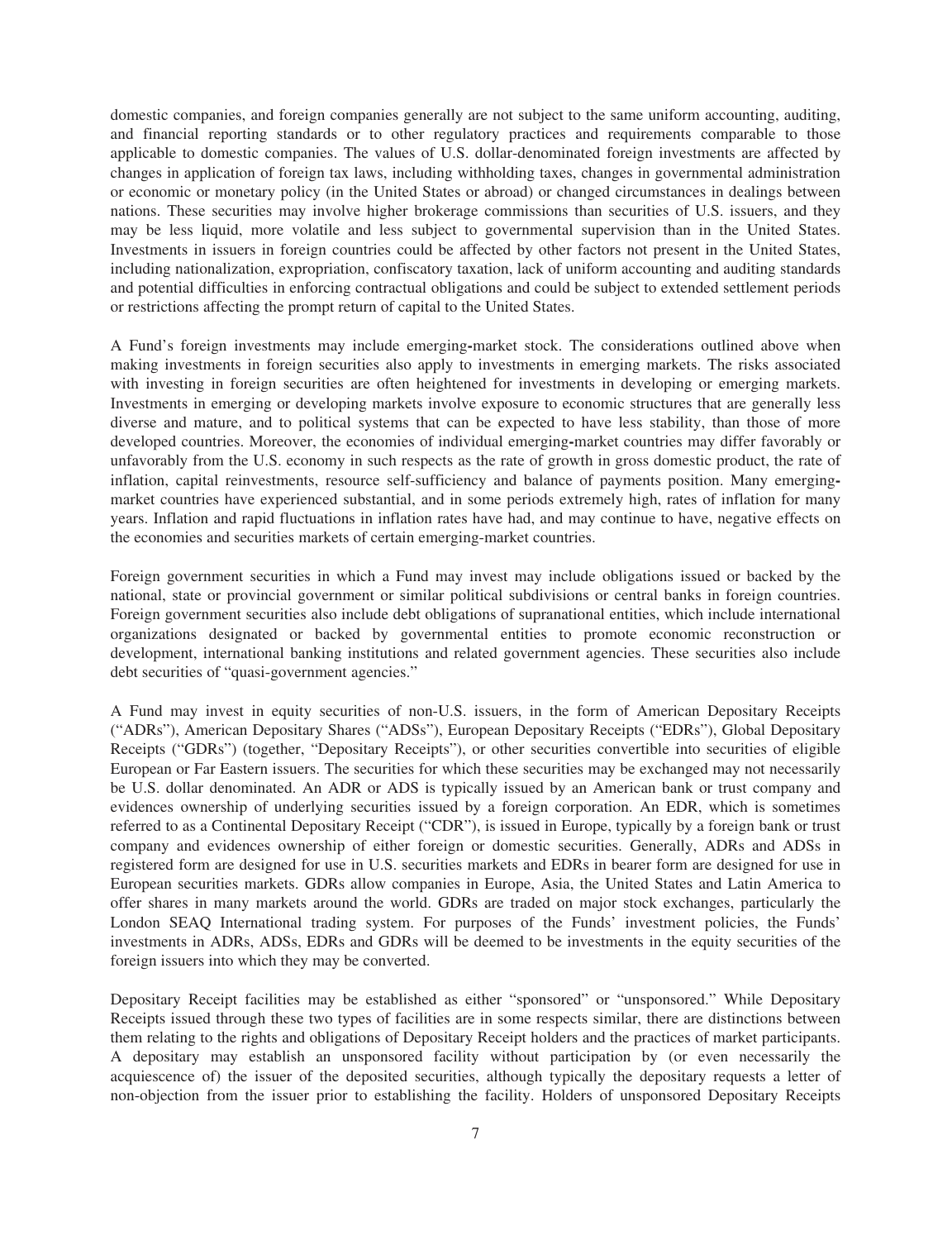generally bear all the costs of such facilities. The depositary usually charges fees upon the deposit and withdrawal of the deposited securities, the conversion of dividends into U.S. dollars, the disposition of noncash distributions, and the performance of other services. The depositary of an unsponsored facility frequently is under no obligation to distribute shareholder communications received from the issuer of the deposited securities or to pass through voting rights to Depositary Receipt holders with respect to the deposited securities. Sponsored Depositary Receipt facilities are created in generally the same manner as unsponsored facilities, except that the issuer of the deposited securities enters into a deposit agreement with the depositary. The deposit agreement sets out the rights and responsibilities of the issuer, the depositary and the Depositary Receipt holders. With sponsored facilities, the issuer of the deposited securities generally will bear some of the costs relating to the facility (such as dividend payment fees of the depositary), although Depositary Receipt holders continue to bear certain other costs (such as deposit and withdrawal fees). Under the terms of most sponsored arrangements, depositaries agree to distribute notices of shareholder meetings and voting instructions, and to provide shareholder communications and other information to the Depositary Receipt holders at the request of the issuer of the deposited securities. The Funds may invest in sponsored and unsponsored Depositary Receipts. Although Depositary Receipts are denominated in U.S. dollars, the value of securities underlying a Depositary Receipt, and thus of the Depositary Receipt, may be affected by changes in the relative values of the currencies of the U.S. and the country of the issuer.

# *Market Disruptions and Geopolitical Events*

Geopolitical and other events, including war, terrorism, economic uncertainty, trade disputes, public health crises and related geopolitical events have led, and in the future may lead, to increased market volatility, which may disrupt U.S. and world economies and markets and may have significant adverse direct or indirect effects on the value of a Fund and its investments. Such events include the pandemic of the novel coronavirus disease known as COVID-19, the withdrawal of the United Kingdom from the European Union (Brexit) and the ongoing trade disputes between the United States and China. Likewise, natural and environmental disasters and systemic market dislocations may be highly disruptive to economies and markets. Those events as well as other changes in foreign and domestic economic and political conditions also could adversely affect individual issuers or related groups of issuers, securities markets, interest rates, credit ratings, inflation, investor sentiment and other factors affecting the value of the Fund and its investments. Given the increasing interdependence among global economies and markets, conditions in one country, market or region might adversely affect markets, issuers and/ or foreign exchange rates in other countries, including the United States. Any partial or complete dissolution of the Economic and Monetary Union of the European Union, or any increased uncertainty as to its status, could have significant adverse effects on currency and financial markets, and on the value of a Fund and its investments. Securities and financial markets may be susceptible to market manipulation or other fraudulent trade practices, which could disrupt the orderly functioning of these markets or adversely affect the value of investments traded in these markets, including investments held by a Fund.

The COVID-19 pandemic has caused significant uncertainty, market volatility, decreased economic and other activity, increased government activity, including economic stimulus measures, and supply chain disruptions. The full effects, duration and costs of the COVID-19 pandemic are impossible to predict, and the circumstances surrounding the COVID-19 pandemic will continue to evolve, including the risk of future increased rates of infection due to low vaccination rates and/or the lack of effectiveness of current vaccines against new variants. The pandemic has affected and may continue to affect certain countries, industries, economic sectors, companies and investment products more than others, may exacerbate existing economic, political, or social tensions and may increase the probability of an economic recession or depression. A Fund and its investments may be adversely affected by the effects of the COVID-19 pandemic and the pandemic may result in a Fund and its service providers experiencing operational difficulties in coordinating a remote workforce and implementing their business continuity plans, among others.

Recent political activity in the U.S. has increased the risk that the U.S. could default on some or any of its obligations. While it is impossible to predict the consequences of such an unprecedented event, it is likely that a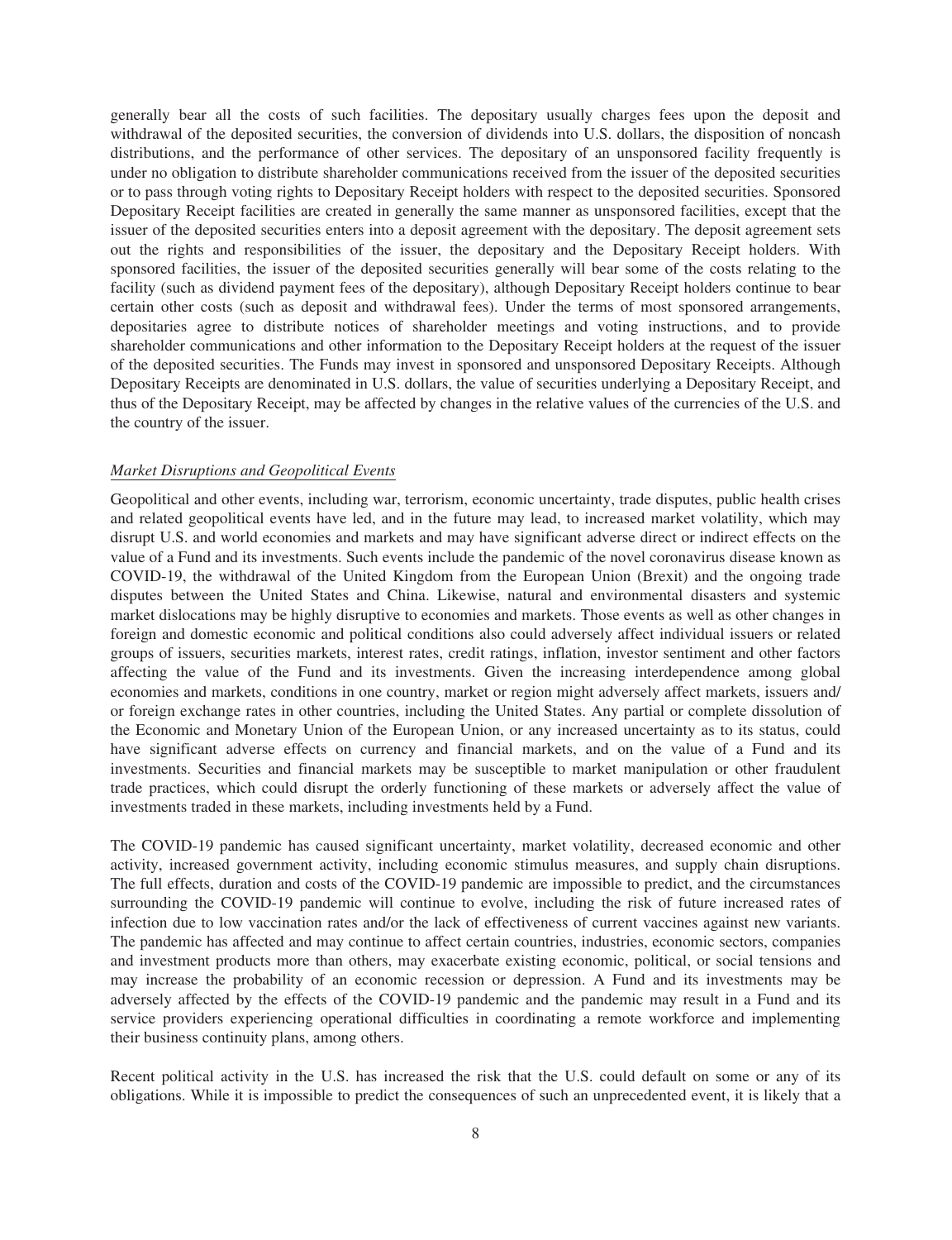default by the U.S. would be highly disruptive to the U.S. and global securities markets and could significantly impair the value of the Funds' investments. Similarly, political events within the U.S. at times have resulted, and may in the future result, in a shutdown of government services, which could negatively affect the U.S. economy, decrease the value of many Fund investments, and increase uncertainty in or impair the operation of the U.S. or other securities markets.

Market disruptions could cause a Fund to lose money, experience significant redemptions and encounter operational difficulties. Although multiple asset classes may be affected by a market disruption, the duration and effects may not be the same for all types of assets.

# *Government Obligations*

Government obligations in which a Fund may invest include U.S. Treasury obligations and obligations of U.S. Government agencies and instrumentalities. Direct obligations of the U.S. Treasury in which a Fund may invest include U.S. Treasury bills, notes, and bonds. U.S. Treasury bills have, at the time of issuance, maturities of one year or less. U.S. Treasury notes have, at the time of issuance, maturities of one to ten years. U.S. Treasury bonds generally have, at the time of issuance, maturities of greater than ten years. Obligations of U.S. Government agencies and instrumentalities have various degrees of backing. Some obligations issued or guaranteed by agencies or instrumentalities of the U.S. Government, such as Government National Mortgage Association ("GNMA") participation certificates, are, like U.S. Treasury obligations, backed by the full faith and credit of the U.S. Treasury. Other obligations, such as those of the Federal Home Loan Banks, are backed by the right of the issuer to borrow from the U.S. Treasury, subject to certain limits. Still other government obligations, such as obligations of the Federal National Mortgage Association, the Federal Home Loan Mortgage Corporation, and the Tennessee Valley Authority, are backed only by the credit of the agency or instrumentality issuing the obligations, and, in certain instances, by the discretionary authority of the U.S. Government to purchase certain obligations of the agency or instrumentality. Some government obligations, such as obligations of the Federal Farm Credit Banks, are backed only by the credit of the agency or instrumentality issuing the obligation. No assurances can be given that the U.S. Government will provide financial support to agencies or instrumentalities whose securities are not backed by the full faith and credit of the U.S. Treasury, since it is not obligated to do so. Accordingly, such U.S. Government obligations may involve risk of loss of principal and interest. The Funds may invest in fixed-rate and floating**-** or variable**-**rate U.S. Government obligations. The Funds may purchase U.S. Government obligations on a forward commitment basis.

# *Forward Commitments, When-Issued Transactions, and Free Trade Transactions*

A Fund may contract to purchase securities for a fixed price at a future date beyond customary settlement time (a "forward commitment" or "when-issued" transaction) so long as such transactions are consistent with the Fund's ability to manage its investment portfolio and meet redemption requests. A Fund may dispose of a security purchased on a forward commitment or when-issued basis prior to settlement if it is appropriate to do so and if the Fund would realize short-term profits or losses, if any, upon such sale. When effecting such transactions, liquid assets of the Fund in a dollar amount sufficient to make payment for the portfolio securities to be purchased will be segregated on the Fund's records at the trade date and maintained until the transaction is settled, which may be a month or more. Forward commitments and when-issued transactions involve a risk of loss if the value of the security to be purchased declines prior to the settlement date or the other party to the transaction fails to complete the transaction. A Fund may dispose of a commitment prior to settlement if Crossmark deems it appropriate to do so. In addition, a Fund may enter into transactions to sell its purchase commitments to third parties at current market values and simultaneously acquire other commitments to purchase similar securities at later dates. A Fund may realize short-term profits or losses upon the sale of such commitments.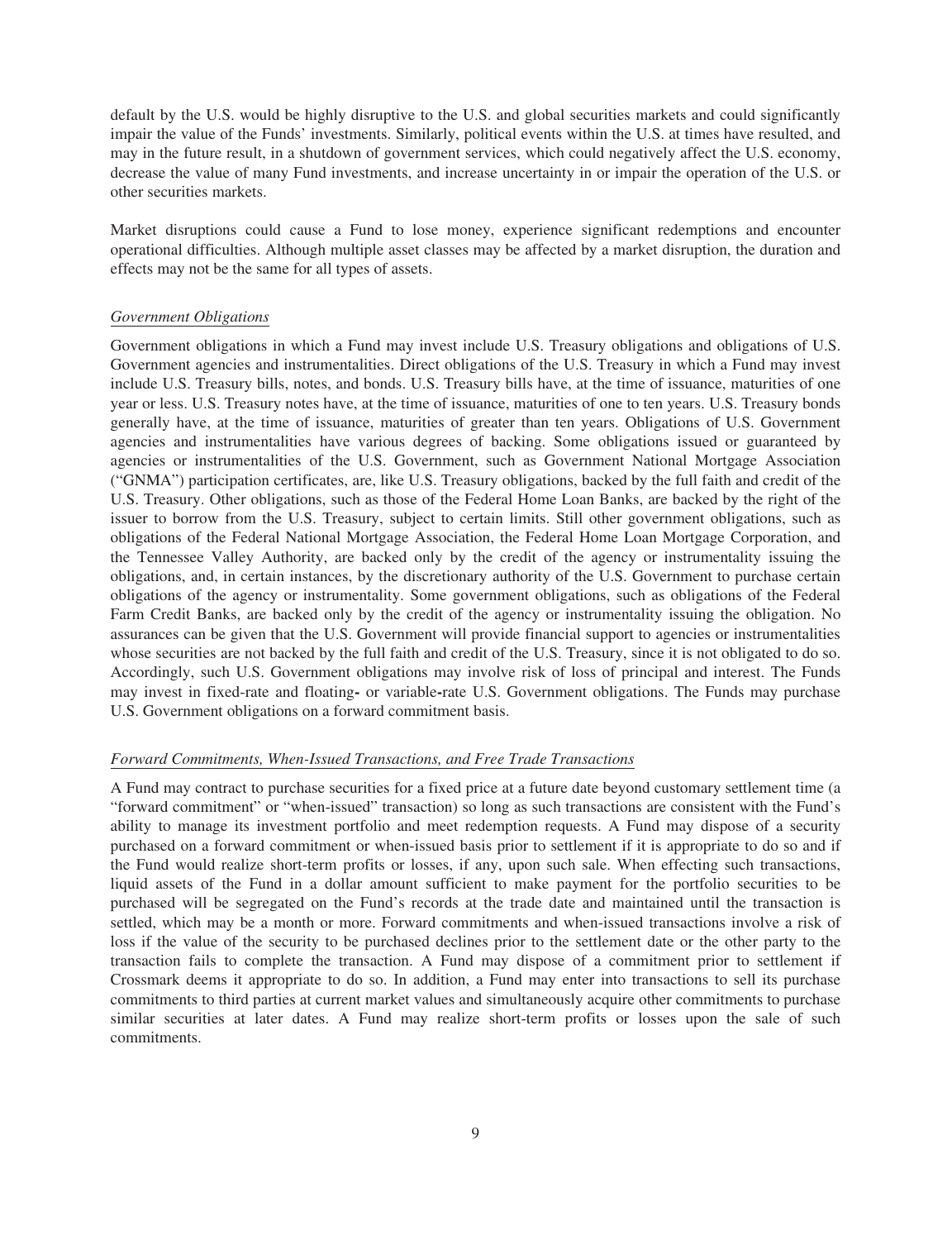# *Eurodollar and Yankee Dollar Investments*

When appropriate to its investment objective and policies, a Fund may invest in Eurodollar and Yankee Dollar instruments. Eurodollar instruments are bonds of foreign corporate and government issuers that pay interest and principal in U.S. dollars generally held in banks outside the United States, primarily in Europe. Yankee Dollar instruments are U.S. dollar**-**denominated bonds typically issued in the United States by foreign governments and their agencies and foreign banks and corporations. (See also "Bank Obligations," below.)

# *Bank Obligations*

These obligations include negotiable certificates of deposit and bankers' acceptances. A certificate of deposit is a short-term, interest-bearing negotiable certificate issued by a commercial bank against funds deposited in the bank. A bankers' acceptance is a short-term draft drawn on a commercial bank by a borrower, usually in connection with an international commercial transaction. The borrower is liable for payment as is the bank, which unconditionally guarantees to pay the draft at its face amount on the maturity date. The Funds will limit their bank investments to dollar-denominated obligations rated A or better by Moody's or S&P issued by U.S. or foreign banks that have more than \$1 billion in total assets at the time of investment and, in the case of U.S. banks, (i) are members of the Federal Reserve System or are examined by the Comptroller of the Currency, or (ii) whose deposits are insured by the Federal Deposit Insurance Corporation. A Fund's bank investments (either direct, or through another investment company in which it may invest) may include Eurodollar Certificates of Deposit ("ECDs"), Eurodollar Time Deposits ("ETDs") and Yankee Certificates of Deposit ("Yankee CDs"). ECDs, ETDs, and Yankee CDs are subject to somewhat different risks from the obligations of domestic banks. ECDs are U.S. dollar**-**denominated certificates of deposit issued by foreign branches of U.S. and foreign banks; ETDs are U.S. dollar**-**denominated time deposits in a foreign branch of a U.S. bank or a foreign bank; and Yankee CDs are certificates of deposit issued by a U.S. branch of a foreign bank denominated in U.S. dollars and held in the United States. Different risks may also exist for ECDs, ETDs, and Yankee CDs because the banks issuing these instruments, or their domestic or foreign branches, are not necessarily subject to the same regulatory requirements that apply to domestic banks, such as reserve requirements, loan limitations, examinations, accounting, auditing and recordkeeping, and the public availability of information.

# *Commercial Paper*

Commercial paper includes short-term unsecured promissory notes issued by U.S. and foreign bank holding companies, corporations and financial institutions and similar taxable instruments issued by government agencies and instrumentalities. Asset-backed commercial paper is commercial paper issued by a bankruptcy remote special**-**purpose entity to fund the acquisition of financial assets (such as trade receivables, commercial loans, auto and equipment loans, leases or collateral debt obligations) that is repaid from the cash flows of those receivables on a specific date. All commercial paper purchased by the Funds must have a remaining maturity of no more than 270 days from the date of purchase by the Funds, and commercial paper purchased by a Fund must be rated at least A-1 or P-1 by a nationally recognized statistical rating organization ("NRSRO") or deemed of comparable quality by Crossmark. A Fund may not invest more than 5% of its total assets in commercial paper of a single issuer.

#### *Repurchase Agreements*

The Funds may invest in securities subject to repurchase agreements with U.S. banks or broker-dealers. A repurchase agreement is a transaction in which the seller of a security commits itself at the time of the sale to repurchase that same security from the buyer at a mutually agreed-upon time and price. The repurchase price exceeds the sale price, reflecting an agreed-upon interest rate effective for the period the buyer owns the security subject to repurchase. The agreed-upon rate is unrelated to the interest rate on that security. The agreement will be fully collateralized by the underlying securities and will be marked-to-market on a daily basis during the term of the repurchase agreement to ensure that the value of the collateral always equals or exceeds the repurchase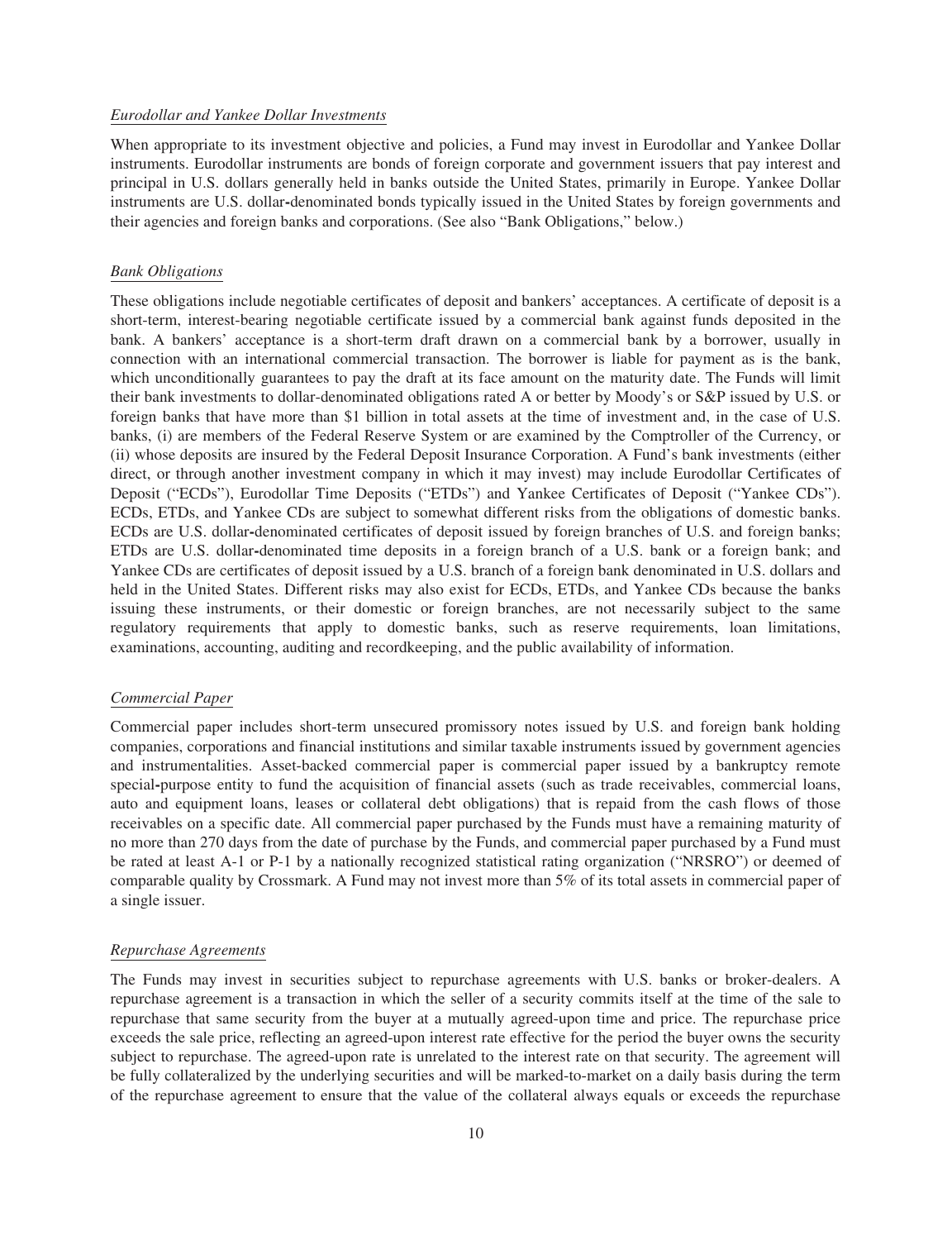price. A Fund will enter into repurchase agreements only with firms that present minimal credit risks as determined in accordance with guidelines adopted by the Funds' Board. In the event of default by the seller under the repurchase agreement, a Fund that is a purchaser under such an agreement may have problems in exercising its rights to the underlying securities and may incur costs and experience time delays in connection with the disposition of such securities. A repurchase agreement is equivalent to a loan by a Fund.

# *Reverse Repurchase Agreements*

A Fund may enter into reverse repurchase agreements to meet redemption requests where the liquidation of portfolio securities is deemed by the Fund's investment adviser or money manager to be inconvenient or disadvantageous. A reverse repurchase agreement is a transaction in which a Fund transfers possession of a portfolio security to a bank or broker-dealer in return for a percentage of the portfolio security's market value. The Fund retains record ownership of the security involved, including the right to receive interest and principal payments. At an agreed future date, the Fund repurchases the security by paying an agreed purchase price plus interest. Liquid assets of the Fund equal in value to the repurchase price, including any accrued interest, will be segregated on the Fund's records while a reverse repurchase agreement is in effect. A reverse repurchase agreement is equivalent to a borrowing by a Fund.

# *Corporate Debt Securities*

Corporate debt securities include bonds, debentures, notes and similar instruments issued by corporations and similar entities. A Fund's investment in these instruments must comply with the Fund's rating criteria.

# *Loans of Portfolio Securities*

A Fund may lend its portfolio securities to brokers, dealers and financial institutions, provided: (1) the loan is secured continuously by collateral consisting of U.S. Government securities or cash or letters of credit maintained on a daily mark-to-market basis in an amount no less than the current market value of the securities loaned; (2) the Fund may at any time call the loan and obtain the return of the securities loaned within three business days; and (3) the Fund will receive any interest or dividends paid on the loaned securities. In connection with lending securities, a Fund may pay reasonable finders, administrative and custodial fees.

Cash collateral received by a Fund when it lends its portfolio securities is invested in high-quality, short-term debt instruments, short-term bank collective investment and money market mutual funds, and other investments meeting quality and maturity criteria established by the Funds. Income generated from the investment of the cash collateral is first used to pay the rebate interest cost to the borrower of the securities and then to pay for lending transaction costs. The remaining amount is divided between the Fund and the lending agent.

A Fund will retain most rights of beneficial ownership of the loaned securities, including the right to receive dividends, interest or other distributions on the loaned securities. Voting rights may pass with the loan, but a Fund will call a loan in order to vote proxies if a material issue affecting the investment is subject to a vote.

Loans of portfolio securities entail certain risks. A Fund may incur costs or possible losses in excess of the interest and fees received in connection with securities lending transactions. Some securities purchased with cash collateral are subject to market fluctuations while a loan is outstanding. To the extent that the value of the cash collateral as invested is insufficient to return the full amount of the collateral plus rebate interest to the borrower upon termination of the loan, a Fund must immediately pay the amount of the shortfall to the borrower. Loans of securities also involve a risk that the borrower may fail to return the securities or may fail to provide additional collateral. If the borrower fails financially, a Fund may also lose its rights to the collateral.

As of the date of this SAI, the Funds have not engaged in any securities lending activities as the Funds had not commenced operations as of the effective date of this SAI.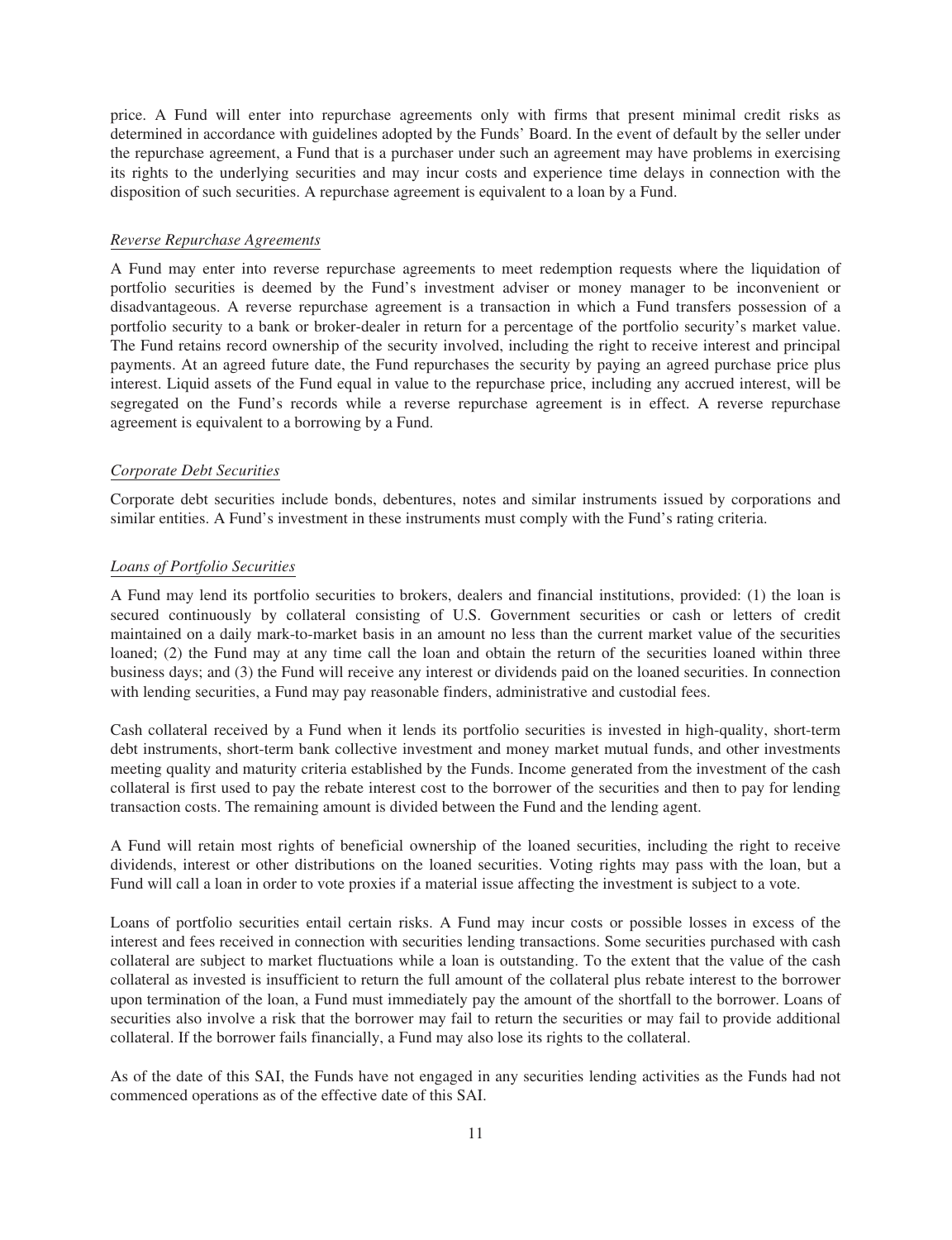# *Investment Companies*

Each Fund is permitted to invest in shares of other open-end or closed-end investment companies, including exchange-traded funds ("ETFs"), to the extent consistent with its investment objective and policies and with limits imposed under applicable law and regulations. To the extent a Fund invests a portion of its assets in other investment companies, those assets will be subject to the expenses of any such investment company as well as to the expenses of the Fund itself. A Fund's investments in a closed-end investment company, together with investments in such closed-end company by other funds having the same investment adviser as the Fund, would be limited to 10% of the outstanding voting shares of such closed-end company. The Funds may not purchase shares of any affiliated investment company except as permitted by a Securities and Exchange Commission ("SEC") rule or order.

ETFs in which a Fund may invest may be organized as open-end mutual funds or unit investment trusts. Typically, an ETF seeks to track the performance of an index, such as the S&P 500 or the NASDAQ 100, by holding in its portfolio either the same securities that comprise the index, or a representative sample of the index. Investing in an ETF will give a Fund exposure to the securities comprising the index on which the ETF is based, and the ETF investment will gain or lose value depending on the performance of the index. ETFs have expenses, including advisory and administrative fees, which are borne by ETF shareholders. As a result, an investor in a Fund is subject to a duplicate level of fees to the extent that such Fund invests in ETFs.

Unlike shares of typical mutual funds or unit investment trusts, shares of ETFs are bought and sold based on market values throughout each trading day, rather than at the closing net asset value price. Thus, ETF shares could trade at either a premium or a discount to net asset value. Trading prices of ETFs that track equity market indices tend to closely track the actual net asset value of the underlying portfolios because these portfolios are publicly disclosed on each trading day. Also, an approximation of actual net asset value is disseminated throughout the trading day. If available, the Funds may also invest in ETFs that are based on fixed**-**income indices or are actively managed. Because it is unlikely that actively managed ETFs would have the transparency of index-tracking ETFs, they would be more likely to trade at a discount or premium to their net asset values. If an ETF held by a Fund trades at a discount to net asset value, the Fund could lose money even if the securities in which the ETF invests increase in value.

# *Real Estate Investment Trusts*

A Fund may invest in debt or equity securities issued by real estate investment trusts ("REITs"), including REITs invested principally in mortgages of churches, colleges, schools and other nonprofit organizations. A REIT is a corporation or a business trust that would otherwise be taxed as a corporation, which meets the definitional requirements of the Internal Revenue Code of 1986, as amended (the "Code"). The Code permits a qualifying REIT to deduct dividends paid, thereby effectively eliminating corporate**-**level federal income tax and making the REIT a pass-through vehicle for federal income tax purposes. To meet the definitional requirements of the Code, a REIT must, among other things, invest substantially all of its assets in interests in real estate (including mortgages and other REITs) or cash and government securities, derive most of its income from rents from real property or interest on loans secured by mortgages on real property, and distribute to shareholders annually 90% or more of its otherwise taxable income. REITs are sometimes informally characterized as equity REITs, mortgage REITs and hybrid REITs. An equity REIT invests primarily in the fee simple ownership of land and buildings and derives its income primarily from rental income. An equity REIT may also realize capital gains (or losses) by selling real estate properties in its portfolio that have appreciated (or depreciated) in value. A mortgage REIT invests primarily in mortgages on real estate, which may secure construction, development or long-term loans. A mortgage REIT generally derives its income primarily from interest payments on the credit it has extended. A hybrid REIT combines the characteristics of equity REITs and mortgage REITs, generally by holding both ownership interests and mortgage interests in real estate.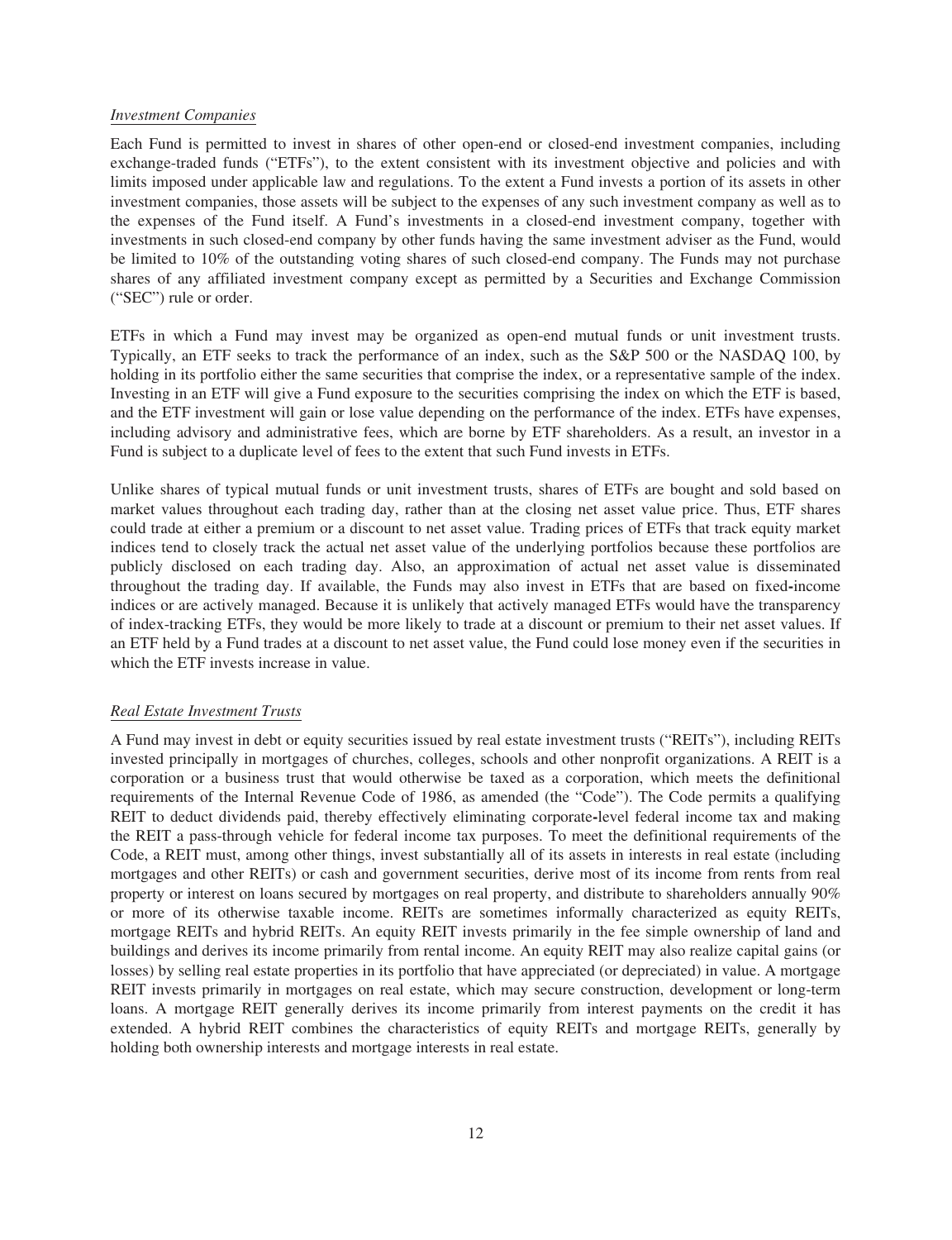Investments in REITs and real estate securities may be subject to certain of the same risks associated with the direct ownership of real estate. These risks include: declines in the value of real estate generally; changes in neighborhood or property appeal; environmental cleanup costs; condemnation or casualty losses; risks related to general and local economic conditions, over-building and competition; increases in property taxes and operating expenses; lack of availability of mortgage funds; high or extended vacancy rates; and rent controls or variations in rental income. The values of securities issued by REITs are affected by tax and regulatory requirements and by perceptions of management skill. A Fund's investment in REITs is also subject to heavy cash flow dependency, defaults of tenants, self-liquidation, the possibility of failing to qualify as a REIT under the Code, and failing to maintain exemption from the requirement to register under the 1940 Act. Rising interest rates may cause REIT investors to demand a higher annual return, which may cause a decline in the prices of REIT securities. Rising interest rates also generally increase the costs of obtaining financing, which could make it more difficult for a REIT to meet its obligations. During periods of declining interest rates, certain mortgage REITs may hold mortgages that the mortgagors may elect to prepay, and such prepayment may diminish the yield on securities issued by those REITs. In addition, mortgage REITs may be affected by the borrowers' ability to repay its debt to the REIT when due. Equity REIT securities may be affected by the ability of tenants to pay rent. In addition, REITs may not be diversified. Also, by investing in REITs indirectly through the Fund, a shareholder will bear expenses of the REITs in addition to expenses of the Fund.

# *Illiquid Securities*

A Fund may invest up to 15% of its net assets in illiquid securities. If a Fund's holdings of illiquid securities exceed 15% of its net assets, it will take appropriate action to bring holdings down to 15% or less of its net assets in accordance with the Fund's liquidity risk management program adopted pursuant to Rule 22e-4 under the 1940 Act (the "LRM Program"). The LRM Program administrator is responsible for determining the liquidity classification of Fund investments and monitoring compliance with the 15% limit on illiquid securities. Illiquid securities are investments that a Fund reasonably expects cannot be sold or disposed of in current market conditions in seven calendar days or less without the sale or disposition significantly changing the market value of the investment, as determined pursuant to the provisions of the LRM Program, and may include investments that are not readily marketable, repurchase agreements maturing in more than seven days, time deposits with a notice or demand period of more than seven days, certain over-the-counter options, certain investment company securities, and certain restricted securities. There may be undesirable delays in selling illiquid securities at a price representing their fair value.

Investments by the Funds in securities of other investment companies may be subject to restrictions regarding redemption. In certain circumstances, to the extent a Fund owns securities of such a company in excess of 1% of that company's total outstanding securities, such holdings by the Fund could be deemed to be illiquid and would be subject to the Fund's 15% limit on illiquid investments.

The expenses of registering restricted securities that are illiquid may be negotiated at the time such securities are purchased by a Fund. When registration is required, a considerable period may elapse between a decision to sell the securities and the time the sale would be permitted. Thus, a Fund may not be able to obtain as favorable a price as that prevailing at the time of the decision to sell. A Fund also may acquire, through private placements, securities having contractual resale restrictions, which might lower the amount realizable upon the sale of such securities.

The purchase price and subsequent valuation of illiquid securities normally reflect a discount, which may be significant, from the market price of comparable securities for which a liquid market exists. There can be no assurance that a Fund will be able to sell such a security at the price at which it is valued for purposes of determining the Fund's net asset value.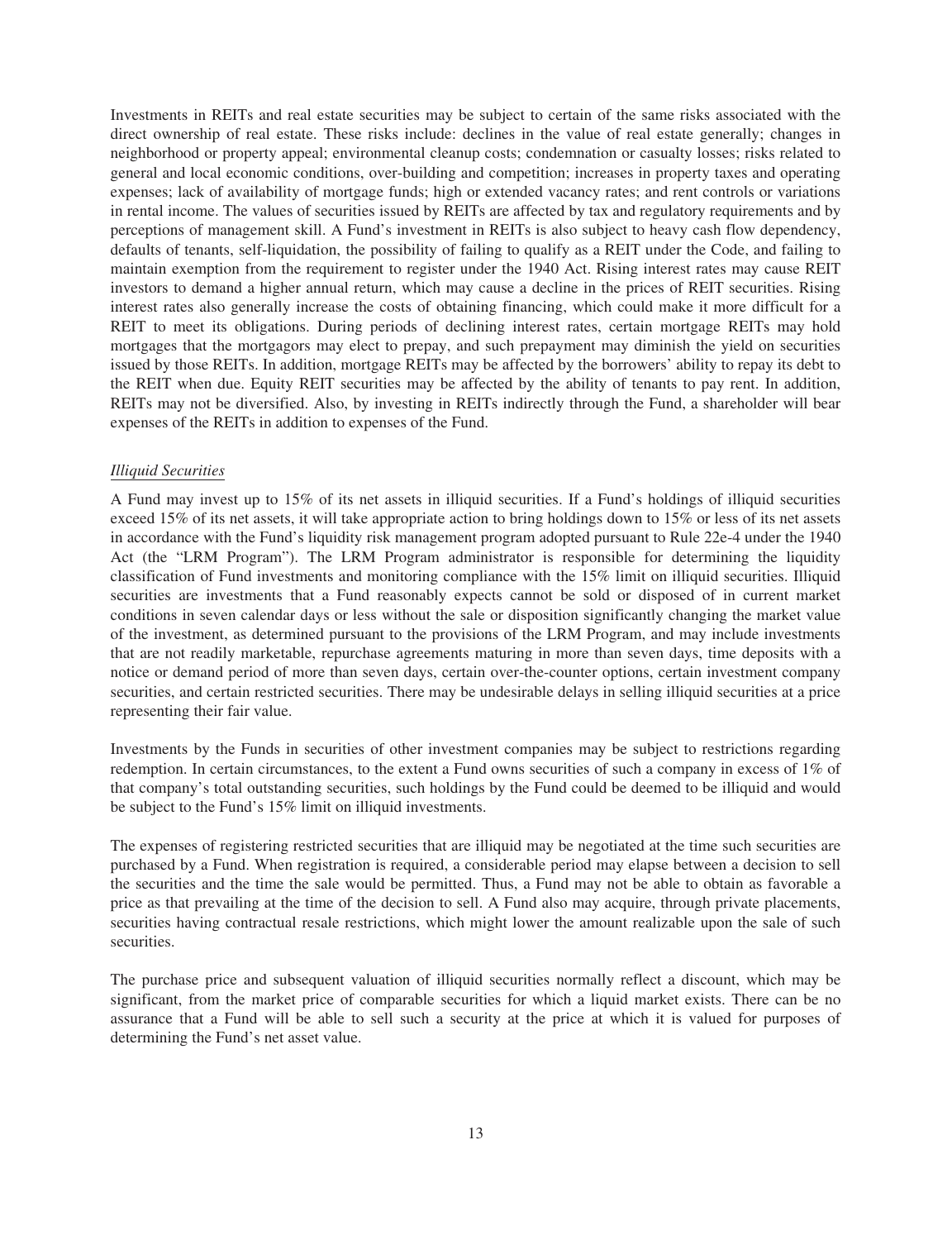# **PORTFOLIO HOLDINGS DISCLOSURE POLICIES**

<span id="page-16-0"></span>The policy of the Funds and their service providers is to protect the confidentiality of the Funds' portfolio holdings and to prevent the selective disclosure of nonpublic information about those holdings. The Funds' Board has adopted policies and procedures to implement this policy. These policies and procedures are designed to assure that any disclosure of nonpublic information about Fund portfolio holdings is in the best interests of Fund shareholders and to address any conflicts that may exist between the interests of Fund shareholders and those of Fund service providers and their affiliates. Portfolio holding information may be disclosed only in accordance with these policies and procedures, with such exceptions as may be approved by the Funds' Chief Compliance Officer.

The Funds may publicly disclose monthly their month-end portfolio holdings on their website, *www.stewardfunds.com*. The information for each month-end would generally be posted around the end of the following month. A Fund may provide portfolio holdings information to organizations such as Standard & Poor's Corporation no earlier than it is made publicly available as provided above. Each Fund will file its complete schedule of portfolio holdings with the SEC for the first and third quarters of each fiscal year as an exhibit to its reports on Form N-PORT. Portfolio holdings information included with Form N-PORT for the third month of each relevant fiscal quarter will be publicly available on the SEC's website at www.sec.gov. Each Fund's complete schedule of portfolio holdings for the second and fourth quarters of each fiscal year will be included in the semi-annual and annual reports to shareholders, respectively, and will be filed with the SEC on Form N-CSR. The semi-annual and annual report for each Fund is available to investors within 60 days after the period to which it relates. Each Fund's Forms N-PORT and Forms N-CSR are available on the SEC's website listed above. Following or simultaneously with any such filing or other public disclosure, the Funds may make public a summary or list of completed purchases and sales, as of the date of the information contained in the relevant filing or public disclosure ("trade commentary").

For legitimate business purposes — for example, in the event of a merger or retention of a new adviser or sub-adviser — disclosure of information about Fund portfolio holdings may occasionally be determined by a Fund's Chief Compliance Officer, in consultation with the Fund's legal counsel, to be appropriate, provided any such disclosure is subject to a confidentiality agreement that includes provisions to prevent trading on nonpublic information. Nothing in the Funds' policies prevents disclosure of portfolio holdings information that may be required by applicable law or regulation.

A Fund or its authorized service provider may at any time distribute analytical data that does not identify any specific portfolio holding.

Crossmark's trading desk may periodically distribute lists of investments held by its clients (including a Fund) to facilitate efficient trading of those investments and receipt of relevant research. Crossmark may also periodically distribute a list of issuers and securities that are covered by its research department as of a particular date, which may include securities held by a Fund or that are under consideration for a Fund. The list will not, however, indicate that a Fund owns or may own any security and will not identify Fund position sizes.

Whenever disclosure of portfolio holdings pursuant to a Funds' policies and procedures would involve a conflict of interest between a Fund's shareholders and Crossmark, the Funds' distributor or any affiliated person of the Fund, Crossmark, or the distributor, such disclosure may not be made without the approval of a majority of the Fund's independent directors upon a determination that the arrangement is in the best interest of the Fund's shareholders. Neither a Fund nor Crossmark, the distributor or any affiliated person of a Fund, may enter into any arrangement to receive compensation or benefit of any kind for the disclosure of Fund portfolio holdings information.

The Funds' Chief Compliance Officer is responsible for monitoring compliance with the Funds' portfolio holdings disclosure policies and procedures and may request certifications from persons who have access to this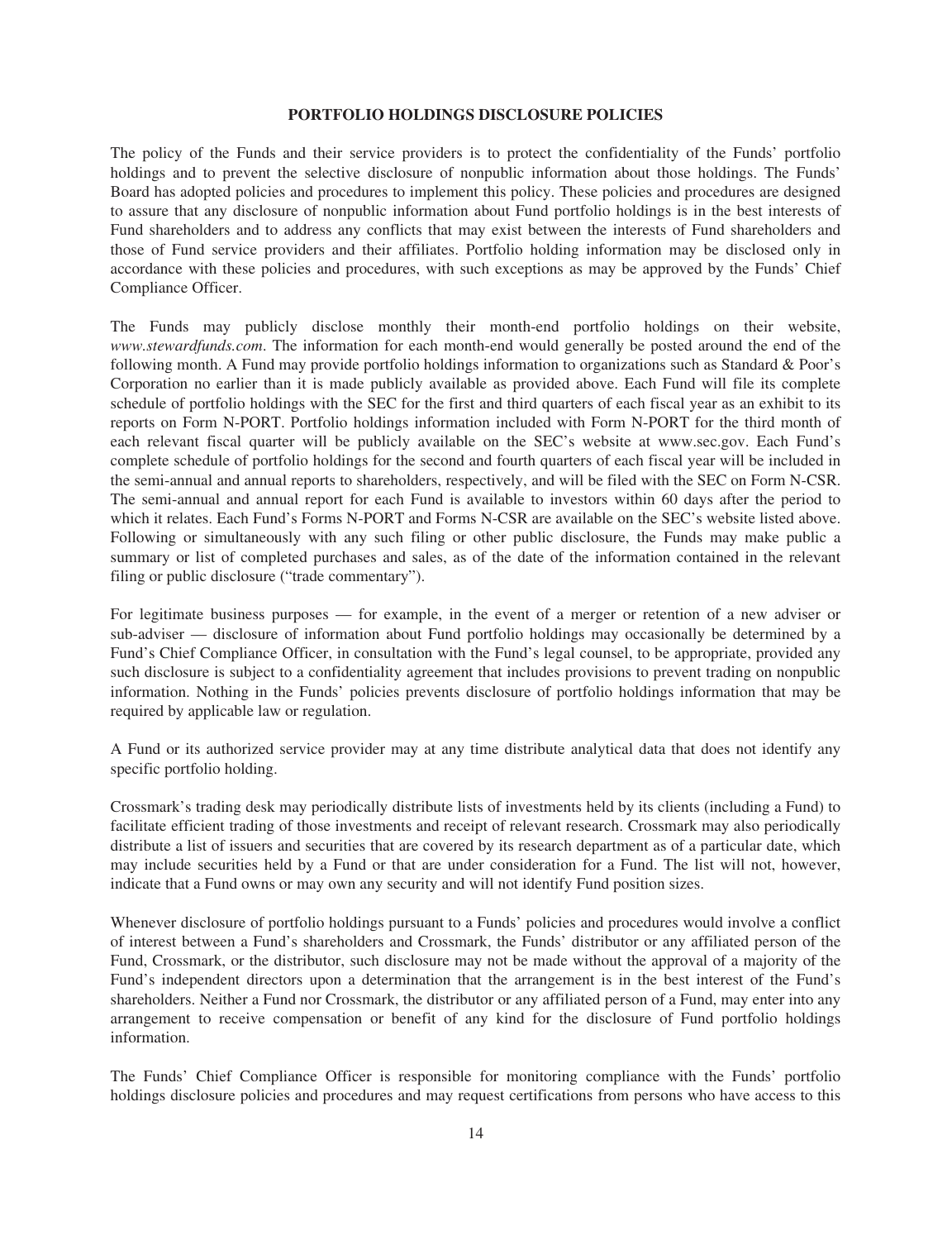information that their use of the information complies with the policies and with the terms of any applicable Confidentiality Agreement. The Chief Compliance Officer will report material violations to the Board, which will determine appropriate corrective action.

The Board may impose additional restrictions on dissemination of information about a Fund's portfolio holdings. A Fund's policies and procedures regarding disclosure of Fund portfolio holdings may be waived, or exceptions permitted, only with consent of the Fund's Chief Compliance Officer upon a determination that such waiver is consistent with best interests of the Fund and its shareholders.

# **INVESTMENT RESTRICTIONS**

<span id="page-17-0"></span>The Funds are subject to investment restrictions designed to reflect their values-based screening policies. In addition, each Fund has adopted the following investment restrictions, which are fundamental policies of the Fund (except as otherwise noted) and may not be changed without approval by vote of a majority of the outstanding shares of that Fund. For this purpose, such a majority vote means the lesser of (1) 67% or more of the voting securities present at an annual or special meeting of shareholders, if holders of more than 50% of the outstanding voting securities of the Fund are present or represented by proxy; or (2) more than 50% of the outstanding voting securities of the Fund.

# **Fundamental Investment Restrictions of the Funds**

As a fundamental policy, each Fund has elected to be qualified as a diversified open-end series of SFI.

Additionally, the Funds may not:

- 1. borrow money, except as permitted under or to the extent not prohibited by the 1940 Act, and as interpreted or modified by regulatory authority having jurisdiction, from time to time;
- 2. issue senior securities, except as permitted under the 1940 Act, and as interpreted or modified by regulatory authority having jurisdiction, from time to time;
- 3. concentrate its investments in a particular industry, as that term is used in the 1940 Act, and as interpreted or modified by regulatory authority having jurisdiction, from time to time;
- 4. engage in the business of underwriting securities issued by others, except to the extent that a Fund may be deemed to be an underwriter in connection with the disposition of portfolio securities;
- 5. purchase or sell real estate, which does not include securities of companies that deal in real estate or mortgages or investments secured by real estate or interests therein, except that each Fund reserves freedom of action to hold and to sell real estate acquired as a result of the Fund's ownership of securities;
- 6. purchase physical commodities or contracts relating to physical commodities; or
- 7. make loans to other persons, except (i) loans of portfolio securities, and (ii) to the extent that entry into repurchase agreements and the purchase of debt instruments or interests in indebtedness in accordance with a Fund's investment objective and policies may be deemed to be loans.

A Fund's classification as a diversified series means, under currently applicable law, that at least 75% of the value of the Fund's assets will be represented by cash and cash items (including receivables), U.S. Government securities, securities of other investment companies, and other securities with respect to which the Fund will make no investment that would (a) cause more than 5% of its assets to be invested in the securities of a single issuer or (b) cause it to own more than 10% of the voting securities of a single issuer.

With respect to the foregoing restrictions regarding senior securities, borrowing and concentrating investments, the 1940 Act and regulatory interpretations of relevant provisions of that Act establish the following general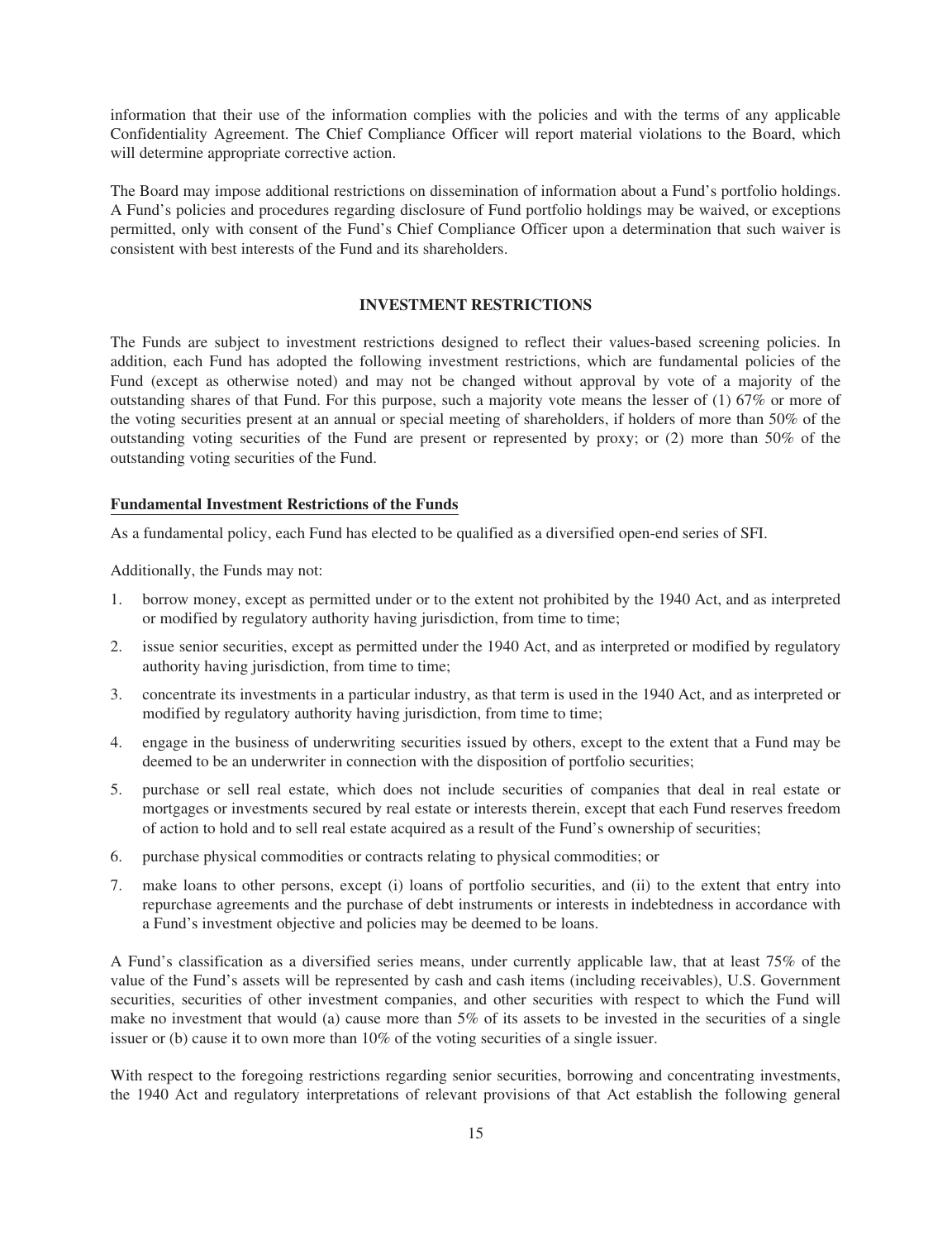limits. Open-end registered investment companies are not permitted to issue any class of senior security or to sell any senior security of which they are the issuers. For this purpose, SFI's issuance of separate series of shares (each Fund is a series of SFI) and the division of those series into separate classes (each of Class A, Class C, Class R6, and Institutional Class is such a separate class) are not considered to create senior securities. Although borrowings could be deemed to be senior securities, the 1940 Act permits a Fund to borrow for temporary purposes only in an amount not exceeding 5% of the value of its total assets at the time when the loan is made. (A borrowing shall be presumed to be for temporary purposes if it is repaid within 60 days and is not extended or renewed.) The 1940 Act also permits each Fund to borrow from a bank, provided that immediately after any such borrowing there is an asset coverage (including the proceeds of borrowings) of at least 300% for all borrowings by the Fund, and in the event such asset coverage falls below 300%, the Fund shall, within three days thereafter (not including Sundays and holidays) or such longer time as the SEC may prescribe, reduce the amount of its borrowings so that asset coverage for such borrowings shall be at least 300%. Thus, a Fund may pledge, mortgage, or hypothecate no more than one-third of its total assets to secure borrowings. The SEC has indicated, however, that certain types of transactions, which could be deemed "borrowings" (such as firm commitment agreements and reverse repurchase agreements), are permissible if a Fund "covers" the agreements by establishing and maintaining segregated accounts. A Fund will not purchase additional securities while outstanding borrowings exceed 5% of its total net assets.

With respect to concentration, the SEC staff takes the position that investment of 25% or more of a Fund's assets in any one industry or group of industries represents concentration.

With respect to the foregoing restrictions on making loans, a Fund may lend its portfolio securities in an amount not to exceed 33 1/3% of its total assets. A Fund may invest without limit in repurchase agreements to the extent consistent with its investment objective, investment restrictions, and all 1940 Act requirements, including diversification requirements. Loans to affiliated investment companies are not presently permitted by the 1940 Act in the absence of an exemptive order from the SEC.

An investment restriction that involves a maximum percentage of securities or assets shall not be considered to be violated unless an excess over the percentage occurs as a result of an acquisition of securities, except that if asset coverage for borrowings falls below the required 300%, noted above, a Fund shall, within the time period noted above, reduce its borrowings so that such asset coverage will be at least 300%.

A Fund may, from time to time, take temporary defensive positions that are inconsistent with the Fund's investment objective and principal investment strategies in attempting to respond to adverse market, economic, political, or other conditions. During these times, a Fund may invest up to 100% of its assets in cash or cash equivalents, shares of money market mutual funds, commercial paper, zero coupon bonds, repurchase agreements, and other securities Crossmark believes to be consistent with the Fund's best interests. During a period in which a Fund takes a temporary defensive position, the Fund may not achieve its investment objective.

# **DIRECTORS AND EXECUTIVE OFFICERS**

<span id="page-18-0"></span>**Leadership structure.** The Funds' Board of Directors (the "Board") provides overall supervision of the affairs of the Funds. All directors were most recently elected by shareholders at a meeting held on July 29, 2019. Richard J. Rossi was appointed by the Board as Lead Independent Director at a meeting held on May 14, 2020. As Lead Independent Director, Mr. Rossi is responsible for (i) serving as Chair of all meetings/executive sessions of the independent directors, (ii) working with SFI's investment adviser and legal counsel to determine the agenda for Board meetings, (iii) serving as the principal contact for and facilitating communication between the independent directors and SFI's service providers and (iv) any other duties that the Nominating and Corporate Governance Committee may delegate to the Lead Independent Director. Michael L. Kern, III, CFA, was appointed by the Board as Chairman of the Board at a meeting held on September 8, 2017. Mr. Kern is an "interested person" of the Funds, as defined in the 1940 Act, because of his position as President, CEO and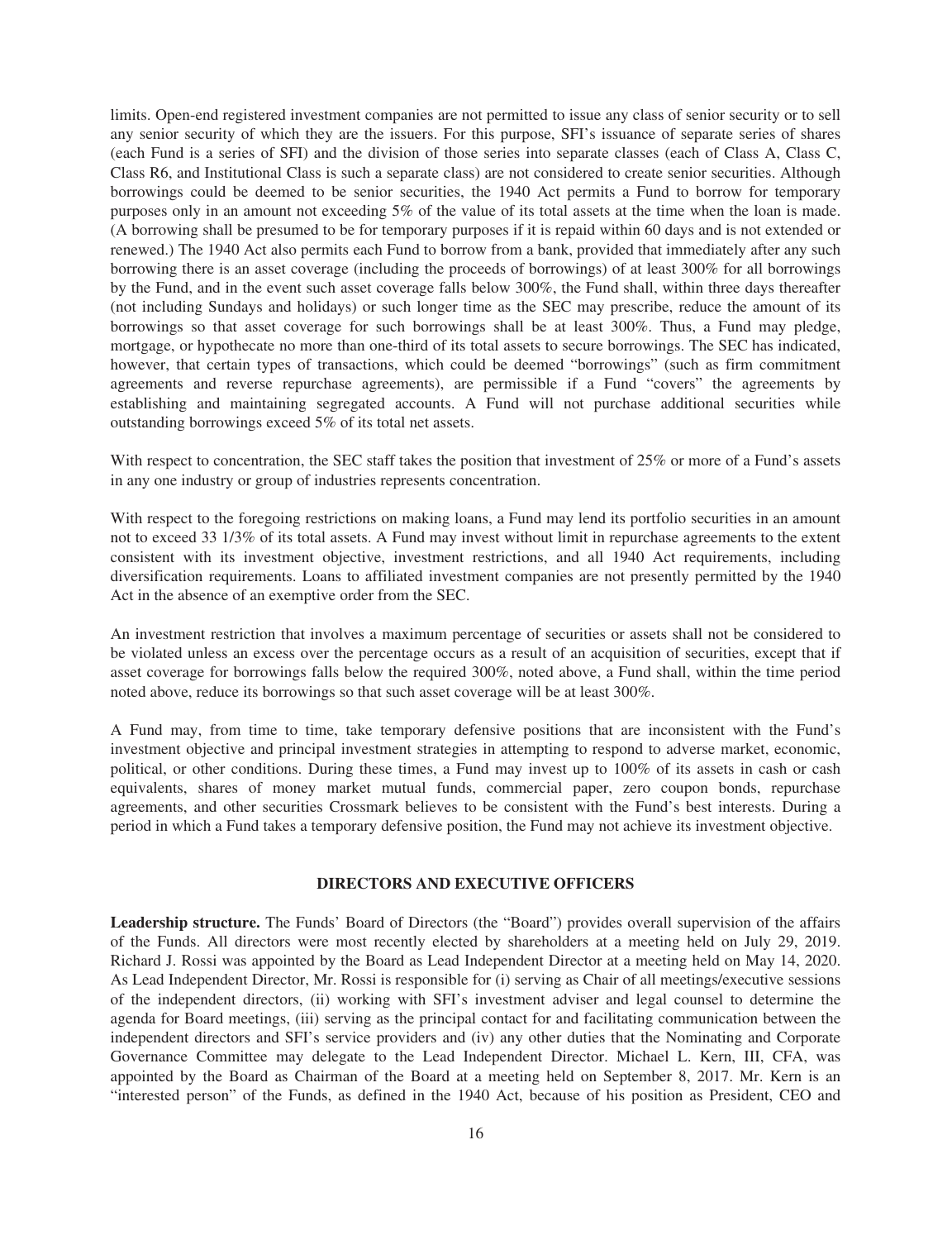Treasurer of Crossmark and its affiliates. As Chairman of the Board, Mr. Kern has responsibility for coordinating the work and leading meetings of the Board, for coordinating with the independent directors and for assuring that the concerns of the independent directors are considered by the full Board and brought to the attention of Fund management. Mr. Kyle Dana is also an "interested person," because of his position with AGFinancial, the parent company of Crossmark Global Holdings, Inc., which through its subsidiary, Steward Financial Holdings, Inc., has effective voting control over SFI. The other four directors are independent directors. During SFI's fiscal year ended April 30, 2021, the Board met four (4) times.

**Risk oversight.** The Funds' service providers, including their investment adviser, principal underwriter, administrator, fund accounting and sub-administration services provider, and transfer agent, provide day-to-day risk management of the Funds in their areas of responsibility. The Board oversees the performance of these service providers, including their management of risks. The Board meets quarterly and its Committees meet periodically (see "Board Committees," below) to review information concerning the Funds' operations and performance, the broader securities markets, and other information relevant to their oversight responsibilities that, among other things, helps them to identify and monitor general and particular risks to the Funds. The Board's Committees focus on particular types of risks in their areas of responsibility. It should be noted that not all risks to the Funds can be identified or controlled. Moreover, certain risks are inherent in the Funds' operations. See, for example, investment risks described in the Funds' Prospectus.

**Qualifications of directors.** The Funds' directors, in addition to meeting high standards of integrity and commitment, offer to the Funds a variety of experience relevant to oversight of the Funds, including, in the aggregate, responsible leadership experience in sales and marketing, accounting, business operations, strategic planning, investment, and service on boards of other entities. In selecting candidates for directors, the Nominating and Corporate Governance Committee has considered whether candidates meet high standards of personal and relevant professional experience and can bring diverse points of view to the Board. Independent directors must satisfy regulatory requirements and guidelines adopted by the Board relevant to their independence. Beyond these considerations, the Nominating and Corporate Governance Committee has not set specific minimum qualifications. The Board believes that each independent director's background brings to the Board a combination of skills that permits him or her to objectively review, question and evaluate information provided to him or her by Fund management and to exercise effective business judgment in overseeing the Funds. The particular types of experience for the directors are described below.

# **Interested Directors**

**Michael L. Kern, III, CFA:** Mr. Kern has been President, Chief Executive Officer and Treasurer of Crossmark Global Holdings, Inc. since May 2015 and has served as President, Chief Executive Officer and Treasurer of Crossmark Global Investments, Inc., Crossmark Distributors and, until its dissolution in December 2019, Crossmark Consulting, LLC ("Crossmark Consulting") since 2016. Previously, Mr. Kern spent 19 years with Stout Risius Ross, Inc., a financial advisory firm, where he, over the years, served as Managing Director in the Valuation & Financial Opinions Group, Head of the Investment Banking Group, Chief Financial Officer, Chief Operating Officer and, finally, President for his last six years at the firm. Mr. Kern holds a B.S. Degree in Finance and Business Economics from Wayne State University and is a Chartered Financial Analyst (CFA) with Series 7, 63 and 24 securities licenses. In 2006, he received Crain's Detroit Business 40 Under 40 Award and is a member of the CFA Institute and Young Presidents' Organization.

**Kyle A. Dana, CRPC:** Since 2000, Mr. Dana has worked with AGFinancial, and currently serves as Senior Vice President of Retirement Planning and Investment Solutions. Mr. Dana has dual degrees in Management and Marketing from Evangel University and professional licenses and designations, including Chartered Retirement Planning Counselor (CRPC®) and Series 63 license.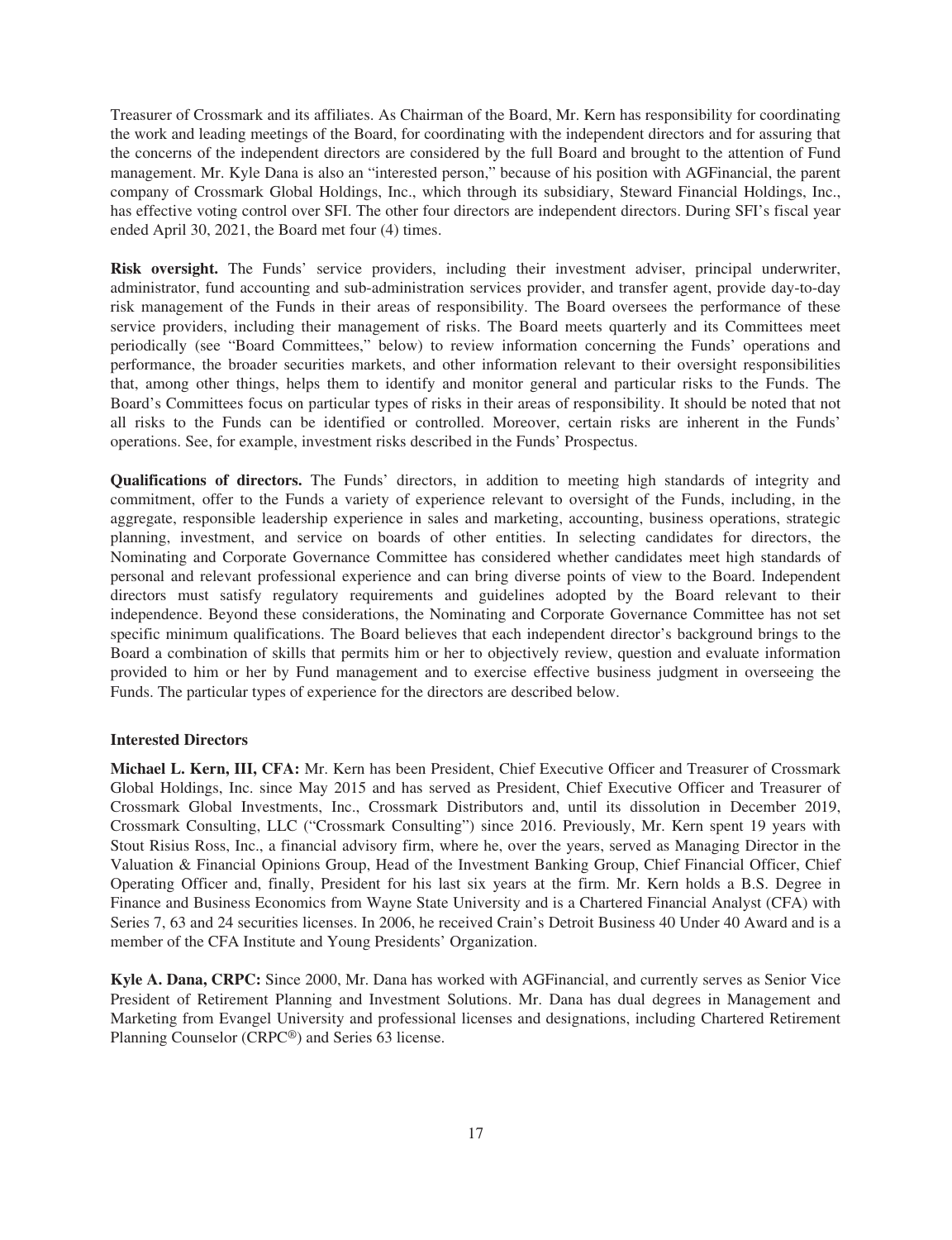#### **Independent Directors**

**Mark H. Barineau:** Mr. Barineau currently serves as President and owner of Lionsmark Investment Group, a private real estate investment and management company he formed in 2016. Its primary business is the acquisition, development and management of multifamily assets and other active and passive real estate investments. Mr. Barineau also currently serves as co-founder and managing member of Starboard Star Venture Capital LLC, a venture capital fund formed in 2021 focused on investments in technology companies primarily in energy, construction, property and other industrial applications, as well as B2B startups in sports technology and other markets. Mr. Barineau's professional career began in 1992 as a Project Controls Engineer with a subsidiary of Waste Management where he performed value engineering and cost controls related to environmental remediation and landfill construction. In 1996, his entrepreneurial spirit led him to the real estate industry, where he served various roles including President and an owner of Radney Management & Investments which specialized in the acquisition, development and management of government subsidized low-income and conventional workforce multifamily housing across the United States. He sold his interests in this company in 2016. Raised in Houston, he is a graduate of The University of the South (Sewanee, TN) and Columbia University (New York, NY) and holds B.S. degrees in both Physics and Mechanical Engineering. He is a Certified Property Manager by the Institute of Real Estate Management, a member of Young Presidents' Organization (former executive board member) and a member of several Houston area social clubs. Mr. Barineau strives to put his faith in practice with his time, talent and treasure. He has served as an Executive Vestry Member of St. Martin's Episcopal Church (largest Episcopal church in the USA) and as a Trustee of Episcopal High School.

**Adriana R. Posada:** Ms. Posada retired from American Beacon Advisors, Inc. in 2016, where she had served since 1998 as Senior Portfolio Manager for several registered investment companies ("funds") and had responsibility for managing a substantial portion of a large corporate pension plan's assets. Her experience included equity, fixed income, alternative and derivative investments. She also identified, selected and oversaw sub-advisers for the funds and the pension plan. She reported regularly to the funds' board of directors and to the pension plan's representative regarding the performance of the sub-advisers. From 1993 to 1998, also at American Beacon Advisors, Inc., her responsibilities involved regulatory compliance and preparation and dissemination of certain numerical information regarding the funds and separate accounts. She also served as a Trustee of Irving Firemen's Relief and Retirement Plan from 2009 to 2015. Ms. Posada holds a B.S. in mathematics from Universidad de Los Andes, Bogota, Colombia; an M.S. in mathematics from the University of Houston, Houston, Texas; and an M.A. in Actuarial Science from the University of Michigan, Ann Arbor, Michigan. She has passed exam parts 1, 2 and 3 of the Society of Actuaries.

**Richard L. Peteka:** Mr. Peteka has been the Chief Financial Officer and Secretary of SLR HC BDC LLC since 2020, SCP Private Credit Income BDC LLC since 2018 and SLR Investment Corp. and SLR Senior Investment Corp. since May 2012, each of which is a publicly traded business development company managed by SLR Capital Partners LLC. Prior to joining SLR Capital Partners, he served from 2004 to 2012 as the Chief Financial Officer and Treasurer of Apollo Investment Corporation. Prior to 2004, Mr. Peteka was at Citigroup Asset Management, which he joined as a Director in 1999 and where he served as Chief Financial Officer and Treasurer of various open-end and closed-end investment companies. Mr. Peteka holds a B.S. degree in Finance from The College at Old Westbury and an MBA in International Finance from St. John's University.

**Richard J. Rossi:** Mr. Rossi retired in 2017 from Eagle Asset Management, an investment advisory firm in St. Petersburg, Florida and a subsidiary of Raymond James, where he served as an officer for seventeen years. At the time of his retirement, he was President and Co-Chief Operating Officer of the firm as well as President of Eagle Mutual Funds and Eagle Fund Distributors. Mr. Rossi was instrumental in developing the firm's overall strategic decisions and business plans, including developing its asset management acquisition strategy. He was responsible for all retail and institutional mutual fund and private account sales, client services, and administrative functions and oversaw a substantial increase in assets during his tenure as a result of the acquisition strategy. In addition to his roles at Eagle Asset Management, Mr. Rossi previously served as Vice President, Institutional Equity Sales,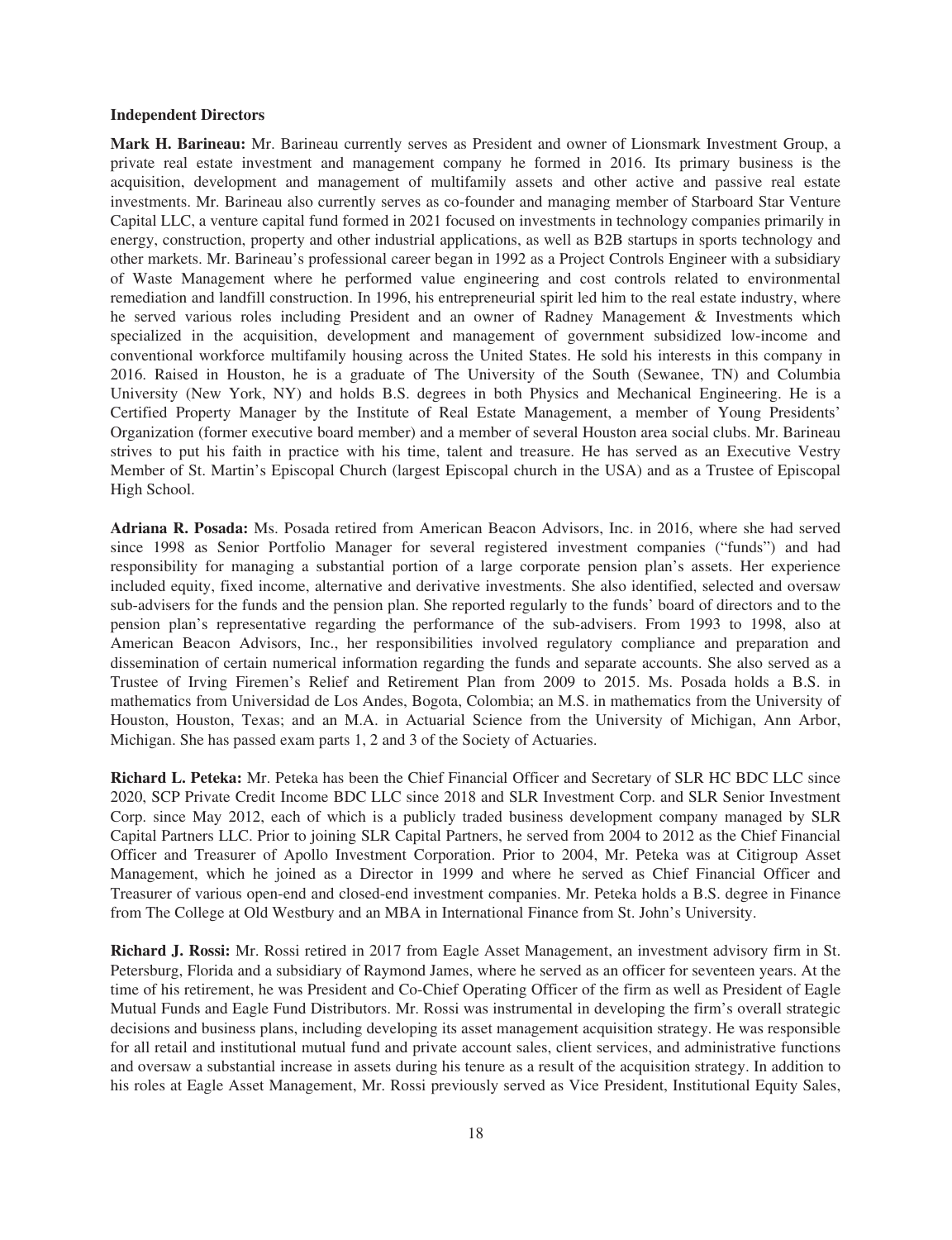of First Union Capital Markets as well as Managing Director and Chief Operating Officer of Mentor Investment Group. Mr. Rossi began his career in 1984 with Raymond James and has over 30 years of executive management and senior sales experience in the asset management and financial services industries. Mr. Rossi holds a B.A. from the University of Florida and an M.P.A. from the University of North Florida.

# **Directors and Executive Officers**

The directors provide overall supervision of the affairs of the Funds. The Funds' directors, the Funds' executive officers, and their principal occupations for the past five years are listed below.

| Name,<br>Address, Age                                                                                                                                             | Position(s)<br><b>Held with</b><br>the Funds | Term of<br>Office <sup>1</sup><br>and<br>Length of<br><b>Time</b><br><b>Served</b> | <b>Principal Occupation(s)</b><br>During the Past 5 Years                                                                                                                                                                                                                                                                                                                                                                                               | Number of<br><b>Funds</b> in<br><b>Fund</b><br>Complex<br>Overseen by<br>Director or<br><b>Nominee</b> | Other<br><b>Directorships Held</b><br>by Director or<br><b>Nominee During</b><br>the Past 5 Years                                                                                                             |
|-------------------------------------------------------------------------------------------------------------------------------------------------------------------|----------------------------------------------|------------------------------------------------------------------------------------|---------------------------------------------------------------------------------------------------------------------------------------------------------------------------------------------------------------------------------------------------------------------------------------------------------------------------------------------------------------------------------------------------------------------------------------------------------|--------------------------------------------------------------------------------------------------------|---------------------------------------------------------------------------------------------------------------------------------------------------------------------------------------------------------------|
| <b>Interested Directors</b><br>Michael L. Kern.<br>III, CFA <sup>2</sup><br>c/o 15375<br>Memorial Drive,<br>Suite 200<br>Houston, TX<br>77079<br>Birth Year: 1973 | Chairman of<br>the Board:<br>Director        | Indefinite<br>Term Since<br>2017                                                   | President, CEO and<br>Treasurer, Crossmark<br>Global Holdings, Inc.<br>(May 2015 - Present);<br>President, CEO and<br>Treasurer, Crossmark<br>Global Investments, Inc.<br>and Crossmark<br>Distributors, Inc. (2016 -<br>Present); Chief<br>Compliance Officer,<br>Crossmark Distributors,<br>Inc. (August 1, 2017 -<br>December 11, 2017);<br>Secretary, Crossmark<br>Global Investments, Inc.<br>and Crossmark<br>Distributors, Inc. (2016 -<br>2018) | 11                                                                                                     | <b>Stratford Cambridge</b><br>Group Investments -<br>Advisory Board (2011 -<br>2017); Foundation Capital<br>Resources (2015 -<br>Present); GSV Fund<br><b>Management Company</b><br>$(2020 - \text{Present})$ |
| Kyle A. Dana<br>CRPC <sup>3</sup><br>c/o 15375<br>Memorial Drive,<br>Suite 200<br>Houston, TX<br>77079<br>Birth Year: 1978                                        | Director                                     | Indefinite<br>Term Since<br>2017                                                   | Senior Vice President,<br>Retirement & Investment<br>Solutions, AGFinancial <sup>4</sup><br>$(2000 - Present)$                                                                                                                                                                                                                                                                                                                                          | 11                                                                                                     | N/A                                                                                                                                                                                                           |
| <b>Independent Directors</b><br>Mark H. Barineau<br>c/o 15375<br>Memorial Drive,<br>Suite 200<br>Houston, TX<br>77079<br>Birth Year: 1968                         | Director                                     | Indefinite<br>Term Since<br>2017                                                   | President, Lionsmark<br>Investment Group <sup>5</sup> (since<br>April 2016); Co-Founder<br>and Managing Member,<br><b>Starboard Star Venture</b><br>Capital LLC (2021 -<br>Present); President and<br>Owner, Radney<br>Management &<br>Investments, Inc. $6(1996 -$<br>2016)                                                                                                                                                                            | 11                                                                                                     | N/A                                                                                                                                                                                                           |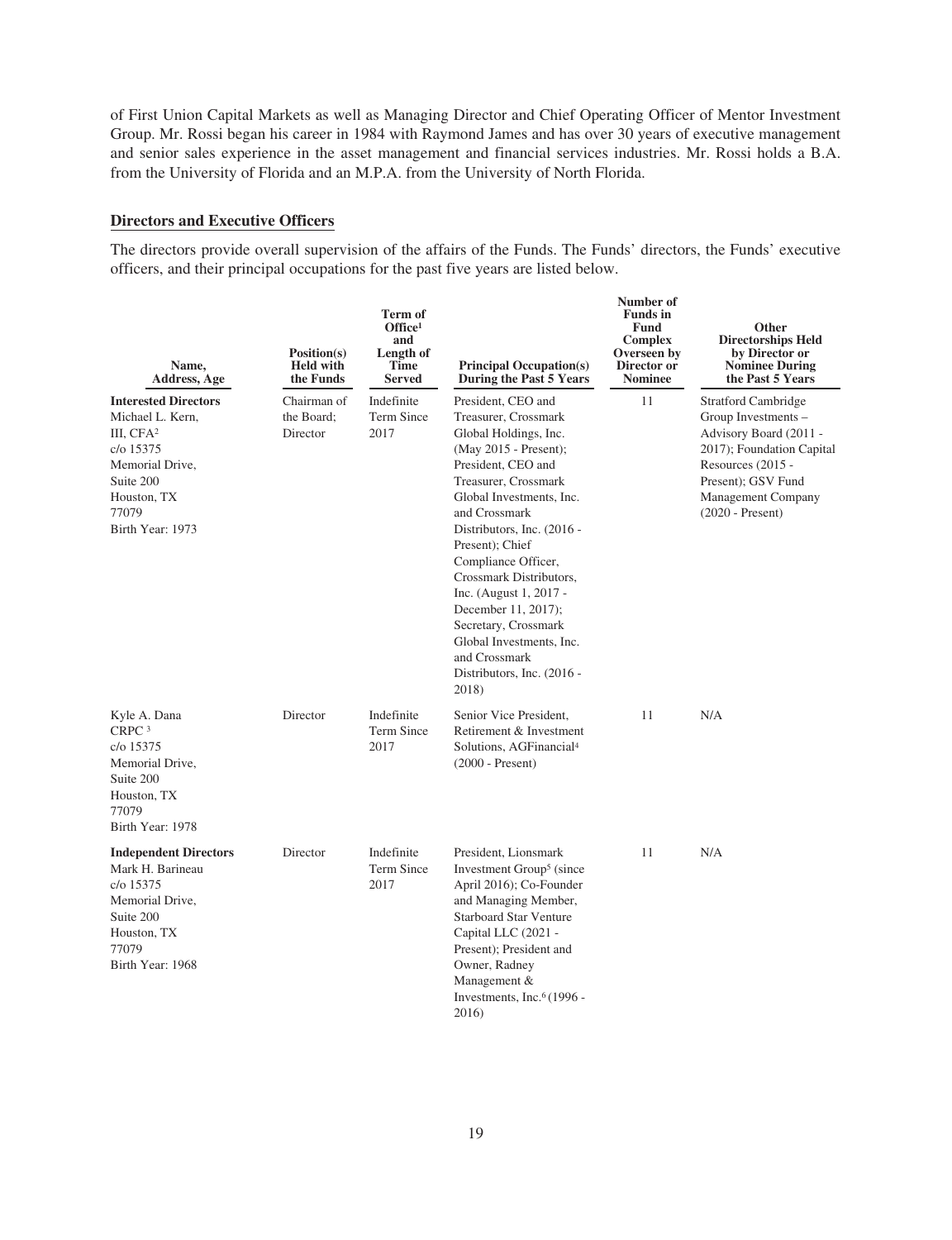| Name,<br>Address, Age                                                                                             | Position(s)<br><b>Held with</b><br>the Funds                          | <b>Term of</b><br>Office <sup>1</sup><br>and<br>Length of<br><b>Time</b><br><b>Served</b> | <b>Principal Occupation(s)</b><br>During the Past 5 Years                                                                                                                                                                            | Number of<br><b>Funds</b> in<br><b>Fund</b><br><b>Complex</b><br>Overseen by<br>Director or<br><b>Nominee</b> | Other<br><b>Directorships Held</b><br>by Director or<br><b>Nominee During</b><br>the Past 5 Years |
|-------------------------------------------------------------------------------------------------------------------|-----------------------------------------------------------------------|-------------------------------------------------------------------------------------------|--------------------------------------------------------------------------------------------------------------------------------------------------------------------------------------------------------------------------------------|---------------------------------------------------------------------------------------------------------------|---------------------------------------------------------------------------------------------------|
| Richard L. Peteka<br>$c/\sigma$ 15375<br>Memorial Drive,<br>Suite 200<br>Houston, TX<br>77079<br>Birth Year: 1961 | Director                                                              | Indefinite<br>Term Since<br>2017                                                          | Chief Financial Officer<br>and Secretary, SLR<br>Investment Corp. and SLR<br>Senior Investment Corp.<br>(May 2012 - Present), SCP<br>Private Credit Income<br>BDC LLC (2018 - Present)<br>and SLR HC BDC LLC<br>$(2020 - Present)^7$ | 11                                                                                                            | N/A                                                                                               |
| Adriana R. Posada<br>c/o 15375<br>Memorial Drive,<br>Suite 200<br>Houston, TX<br>77079<br>Birth Year: 1954        | Director                                                              | Indefinite<br>Term Since<br>2017                                                          | Retired; Sr. Portfolio<br>Manager, American<br>Beacon Advisors, Inc.<br>(September 1998 - March<br>2016)                                                                                                                             | 11                                                                                                            | N/A                                                                                               |
| Richard J. Rossi<br>$c/\sigma$ 15375<br>Memorial Drive,<br>Suite 200<br>Houston, TX<br>77079<br>Birth Year: 1956  | Director;<br>Lead<br>Independent<br>Director as of<br>May 14,<br>2020 | Indefinite<br>Term Since<br>2019                                                          | Retired; President and<br>Co-Chief Operating<br>Officer, Eagle Asset<br>Management, President,<br>Eagle Mutual Funds and<br>Eagle Fund Distributors<br>$(2000 - 2017)$                                                               | 11                                                                                                            | N/A                                                                                               |

<sup>1</sup> Each Director serves on the Board from the time of his or her election or appointment until the election of Directors next succeeding his or her election or appointment and until his or her successor is elected and qualified. Because the Steward Funds do not hold regular annual meetings of shareholders to elect Directors, each Director serves for an indefinite period.

<sup>2</sup> Mr. Kern is an "interested person" of SFI, as defined in the 1940 Act, because of his position with the Funds' investment adviser, administrator and distributor.

<sup>3</sup> Mr. Dana is an "interested person" of SFI, as defined in the 1940 Act, because of his position with AGFinancial, which is an affiliate of the Funds' investment adviser, administrator and distributor.

<sup>4</sup> AGFinancial is an affiliate of the SFI's investment adviser, administrator and distributor specializing in delivering financial products and services that align with faith and values.

<sup>5</sup> Lionsmark Investment Group is a private real estate investment and management company that Mr. Barineau formed in 2016. Its primary business is the acquisition, development and management of multifamily assets and other active and passive real estate investments.

- <sup>6</sup> Radney Management & Investments, Inc. was established in 1982 and is an ACCREDITED MANAGEMENT ORGANIZATION® specializing in multifamily property management.
- <sup>7</sup> SLR Investment Corp., SLR Senior Investment Corp., SCP Private Credit Income BDC LLC and SLR HC BDC LLC are business development companies that invest primarily in senior secured loans of private middle-market companies to generate current income that is distributed to shareholders across economic cycles.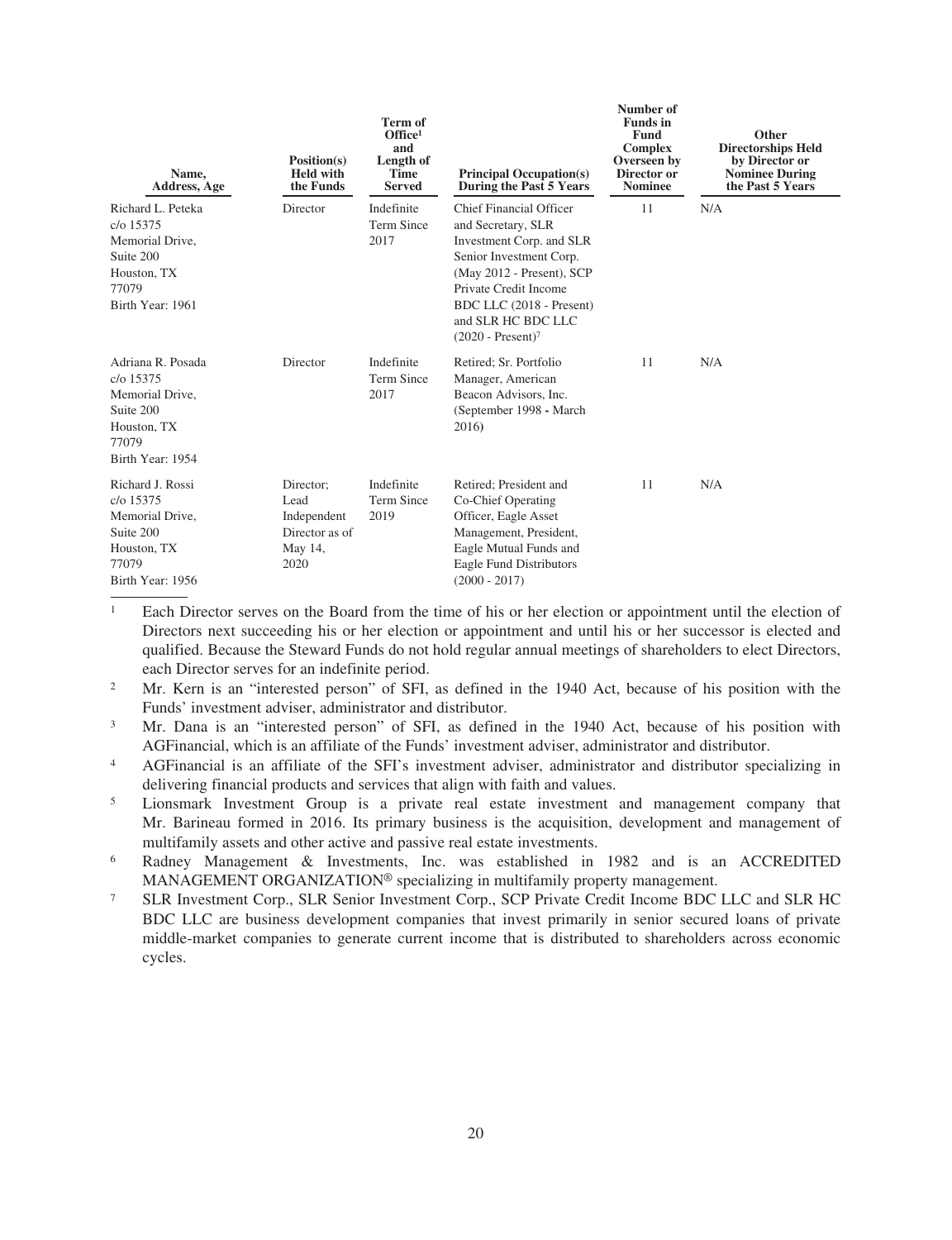# **The Funds' Officers are as follows:**

| Name,<br>Address, Age                                                                                                                    | Position(s)<br><b>Held with</b><br>the Funds | Term of Office <sup>1</sup><br>and<br><b>Length of Time</b><br>Served | <b>Principal Occupation(s)</b><br>During the Past 5 Years                                                                                                                                                                                                                                                                                                                                                                                                       | Directorships/<br><b>Trusteeships</b><br>Held<br>by Officer<br>During the<br>Past 5 Years                                                                                                                                                   |
|------------------------------------------------------------------------------------------------------------------------------------------|----------------------------------------------|-----------------------------------------------------------------------|-----------------------------------------------------------------------------------------------------------------------------------------------------------------------------------------------------------------------------------------------------------------------------------------------------------------------------------------------------------------------------------------------------------------------------------------------------------------|---------------------------------------------------------------------------------------------------------------------------------------------------------------------------------------------------------------------------------------------|
|                                                                                                                                          |                                              |                                                                       |                                                                                                                                                                                                                                                                                                                                                                                                                                                                 |                                                                                                                                                                                                                                             |
| <b>Executive Officers</b><br>Michael L. Kern, III, CFA<br>15375 Memorial<br>Drive,<br>Suite 200<br>Houston, TX 77079<br>Birth Year: 1973 | President and<br>Treasurer                   | Since 2016                                                            | President, CEO and<br>Treasurer, Crossmark<br>Global Holdings, Inc.<br>(May 2015 - Present);<br>President, CEO and<br>Treasurer, Crossmark<br>Global Investments,<br>Inc. and Crossmark<br>Distributors, Inc.<br>$(2016 - Present)$ ; Chief<br>Compliance Officer,<br>Crossmark<br>Distributors, Inc.<br>(August 1, 2017 -<br>December 11, 2017);<br>Secretary, Crossmark<br>Global Investments,<br>Inc. and Crossmark<br>Distributors, Inc.<br>$(2016 - 2018)$ | Stratford<br>Cambridge<br>Group<br><b>Investments</b><br>- Advisory<br><b>Board</b> (2011<br>$-2017$ ;<br>Foundation<br>Capital<br>Resources<br>$(2015 -$<br>Present);<br><b>GSV</b> Fund<br>Management<br>Company<br>$(2020 -$<br>Present) |
| Robert C. Doll, CFA<br>15375 Memorial Drive,<br>Suite 200<br>Houston, TX 77079<br>Birth Year: 1954                                       | <b>Executive Vice</b><br>President           | Since 2021                                                            | <b>Chief Investment</b><br>Officer, Crossmark<br>Global Investments,<br>Inc. $(2021 - \text{Present})$ ;<br><b>Chief Equity Strategist</b><br>and Senior Portfolio<br>Manager, Nuveen<br>(November 2012 -<br><b>March 2021)</b>                                                                                                                                                                                                                                 | N/A                                                                                                                                                                                                                                         |
| John R. Wolf<br>15375 Memorial Drive,<br>Suite 200<br>Houston, TX 77079<br>Birth Year: 1961                                              | <b>Executive Vice</b><br>President           | Since 2004                                                            | Managing Director,<br>Crossmark Global<br>Investments, Inc.<br>$(2019 - Present);$<br>Managing Director -<br>Equity Investments,<br>Crossmark Global<br>Investments, Inc.<br>$(1996 - 2019)$                                                                                                                                                                                                                                                                    | N/A                                                                                                                                                                                                                                         |

**Other**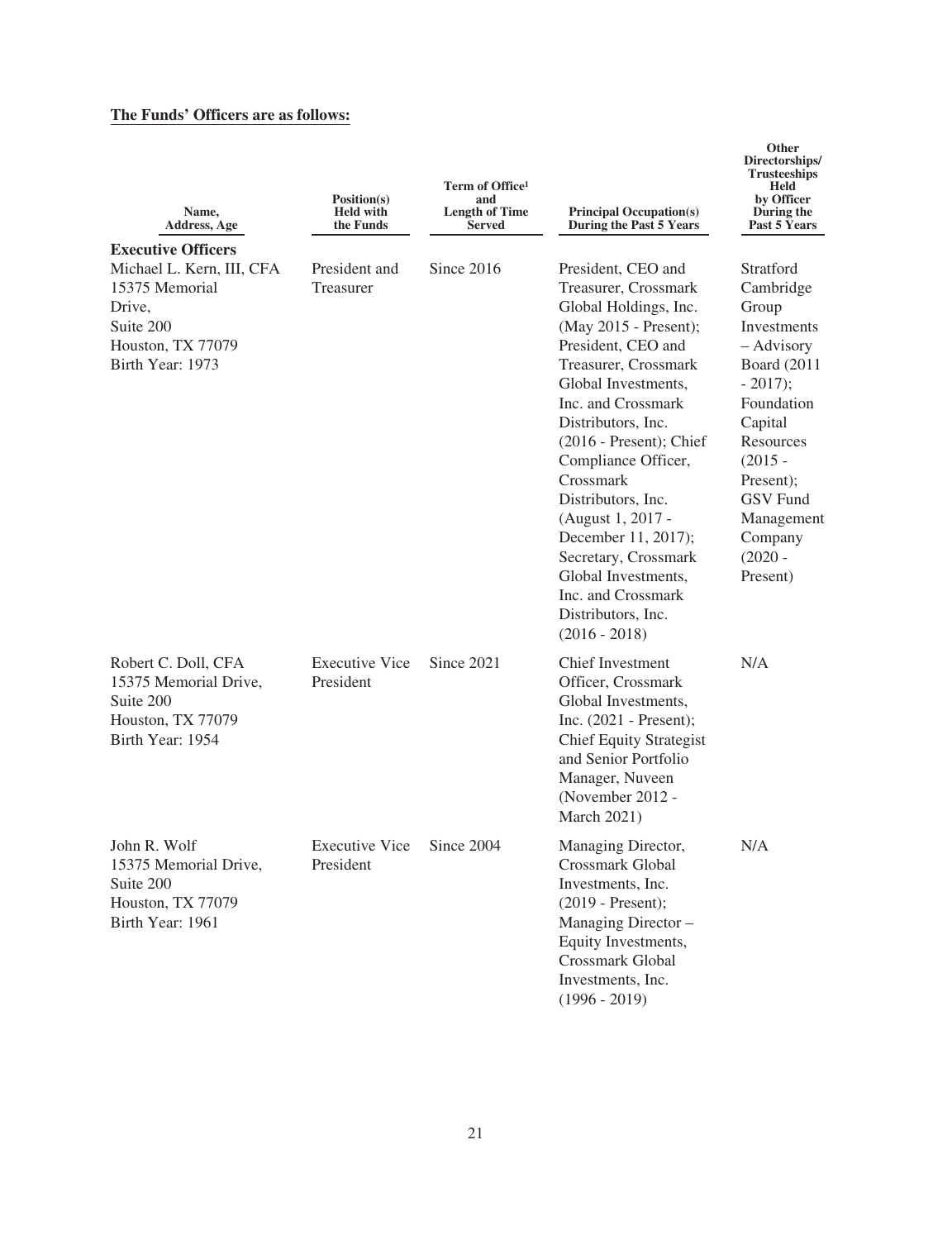| Name,<br><b>Address, Age</b>                                                                           | Position(s)<br><b>Held with</b><br>the Funds | Term of Office <sup>1</sup><br>and<br><b>Length of Time</b><br><b>Served</b> | <b>Principal Occupation(s)</b><br>During the Past 5 Years                                                                                                                                                                                                                       | Directorships/<br><b>Trusteeships</b><br>Held<br>by Officer<br>During the<br>Past 5 Years |
|--------------------------------------------------------------------------------------------------------|----------------------------------------------|------------------------------------------------------------------------------|---------------------------------------------------------------------------------------------------------------------------------------------------------------------------------------------------------------------------------------------------------------------------------|-------------------------------------------------------------------------------------------|
| Brent Lium, CFA<br>15375 Memorial Drive,<br>Suite 200<br>Houston, TX 77079<br>Birth Year: 1969         | <b>Executive Vice</b><br>President           | Since 2019                                                                   | Managing Director -<br>Head of Equity<br>Investments,<br>Crossmark Global<br>Investments, Inc.<br>(February 2021 -<br>Present); Managing<br>Director, Crossmark<br>Global Investments,<br>Inc. (2019 - February<br>2021); Portfolio<br>Manager, Invesco Ltd.<br>$(2001 - 2019)$ | N/A                                                                                       |
| Victoria Fernandez, CFA<br>15375 Memorial Drive,<br>Suite 200<br>Houston, TX 77079<br>Birth Year: 1973 | <b>Executive Vice</b><br>President           | Since 2014                                                                   | <b>Chief Market</b><br>Strategist, Crossmark<br>Global Investments,<br>Inc. $(2018 - Present)$ ;<br>Managing Director -<br><b>Fixed Income</b><br>Investments.<br>Crossmark Global<br>Investments, Inc.<br>$(2012 - 2018)$                                                      | N/A                                                                                       |
| Paul Townsen<br>15375 Memorial Drive,<br>Suite 200<br>Houston, TX 77079<br>Birth Year: 1971            | <b>Executive Vice</b><br>President           | Since 2017                                                                   | Managing Director -<br>Head of Trading &<br><b>Investment Operations</b><br>$(2021 - Present);$<br>Managing Director,<br>Crossmark Global<br>Investments, Inc, (2017)<br>- 2021); Senior Vice<br>President, Crossmark<br>Global Investments,<br>Inc. $(2015 - 2017)$            | N/A                                                                                       |

**Other**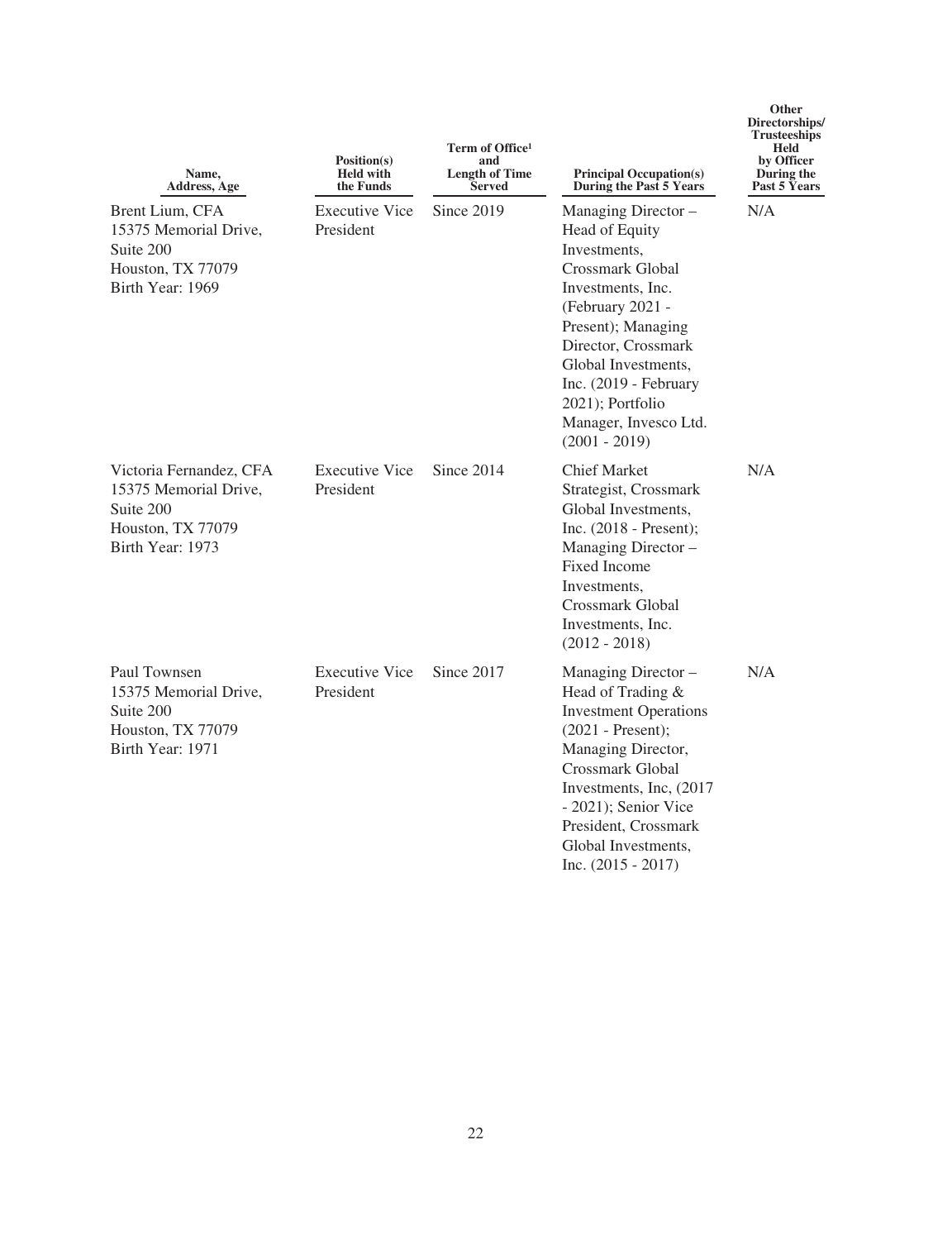| Name.<br>Address, Age                                                                                   | Position(s)<br><b>Held with</b><br>the Funds                                                              | Term of Office <sup>1</sup><br>and<br><b>Length of Time</b><br><b>Served</b> | <b>Principal Occupation(s)</b><br>During the Past 5 Years                                                                                                                                                                                                                                                                       | Directorships/<br><b>Trusteeships</b><br><b>Held</b><br>by Officer<br>During the<br>Past 5 Years |
|---------------------------------------------------------------------------------------------------------|-----------------------------------------------------------------------------------------------------------|------------------------------------------------------------------------------|---------------------------------------------------------------------------------------------------------------------------------------------------------------------------------------------------------------------------------------------------------------------------------------------------------------------------------|--------------------------------------------------------------------------------------------------|
| Ryan Caylor, CFA<br>15375 Memorial Drive,<br>Suite 200<br>Houston, TX 77079<br>Birth Year: 1988         | <b>Executive Vice</b><br>President                                                                        | Since $2020$                                                                 | Portfolio Manager,<br>Crossmark Global<br>Investments, Inc. (2020)<br>- Present); Head of<br>Research, Crossmark<br>Global Investments,<br>Inc. $(2019 - Present)$ ;<br>Senior Research<br>Analyst, Crossmark<br>Global Investments,<br>Inc. $(2016 - 2019)$ ;<br>Associate, Tudor,<br>Pickering, Holt & Co.<br>$(2013 - 2016)$ | N/A                                                                                              |
| <b>Charles Sylvester</b><br>15375 Memorial Drive,<br>Suite 200<br>Houston, TX 77079<br>Birth Year: 1964 | <b>Executive Vice</b><br>President                                                                        | Since 2020                                                                   | Managing Director -<br>Head of Sales &<br>Distribution,<br>Crossmark Global<br>Investments, Inc.<br>(October 2019 -<br>Present); Senior Vice<br>President, Crossmark<br>Global Investments,<br>Inc. (June 2019 -<br>September 2019);<br>Senior Vice President,<br>Invesco Ltd. (April<br>2000 - May 2019)                       | N/A                                                                                              |
| Patrick N. Garboden<br>15375 Memorial Drive,<br>Suite 200<br>Houston, TX 77079<br>Birth Year: 1957      | <b>Executive Vice</b><br>President and<br><b>Liquidity Risk</b><br>Management<br>Program<br>Administrator | Since 2018                                                                   | Senior Portfolio<br>Manager, Crossmark<br>Global Investments,<br>Inc. (October 2008 -<br>Present)                                                                                                                                                                                                                               | N/A                                                                                              |

**Other**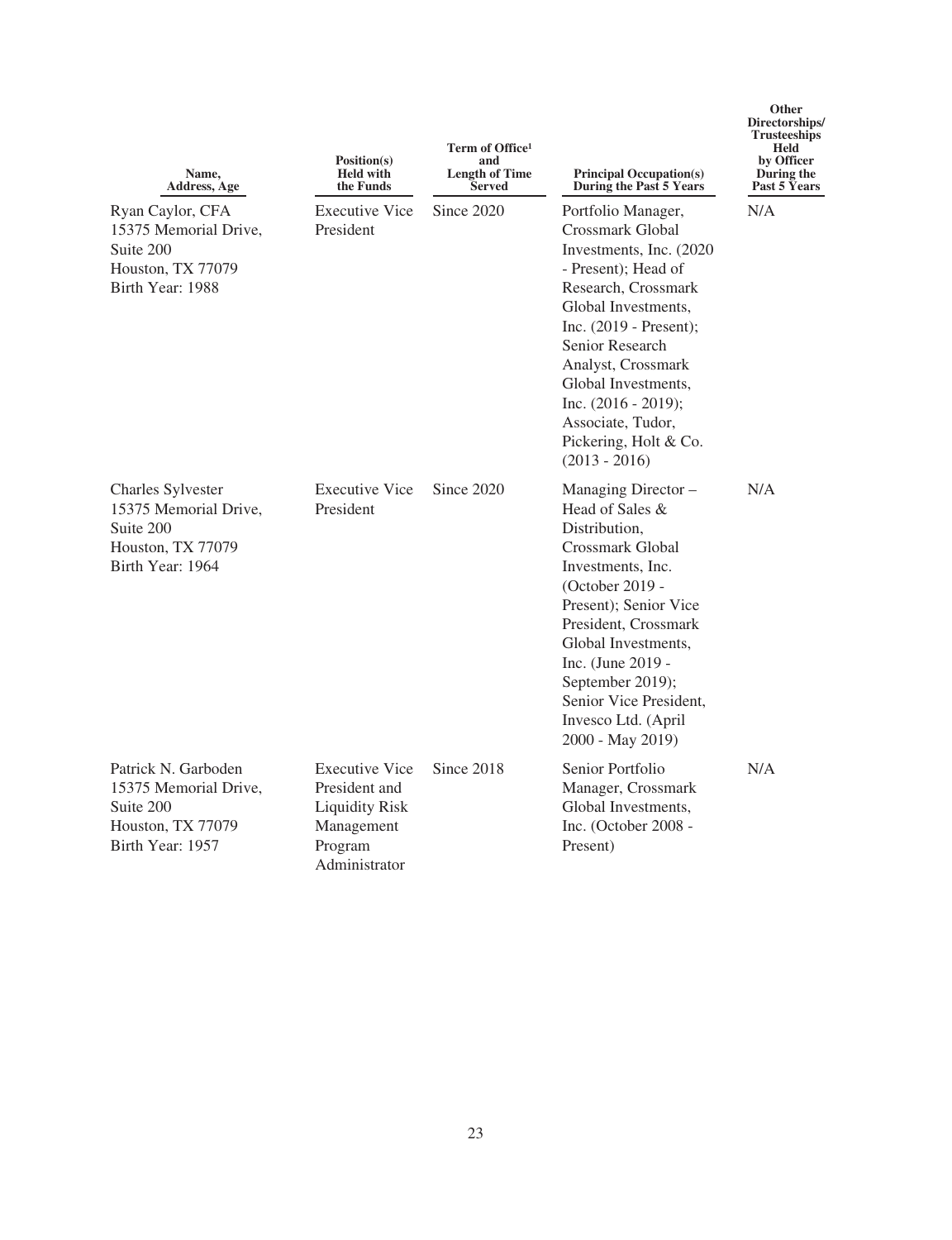| Name,<br>Address, Age                                                                          | Position(s)<br><b>Held with</b><br>the Funds                                                                | Term of Office <sup>1</sup><br>and<br><b>Length of Time</b><br><b>Served</b> | <b>Principal Occupation(s)</b><br>During the Past 5 Years                                                                                                                                                                                                                                                                                                                                                                              | Directorships/<br><b>Trusteeships</b><br>Held<br>by Officer<br>During the<br>Past 5 Years |
|------------------------------------------------------------------------------------------------|-------------------------------------------------------------------------------------------------------------|------------------------------------------------------------------------------|----------------------------------------------------------------------------------------------------------------------------------------------------------------------------------------------------------------------------------------------------------------------------------------------------------------------------------------------------------------------------------------------------------------------------------------|-------------------------------------------------------------------------------------------|
| Jim A. Coppedge<br>15375 Memorial Drive,<br>Suite 200<br>Houston, TX 77079<br>Birth Year: 1968 | <b>Executive Vice</b><br>President, Chief<br>Compliance<br>Officer, Secretary<br>and Assistant<br>Treasurer | Since 2017                                                                   | General Counsel and<br><b>Chief Compliance</b><br>Officer, Crossmark<br>Global Investments,<br>Inc. (2017 - Present);<br>General Counsel and<br><b>Chief Compliance</b><br>Officer, Crossmark<br>Distributors, Inc.<br>(December 11,<br>2017 - Present);<br>Secretary, Crossmark<br>Global Investments,<br>Inc. and Crossmark<br>Distributors, Inc.<br>$(2018 - Present)$                                                              | N/A                                                                                       |
| Jessica Gunter<br>15375 Memorial Drive,<br>Suite 200<br>Houston, TX 77079<br>Birth Year: 1987  | <b>Assistant Secretary</b><br>and Assistant<br>Treasurer                                                    | Since 2020                                                                   | Senior Compliance<br><b>Officer and Associate</b><br>General Counsel,<br>Crossmark Global<br>Investments, Inc.<br>(2020 - Present);<br>Teacher, St.<br>Laurence Catholic<br>School (2015 - 2020)                                                                                                                                                                                                                                       | N/A                                                                                       |
| Patricia Mims<br>15375 Memorial Drive,<br>Suite 200<br>Houston, TX 77079<br>Birth Year: 1960   | <b>Assistant Treasurer</b>                                                                                  | Since 2021                                                                   | <b>Financial Operations</b><br>Principal, Crossmark<br>Distributors, Inc.<br>$(2018 - Present);$<br>Senior Compliance<br>Officer, Crossmark<br>Global Investments,<br>Inc. (October 2018 -<br>2020); Assistant<br>Secretary, Crossmark<br>Global Investments,<br>Inc. and Crossmark<br>Distributors, Inc.<br>(2018 - 2020); Senior<br>Compliance<br>Associate, Crossmark<br>Global Investments,<br>Inc. (April 2013 -<br>October 2018) | N/A                                                                                       |

**Other**

<sup>1</sup> SFI officers are elected by the Board annually and hold office until the next annual Board meeting at which officers are elected and until his or her successor is elected and qualified.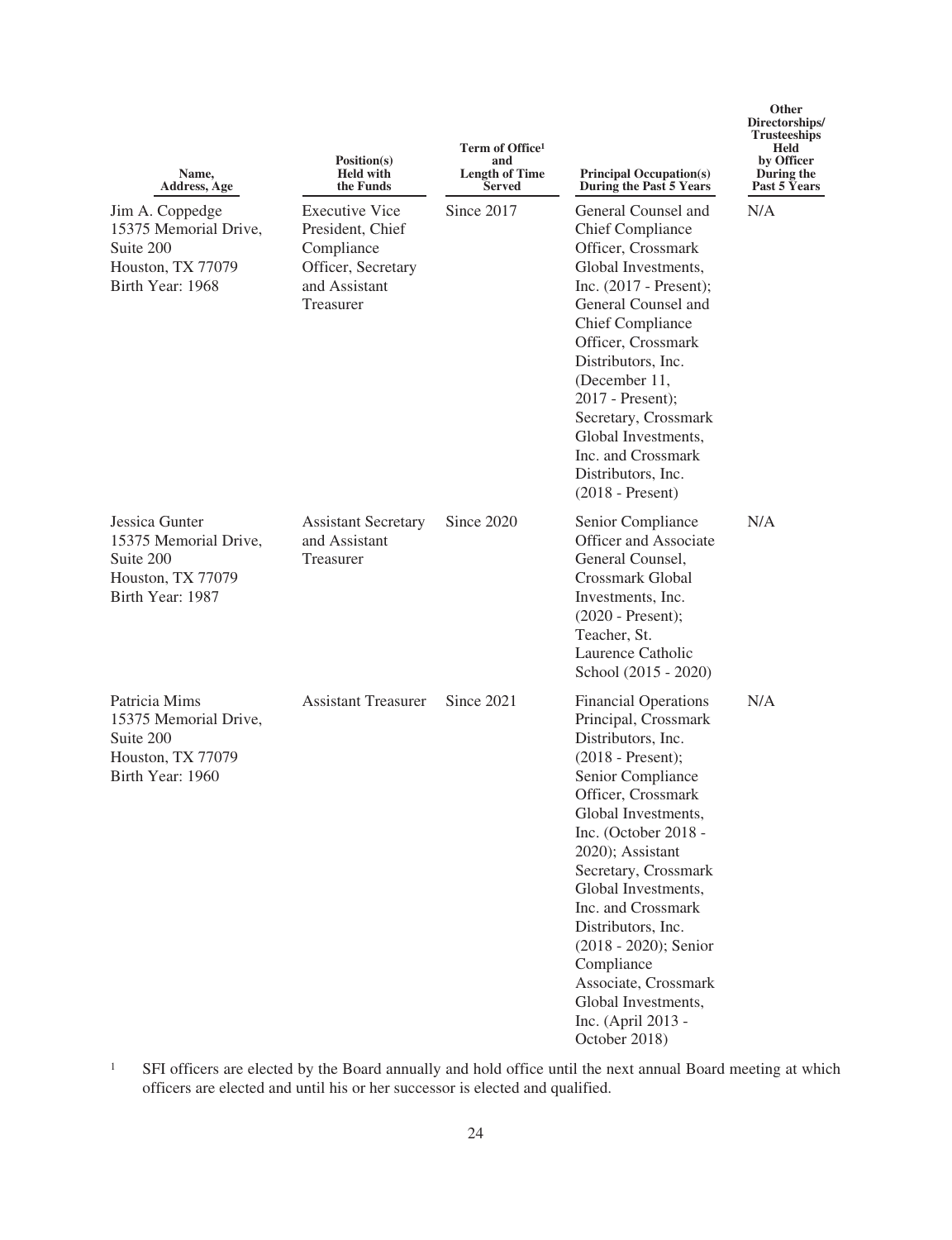#### Board Committees

The Board has two committees, the Audit Committee and the Nominating and Corporate Governance Committee, which are comprised exclusively of independent directors and report to the Board. Following is a description of each of the committees:

Audit Committee – The Committee's primary functions include serving as an independent and objective party to monitor SFI's accounting policies and financial reporting, as well as the work of SFI's independent registered public accounting firm (the "independent auditors"). The Committee assists the Board in its oversight of (1) the integrity of each Steward Fund's financial statements; (2) each Steward Fund's compliance with legal and regulatory requirements as related to accounting and financial reporting; (3) the independent auditors' qualifications and independence; and (4) the performance of SFI's independent auditors. The Committee also serves to provide an open avenue of communication among the independent auditors, SFI management and the Board. The Committee is composed entirely of independent directors. Current Committee members are: Richard L. Peteka, Chair; Adriana R. Posada; Mark H. Barineau; and Richard J. Rossi. The Committee met five (5) times during the fiscal year ended April 30, 2021.

Nominating and Corporate Governance Committee – The Committee's primary functions are to select individuals who would qualify to serve as independent directors, nominate directors for membership on the Board and its committees, recommend committee chairs, review committee membership and oversee the administration of the SFI Board of Directors Governance Guidelines and Procedures. Shareholders may submit suggestions for independent director candidates by sending a resume of the candidate to the Secretary of SFI for the attention of the Chair of the Nominating and Corporate Governance Committee. SFI's address is 15375 Memorial Dr., Suite 200, Houston, TX 77079. The Committee is composed entirely of independent directors. Current Committee members are: Adriana R. Posada, Chair; Richard L. Peteka; Mark H. Barineau; and Richard J. Rossi. The Committee met three (3) times during the fiscal year ended April 30, 2021.

The following table provides information about the ownership of securities in the total Fund Complex for the directors. As of the date of this SAI, no directors owned shares of the Funds as the Funds had not commenced operations as of the effective date of this SAI.

| <b>Directors</b>                                      | <b>Aggregate Dollar Range</b><br>of Equity Securities in all<br>Steward Funds Overseen by the<br>Director <sup>1</sup> |
|-------------------------------------------------------|------------------------------------------------------------------------------------------------------------------------|
| <b>Interested Directors</b>                           |                                                                                                                        |
| Michael L. Kern, III, CFA $\dots\dots\dots\dots$      | Over \$100,000                                                                                                         |
| Kyle A. Dana, CRPC                                    | Over \$100,000                                                                                                         |
| <b>Independent Directors</b>                          |                                                                                                                        |
| Mark H. Barineau $\ldots \ldots \ldots \ldots \ldots$ | $$50,001 - $100,000$                                                                                                   |
| Richard L. Peteka                                     | Over \$100,000                                                                                                         |
|                                                       | $$50,001 - $100,000$                                                                                                   |
| Richard J. Rossi $\ldots, \ldots, \ldots, \ldots$     | Over \$100,000                                                                                                         |

<sup>1</sup> Valuation as of December 31, 2020.

As of December 31, 2020, neither the independent directors, nor any of their immediate family members, owned any securities issued by Crossmark or the Funds' principal underwriter or any company controlling, controlled by or under common control with those entities.

# **Director and Officer Compensation**

Each independent director is paid an annual retainer of \$12,000. Additionally, each independent director is paid \$8,500 per regular quarterly meeting attended and \$2,000 per special telephonic meeting attended. The Lead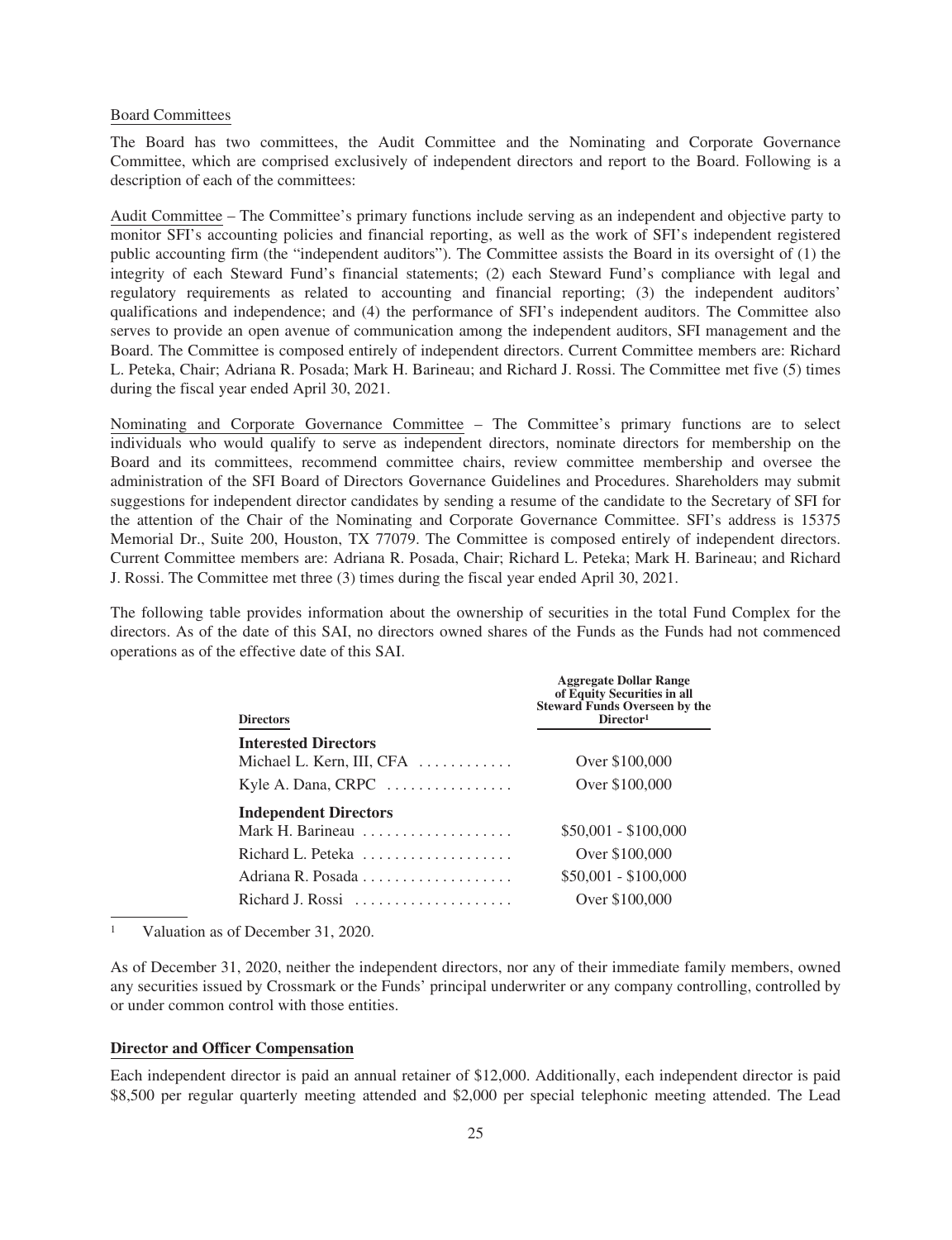Independent Director and the Chair of the Audit Committee are each paid \$10,000 annually for their service. The Chair of the Nominating and Corporate Governance Committee is paid \$2,500 annually for her service. All compensation received by the independent directors is allocated among the Steward Funds based on average net assets. The officers, other than the Steward Funds' Chief Compliance Officer, and interested directors do not currently receive compensation from the Steward Funds for serving in such capacities. The Steward Funds reimburse Crossmark for a portion of the compensation paid to the Steward Funds' Chief Compliance Officer. The portion of the Chief Compliance Officer's compensation reimbursed by each Steward Fund is not material to the expenses of the respective Steward Fund. The directors and officers are reimbursed for expenses incurred in attending meetings of the Board.

The following table represents the compensation received by the independent directors from the Steward Funds during the fiscal year ended April 30, 2021.

| <b>Name of Person, Position</b> | <b>Aggregate</b><br><b>Compensation</b><br>from Steward<br><b>Funds</b> | <b>Pension or</b><br><b>Retirement</b><br><b>Benefits</b><br><b>Accrued as</b><br>Part of<br>Fund<br><b>Expenses</b> | <b>Estimated</b><br>Annual<br><b>Benefits</b><br>upon<br><b>Retirement</b> | Total<br>Compensation<br>from Fund<br><b>Complex Paid</b><br>to Directors |
|---------------------------------|-------------------------------------------------------------------------|----------------------------------------------------------------------------------------------------------------------|----------------------------------------------------------------------------|---------------------------------------------------------------------------|
| Mark H. Barineau, Director      | \$48,000                                                                | \$0                                                                                                                  | \$0                                                                        | \$48,000                                                                  |
| Richard L. Peteka, Director     | \$58,000                                                                | \$0                                                                                                                  | \$0                                                                        | \$58,000                                                                  |
| Adriana R. Posada, Director     | \$50,500                                                                | \$0                                                                                                                  | \$0                                                                        | \$50,500                                                                  |
| Richard J. Rossi, Director      | \$60,500                                                                | \$0                                                                                                                  | \$0                                                                        | \$60,500                                                                  |

# **Control Persons and Principal Holders of Securities**

As of the date of this SAI, Crossmark owned all outstanding shares of each Fund. Shareholders who have the power to vote a large percentage of shares (at least 25%) of a Fund can control the Fund and could determine the outcome of a shareholders' meeting.

# **Adviser**

Crossmark Global Investments, Inc. ("Crossmark"), located at 15375 Memorial Dr., Suite 200, Houston, TX 77079, was formed in 1982 as a wholly-owned subsidiary of Crossmark Global Holdings, Inc. The controlling shareholder of Crossmark is Steward Financial Holdings, Inc., a holding company that is a wholly-owned, forprofit, subsidiary of AGFinancial. AGFinancial was organized by the Assemblies of God Church in 1998. Crossmark provides investment management services to pension and profit-sharing accounts, corporations, and individuals, and serves as investment adviser to the Funds. Crossmark managed \$5.6 billion in assets as of June 30, 2021.

Crossmark acts as investment adviser to the Funds pursuant to an investment advisory agreement (the "Advisory Agreement") dated August 1, 2019. As investment adviser, Crossmark provides advisory services and valuesbased screening services to the Fund. Crossmark has full discretion to manage the assets of each Fund in accordance with its investment objective and policies and the terms of SFI's Articles of Amendment and Restatement, as amended. Crossmark is authorized, with the consent of the directors, to engage sub-advisers for the Funds, although it does not currently do so. Crossmark has sole authority to select broker-dealers to execute transactions for the Funds, subject to the reserved authority of the directors to designate particular broker-dealers for this purpose. Crossmark will vote proxies on portfolio securities on behalf of the Funds, subject to any guidelines that may be established by the directors from time to time. (See Appendix A, page 41, for current guidelines.) For its services, Crossmark receives a monthly fee, in arrears, from each Fund at the annual rates set forth in the table below, which are applied to the average daily net assets of the Fund.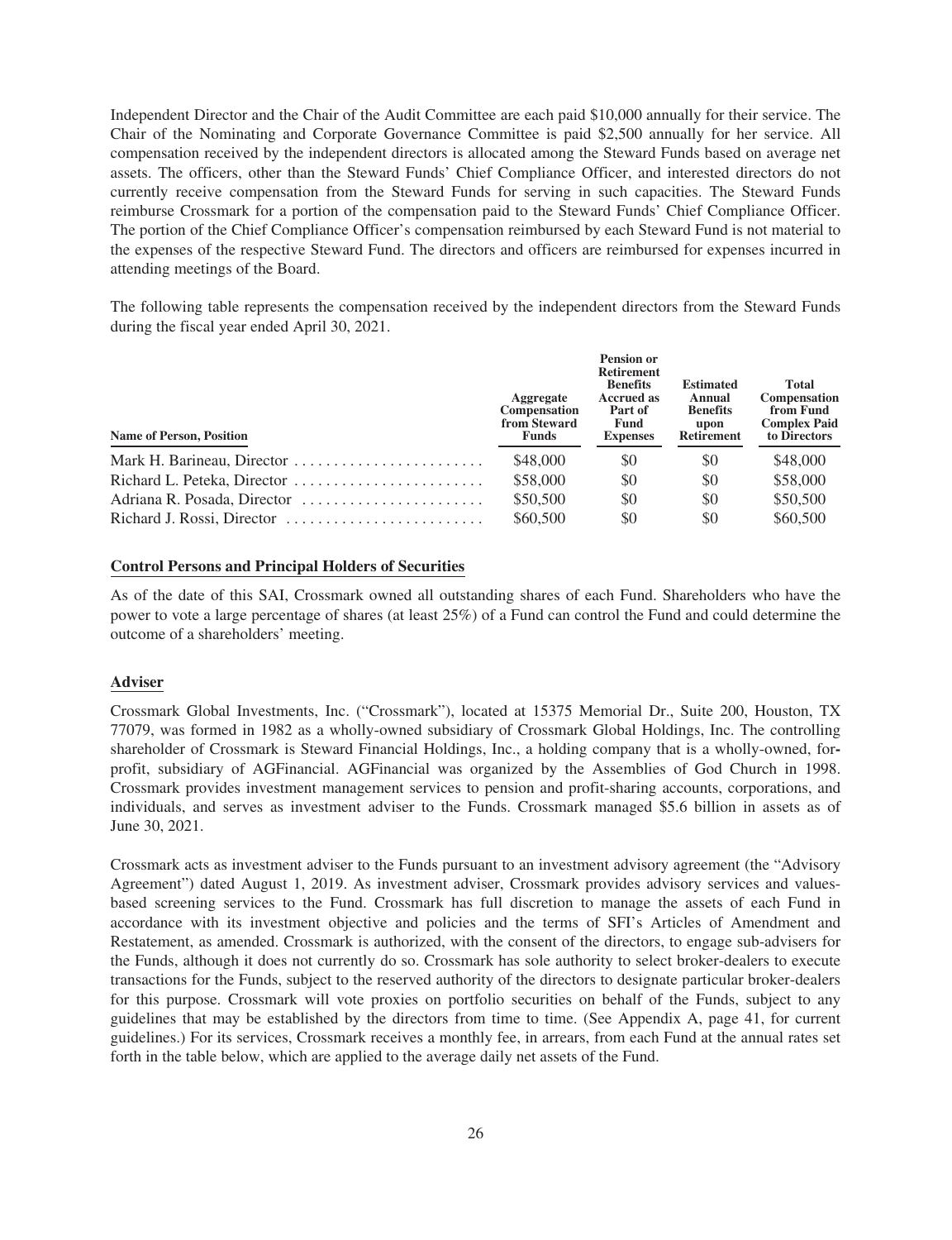# **Steward Equity Market Neutral Fund Steward Large Cap Core Fund**

1.00% of the first \$1 billion 0.50% of the first \$1 billion 0.90% of the next \$1 billion 0.45% of the next \$1 billion 0.80% of assets over \$2 billion 0.40% of assets over \$2 billion

# **Steward Large Cap Growth Fund** Steward Large Cap Value Fund<br>0.50% of the first \$1 billion 0.50% of the first \$1 billion

 $0.50\%$  of the first \$1 billion  $0.45\%$  of the next \$1 billion 0.45% of the next \$1 billion 0.40% of assets over \$2 billion 0.40% of assets over \$2 billion

# **Steward Small Cap Growth Fund**

0.75% of the first \$1 billion 0.70% of the next \$1 billion 0.65% of assets over \$2 billion

As of the date of this SAI, the Funds have not paid any fees to Crossmark under the Advisory Agreement as the Funds had not commenced operations as of the effective date of this SAI.

The Advisory Agreement, after an initial term of up to two years, remains in effect thereafter from year to year as to a Fund, provided the renewal of the agreement as to the Fund is specifically approved (a) by the Fund's Board or by vote of a majority of the Fund's outstanding voting securities, and (b) by the affirmative vote of a majority of the directors who are not parties to the agreement or "interested persons," as defined in the 1940 Act, of any such party, by votes cast at a meeting called for such purpose. The Advisory Agreement may be terminated as to a Fund (a) at any time without penalty by the Fund upon the vote of a majority of the directors or, by vote of the majority of the Fund's outstanding voting securities, upon 60 days' written notice to Crossmark or (b) by Crossmark at any time without penalty, upon 90 days' written notice to the Fund. The Advisory Agreement will also terminate automatically in the event of its assignment (as defined in the 1940 Act).

For each Fund, Crossmark has contractually agreed through November 14, 2022 to waive fees and reimburse expenses to the extent that total annual fund operating expenses (excluding brokerage costs, interest, taxes, dividend expense on short positions, litigation and indemnification expenses, acquired fund fees and expenses and extraordinary expenses (as determined under generally accepted accounting principles)) exceed the respective rates for Class A, Class C, Class R6 and Institutional Class set forth in the table below.

| $Fund$                                                                                                                               |  | Class A Class C Class R6 | <b>Institutional</b><br><b>Class</b> |
|--------------------------------------------------------------------------------------------------------------------------------------|--|--------------------------|--------------------------------------|
| Steward Equity Market Neutral Fund $\ldots \ldots \ldots \ldots \ldots \ldots \ldots \ldots$ 2.25% 3.00% 1.90%                       |  |                          | 2.00%                                |
| Steward Large Cap Core Fund $\ldots \ldots \ldots \ldots \ldots \ldots \ldots \ldots \ldots \ldots \ldots \ldots 1.00\%$ 1.75% 0.65% |  |                          | $0.75\%$                             |
| Steward Large Cap Growth Fund $\ldots \ldots \ldots \ldots \ldots \ldots \ldots \ldots \ldots \ldots \ldots 1.00\%$ 1.75% 0.65%      |  |                          | $0.75\%$                             |
|                                                                                                                                      |  |                          | $0.75\%$                             |
| Steward Small Cap Growth Fund $\ldots \ldots \ldots \ldots \ldots \ldots \ldots \ldots \ldots \ldots \ldots 1.25\%$ 2.00% 0.90%      |  |                          | $1.00\%$                             |

If it becomes unnecessary for Crossmark to waive fees or make reimbursements, Crossmark may recapture any of its prior waivers or reimbursements for a period not to exceed three fiscal years from the fiscal year in which the waiver or reimbursement was made to the extent that such a recapture does not cause the total annual fund operating expenses (excluding brokerage costs, interest, taxes, dividend expense on short positions, litigation and indemnification expenses, acquired fund fees and expenses and extraordinary expenses (as determined under generally accepted accounting principles)) to exceed the applicable expense limitation in effect at time of recoupment or in effect at the time of the waiver or reimbursement, whichever is lower. The agreement to waive fees and reimburse expenses may be terminated by the Board at any time and will terminate automatically upon termination of the Advisory Agreement. From time to time, Crossmark may voluntarily waive fees or reimburse expenses of a Fund. These voluntary waivers or reimbursements may be terminated at any time at the option of Crossmark.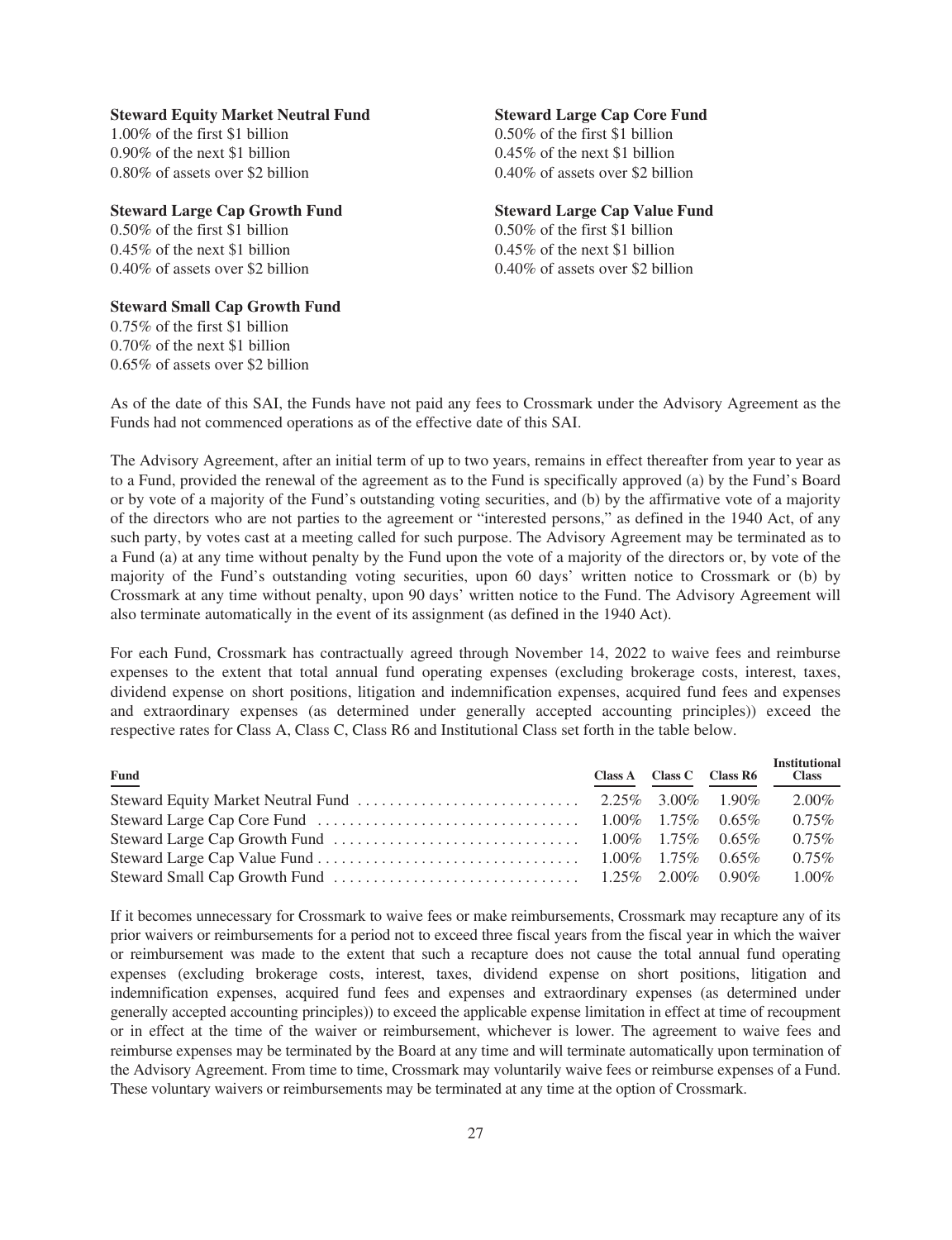Pursuant to the Advisory Agreement, Crossmark pays the compensation and expenses of all of its directors, officers and employees who serve as officers and executive employees of the Funds (including the Funds' share of payroll taxes), except expenses of travel to attend meetings of the Funds' Board or committees or advisers to the Board. Crossmark also agrees to make available, without expense to the Funds, the services of its directors, officers and employees who serve as officers of the Funds. However, the Steward Funds reimburse Crossmark for a portion of the compensation paid to the Steward Funds' Chief Compliance Officer. The portion of the Chief Compliance Officer's compensation reimbursed by each Steward Fund is not material to the expenses of the respective Steward Fund.

The Advisory Agreement provides that Crossmark shall not be liable for any error of judgment or of law, or for any loss suffered by a Fund in connection with the matters to which the agreement relates except a loss resulting from willful misfeasance, bad faith or gross negligence on the part of Crossmark in the performance of its obligations and duties, or by reason of its reckless disregard of its obligations and duties under the Advisory Agreement.

# **Portfolio Managers**

The portfolio managers for the Funds are indicated in the following table. As of the date of this SAI, none of the portfolio managers beneficially owned any securities of the Funds as the Funds had not commenced operations as of the effective date of this SAI.

| <b>Fund</b>                        | <b>Portfolio Managers</b> |
|------------------------------------|---------------------------|
| Steward Equity Market Neutral Fund | Robert Doll               |
|                                    | Ryan Caylor               |
| Steward Large Cap Core Fund        | Robert Doll               |
|                                    | Ryan Caylor               |
| Steward Large Cap Growth Fund      | Robert Doll               |
|                                    | Ryan Caylor               |
| Steward Large Cap Value Fund       | Robert Doll               |
|                                    | Ryan Caylor               |
| Steward Small Cap Growth Fund      | <b>Brent Lium</b>         |

The numbers of registered investment company accounts and private accounts, and assets in each category, managed by each portfolio manager named in the foregoing table as of September 30, 2021 is indicated in the following table. None of these portfolio managers manages any pooled investment vehicles other than registered investment companies.

| <b>Portfolio Manager</b>                                  | <b>Number</b><br>of<br><b>Registered</b><br><b>Investment</b><br><b>Companies</b> | <b>Assets under</b><br><b>Management</b> | <b>Number</b><br>of<br><b>Private</b><br><b>Accounts</b> | Assets under<br><b>Management</b> | <b>Total Assets</b> |
|-----------------------------------------------------------|-----------------------------------------------------------------------------------|------------------------------------------|----------------------------------------------------------|-----------------------------------|---------------------|
| Robert Doll $\dots\dots\dots\dots\dots\dots\dots$         |                                                                                   | \$404,542,092                            | 3.905                                                    | \$2,116,003,070                   | \$2,520,545,162     |
| Brent Lium $\dots\dots\dots\dots\dots\dots\dots$          | 4                                                                                 | \$1,200,894,118                          | 1.407                                                    | \$2,746,899,305 \$3,947,793,423   |                     |
| $\Gamma$ Ryan Caylor $\ldots \ldots \ldots \ldots \ldots$ |                                                                                   | \$1,430,065,382                          | 3,553                                                    | \$4,089,784,191 \$5,519,849,573   |                     |

None of the accounts managed by these portfolio managers has a performance-based investment advisory fee. Due to the nature of these Funds' investments, no material conflicts of interest arise by virtue of the fact that these portfolio managers manage other accounts and more than one Steward Fund. The compensation of each of these portfolio managers is derived approximately 50-70% from base salary and 30-50% from incentive compensation. The portfolio managers participate in normal corporate benefits, including group life and health insurance, 401(k) plan with a corporate matching contribution calculated in the same manner as for all other participating employees, and vacation.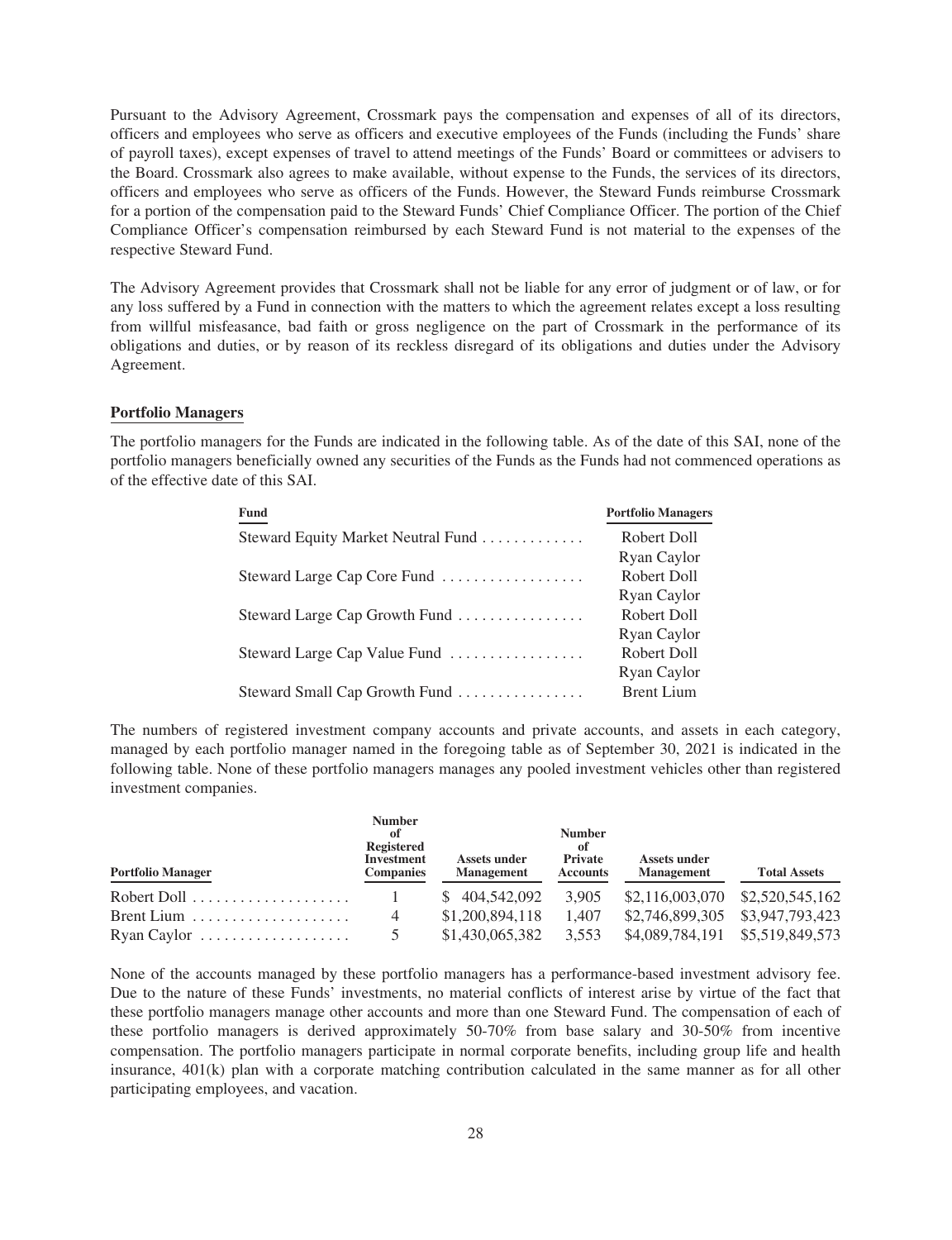# **Administration, Fund Accounting and Sub-Administration Services, Class Action and Fair Fund Services, and Transfer Agency and Service Agreements**

Pursuant to an Administration Agreement dated August 1, 2019, Crossmark supervises all aspects of the Fund's day-to-day operations and provides regulatory compliance services for the Funds. Crossmark oversees the performance of administrative and professional services to the Funds by others; provides office facilities; prepares reports to shareholders and the SEC; and provides personnel for supervisory, administrative and clerical functions. For its administration and compliance services under the Administration Agreement, Crossmark receives a monthly fee from each Fund calculated at the annual rate of 0.0750% on the first \$1 billion of the average daily net assets of the Fund and 0.0675% of assets over \$1 billion. As of the date of this SAI, the Funds have not paid any fees to Crossmark under the Administration Agreement as the Funds had not commenced operations as of the effective date of this SAI.

Pursuant to a Class Action and Fair Fund Services Agreement dated December 9, 2019, Crossmark assists in preparing claims on behalf of the Funds in class action lawsuits and prepares claims by the Funds for SEC Fair Funds. For its services under this agreement, Crossmark receives fees totaling 6% of amounts received by the Funds from Fair Funds. As of the date of this SAI, the Funds have not paid any fees to Crossmark under this agreement as the Funds had not commenced operations as of the effective date of this SAI.

Pursuant to a Transfer Agency and Service Agreement with SFI dated March 1, 2019, Northern Trust, 333 South Wabash Avenue, Chicago, IL 60604, provides transfer agency services to each Fund. Pursuant to a Fund Administration and Accounting Agreement with SFI dated March 1, 2019, Northern Trust provides fund accounting and sub-administration services to each Fund. As of the date of this SAI, the Funds have not paid any fees to Northern Trust under the foregoing agreements as the Funds had not commenced operations as of the effective date of this SAI.

# **Expenses**

Each Fund and class pays all of its expenses and its allocated share of the expenses of SFI that are not borne by Crossmark or other service providers, including, but not limited to, expenses such as (i) advisory, administration, and class action/Fair Fund fees, (ii) fees under the Funds' Service and Distribution Plan and Sub-Accounting Services Plan (see "Distributor," below), (iii) fees for state filings and for legal, auditing, fund accounting and sub-administration, transfer agent, dividend disbursing, and custodian services, (iv) the expenses of registration, issue, repurchase, or redemption of shares, (v) interest, taxes, and brokerage commissions, (vi) membership dues in the Investment Company Institute, (vii) the cost of reports and notices to shareholders, (viii) fees to Fund directors and salaries of officers or employees who are not affiliated with Crossmark, if any, and (ix) travel expenses (or an appropriate portion thereof) of Fund directors and officers who are directors, officers, or employees of Crossmark to the extent that such expenses relate to attendance at meetings of the Funds' Board or any committees thereof or advisers thereto.

The expenses allocable to each Fund and each class of shares are accrued daily and are deducted from total income before dividends are paid. Steward Funds expenses, including a Fund's share of expenses of SFI, are generally allocated between Steward Funds and classes based on their respective net asset values. Class A and Class C expenses incurred pursuant to the Service and Distribution Plan (see "Distributor," below) are borne by Class A and Class C directly, in accordance with the terms of that Plan. Expenses of Class A, Class C, and Institutional Class incurred pursuant to the Sub-Accounting Services Plan are borne by each class in accordance with the terms of that Plan, and the directors may determine that other expenses are specific to a particular class and should be allocated to that class.

# **Distributor**

Crossmark Distributors, located at 15375 Memorial Dr., Suite 200, Houston, Texas 77079, acts as the principal underwriter of the Funds' shares pursuant to a written agreement. Crossmark Distributors has the exclusive right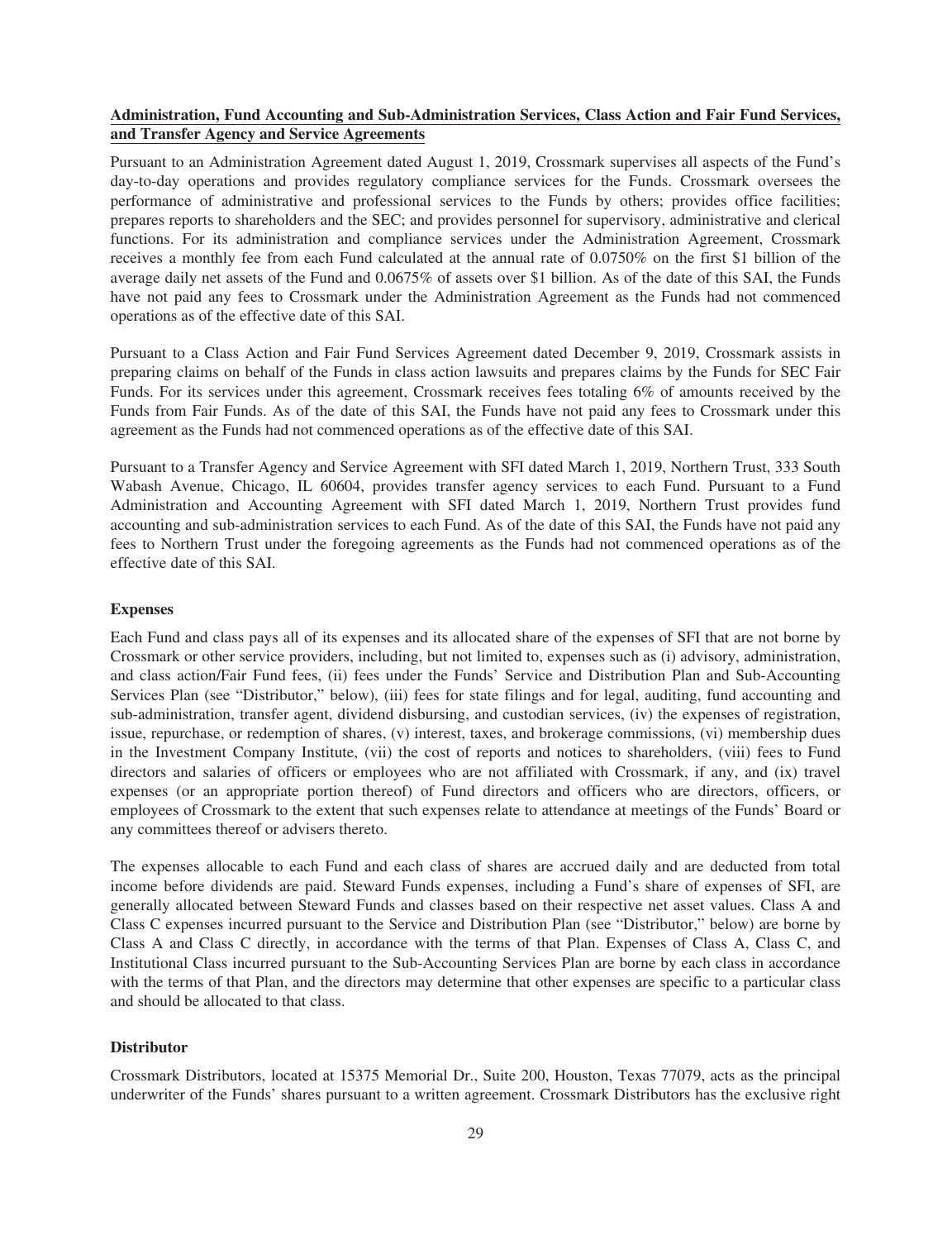(except for distributions of shares directly by the Funds) to distribute shares of the Funds in a continuous offering through affiliated and unaffiliated dealers. Crossmark Distributors' obligation is an agency or "best efforts" arrangement under which Crossmark Distributors is required to take and pay for only such Fund shares as may be sold to the public. Crossmark Distributors is not obligated to sell any stated number of shares. Except to the extent otherwise provided by the applicable Service and Distribution Plan (see below), Crossmark Distributors bears the cost of printing (but not typesetting) prospectuses used in connection with this offering and the cost and expense of supplemental sales literature, promotion, and advertising.

Michael L. Kern, III, CFA is President and Treasurer and a director of the Funds and is also President, CEO and Treasurer and a director of Crossmark and Crossmark Distributors, and their parent company, Crossmark Global Holdings, Inc. Jim A. Coppedge is Executive Vice President, Chief Compliance Officer, Secretary and Assistant Treasurer of the Funds and is also General Counsel, Chief Compliance Officer and Secretary of Crossmark and Crossmark Distributors.

The Distribution Agreement, after an initial two-year term, is renewable from year to year if approved in each case (a) by the Board of SFI, or by a vote of a majority of the Fund's outstanding voting securities and (b) by the affirmative vote of a majority of directors who are not parties to the Distribution Agreement or "interested persons," as defined in the 1940 Act, of any party, by vote cast at a meeting called for such purpose. The Distribution Agreement provides that it will terminate if assigned, and that it may be terminated without penalty by either party on 60 days' written notice.

SFI has adopted a Service and Distribution Plan (the "Plan") pursuant to Rule 12b-1 of the 1940 Act for each Fund's Class A and Class C shares, which permits each Fund, out of assets attributable to its Class A and Class C shares, to compensate Crossmark Distributors for its services in connection with the distribution of Class A and Class C shares and for the provision of certain services to Class A and Class C shareholders. These services include, but are not limited to, the payment of compensation to securities dealers (which may include Crossmark Distributors itself) and other financial institutions and organizations (collectively, "Service Organizations") to obtain various distribution-related and/or administrative services for the Funds. These services also include, among other things, processing new shareholder account applications, preparing and electronically transmitting to the Funds' Transfer Agent information regarding all transactions by customers and serving as the primary source of information to customers in answering questions concerning the Funds and their transactions with the Funds. Crossmark Distributors is also authorized to engage in advertising, the preparation and distribution of sales literature, and other promotional activities on behalf of the Funds. In addition, the Plan authorizes Class A and Class C shares of each Fund to bear the cost of preparing, printing and distributing Fund prospectuses and statements of additional information to prospective Class A and Class C investors and of implementing and operating the Plan. Institutional Class and Class R6 shares are not subject to the Plan.

Under the Plan, payments are made to Crossmark Distributors at an annual rate of 0.25% of the average net assets of Class A shares of each Fund and 1.00% of the average net assets of Class C shares of each Fund. Subject to these limits, Crossmark Distributors may reallow amounts up to 0.25% of Class A net assets and up to 1.00% of Class C net assets to Service Organizations (which may include Crossmark Distributors itself), such reallowances to be at an annual rate of 0.25% based on the average net asset value of Class A shares and 1.00% based on the average net asset value of Class C shares of that Fund held by shareholders for whom the Service Organization provides services. Any remaining amounts not so allocated will be retained by Crossmark Distributors. In the first year of a selling agreement with a Service Organization with respect to a Fund's Class A or Class C shares, Crossmark Distributors compensates the Service Organization for the entire year in advance and collects the fees under the Plan from the applicable class of the Fund on a monthly basis. Thereafter, Crossmark Distributors pays such Service Organizations on a monthly basis.

Rule 12b-1 requires that the Plan and related agreements have been approved by a vote of the Board of SFI and by a vote of the directors who are not "interested persons" of SFI, as defined under the 1940 Act, and have no direct or indirect interest in the operation of the Plan or any agreements related to the Plan (the "Plan Directors").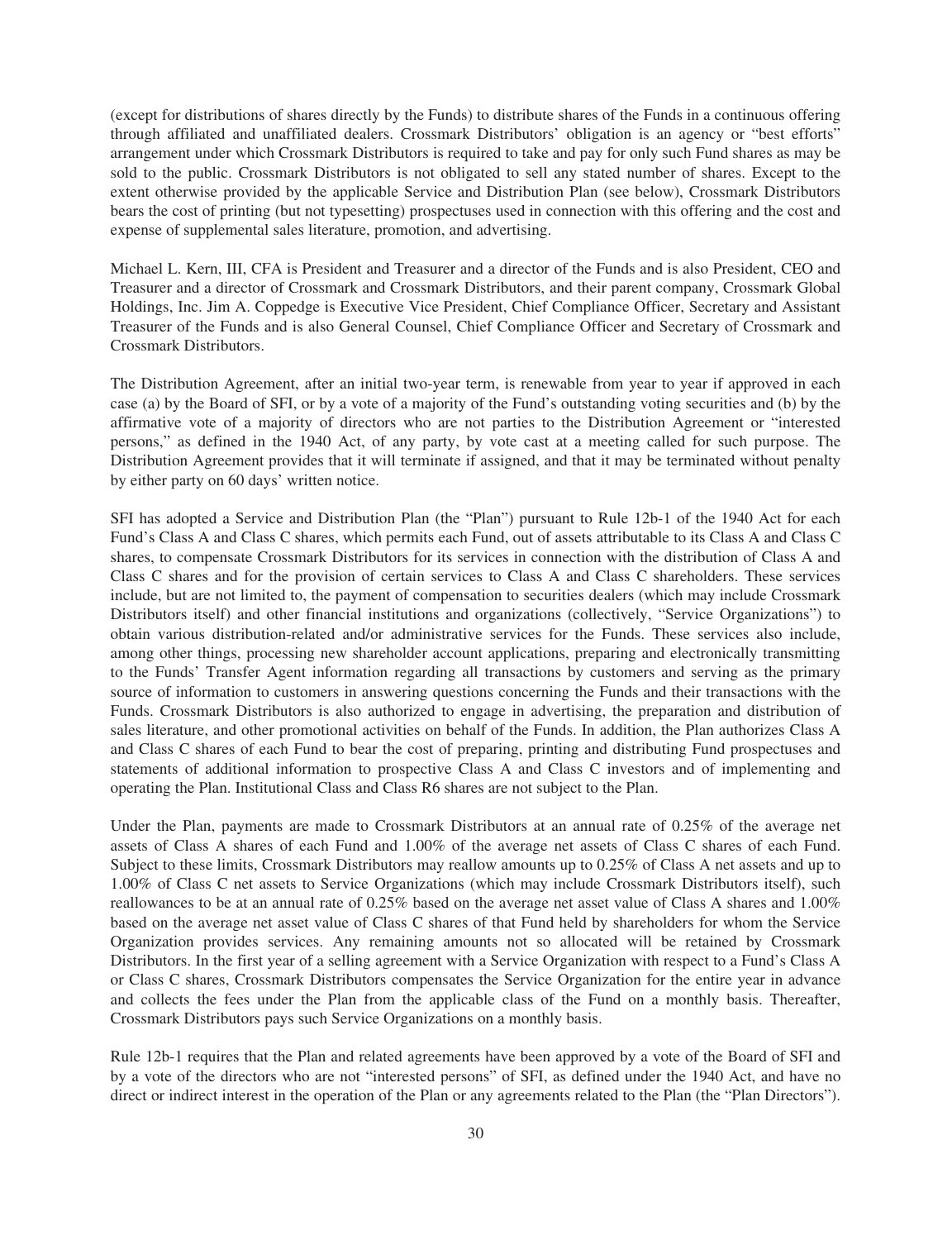The Plan will continue in effect for successive one**-**year periods provided that such continuance is specifically approved at least annually by a majority of the directors, including a majority of the Plan Directors. In determining whether to adopt or continue the Plan, the directors must request and evaluate information they believe is reasonably necessary to make an informed determination of whether the Plan and related agreements should be implemented, and must conclude, in the exercise of reasonable business judgment and in light of their fiduciary duties, that there is a reasonable likelihood that the Plan and related agreements will benefit each applicable Fund, each class and their shareholders. Any change in the Plan that would materially increase the distribution expenses to be paid by a class requires approval by shareholders of the affected class, but otherwise, the Plan may be amended by the directors, including a majority of the Plan Directors.

As required by Rule 12b-1, the directors will review quarterly reports prepared by Crossmark Distributors on the amounts expended and the purposes for the expenditures. The Plan and related agreements may be terminated with respect to one or more Funds or classes at any time by a vote of the Plan Directors or by vote of a majority of the outstanding voting securities of each such Fund or class. As required by Rule 12b-1, selection and nomination of disinterested directors for SFI is committed to the discretion of the directors who are not "interested persons" of SFI, as defined under the 1940 Act.

As of the date of this SAI, the Funds have not paid any 12b-1 fees to Crossmark Distributors under the Plan as the Funds had not commenced operations as of the effective date of this SAI.

Since the 12b-1 fees are not directly linked to expenses, the amount of 12b-1 fees paid by the Class A and Class C shares of a Fund during any year may be more or less than actual expenses incurred pursuant to the Plan. For this reason, this type of fee arrangement is characterized by the staff of the SEC as being of the "compensation" variety (in contrast to "reimbursement" arrangements by which a distributor's payments are directly linked to its expenses).

Each Fund has also adopted a Sub-Accounting Services Plan with respect to its Class A, Class C and Institutional Class shares. The Sub-Accounting Services Plan provides that each Fund, out of the assets attributable to the applicable share class, shall reimburse Crossmark Distributors for payments by Crossmark Distributors to certain third-party providers that assist in the servicing of certain group accounts in which Fund shareholders of the applicable share class participate. For asset-based fee arrangements between Crossmark Distributors and thirdparty providers, the amounts payable to Crossmark Distributors may not exceed, on an annual basis, 0.20% of the average daily net assets of the applicable share class. For per-account arrangements between Crossmark Distributors and third-party providers, the amounts payable to Crossmark Distributors may not exceed, on an annual basis, \$20 per account. These fees are in addition to any fees payable under the Service and Distribution Plan. Class R6 shares are not subject to the Sub-Accounting Services Plan.

As of the date of this SAI, the Funds have not made any payments to Crossmark Distributors under the Sub-Accounting Services Plan as the Fund had not commenced operations as of the effective date of this SAI.

Class A shares are subject to a front-end sales charge that varies with the amount you invest (see "Sales Charges" in the Prospectus). The front-end sales charge is paid to the Funds' distributor, Crossmark Distributors. The authorized dealer commission as a percentage of the offering price is the full amount of the applicable front-end sales charge. Purchases of Class A shares pursuant to the Large Order NAV Purchase Privilege may be subject to a CDSC of 1.00% if redeemed within 12 months of the original purchase date (see "Class A NAV Sales" in the Prospectus). As of the date of this SAI, no sales charges have been paid to Crossmark Distributors on Class A shares of the Funds as the Funds had not commenced operations as of the effective date of this SAI.

Class C shares are subject to a CDSC of 1.00% if you redeem your shares within twelve months of purchase (see "Sales Charges" in the Prospectus). When you redeem Class C shares that are subject to the CDSC, the CDSC is based on the original purchase cost or current NAV of the shares sold, whichever is less. Reinvested dividends and share appreciation are not subject to the CDSC. In processing orders to redeem shares, shares not subject to the CDSC are redeemed first. The CDSC is not imposed when you exchange your Class C shares for Class C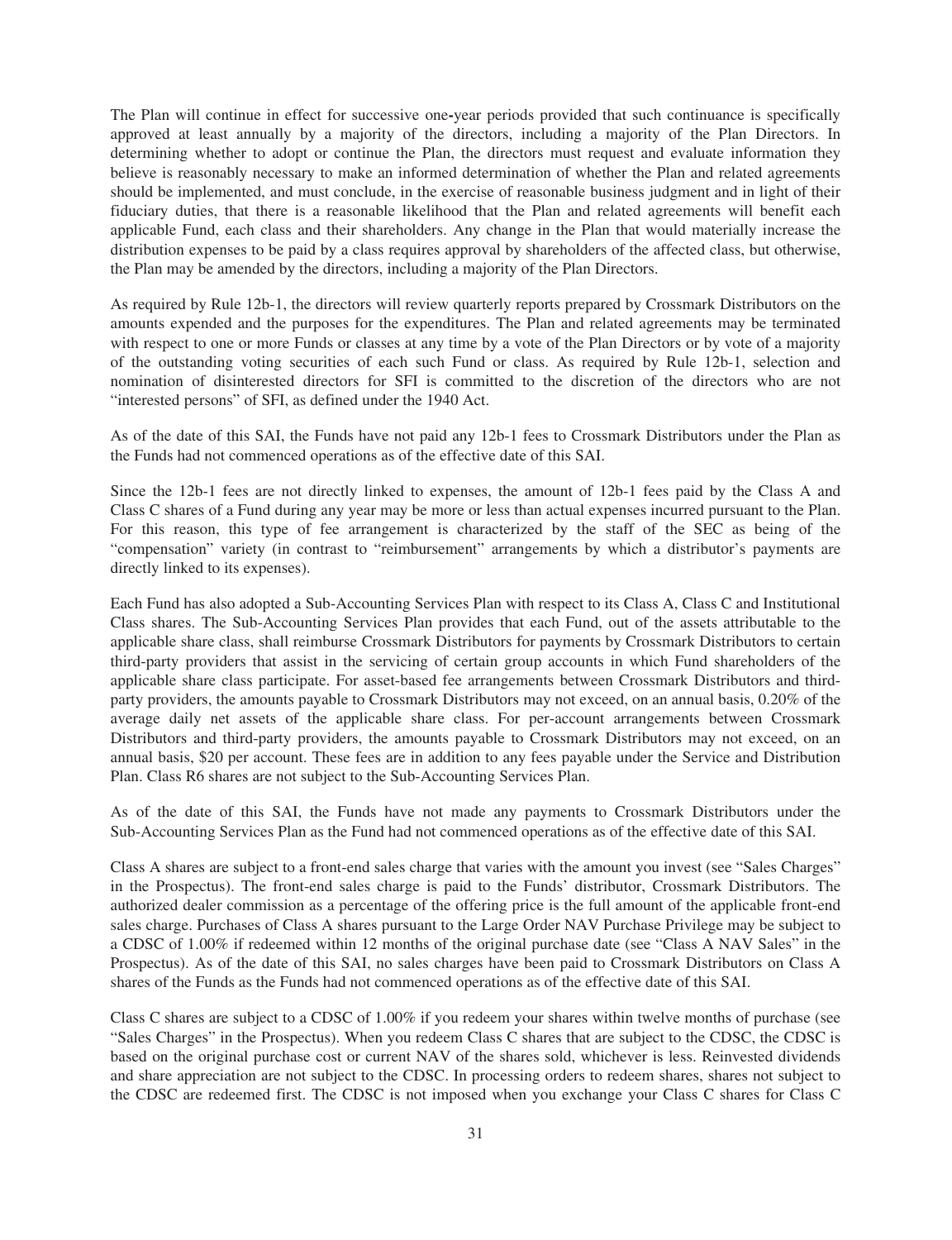shares of a different Fund, but you may be subject to the CDSC if you redeem your exchanged shares prior to twelve months from the date you originally purchased shares. The CDSC is paid to the Funds' distributor, Crossmark Distributors. As of the date of this SAI, no CDSCs have been paid to Crossmark Distributors on Class C shares of the Funds as the Funds had not commenced operations as of the effective date of this SAI.

# **PORTFOLIO TRANSACTIONS AND BROKERAGE**

<span id="page-34-0"></span>Crossmark is responsible for the placement of portfolio business and the negotiation of the commissions paid on the Funds' securities transactions. It is the policy of Crossmark to seek the best security price or "best execution" available with respect to each transaction. In over-the-counter transactions, orders are placed directly with a principal market maker unless it is believed that a better price and execution can be obtained by using a broker. Crossmark seeks the best security price at the most favorable commission rate. In selecting dealers and in negotiating commissions, Crossmark considers the firm's reliability, the quality of its execution services on a continuing basis and its financial condition. When more than one firm is believed to meet these criteria, preference may be given to firms that also provide research services to the Funds or Crossmark. In addition, Crossmark may cause a Fund to pay a broker that provides brokerage and research services a commission in excess of the amount another broker might have charged for effecting a securities transaction, subject to certain guidelines promulgated by the SEC from time to time. Such higher commission may be paid if Crossmark determines in good faith that the amount paid is reasonable in relation to the services received in terms of the particular transaction or Crossmark's overall responsibilities to the particular Fund and to Crossmark's other clients. Such brokerage and research services must provide lawful and appropriate assistance to Crossmark in the performance of its investment decision-making responsibilities and may include advice, both directly and in writing, as to the value of the securities, the advisability of investing in, purchasing or selling securities, and the availability of securities, or purchasers or sellers of securities, as well as furnishing analyses and reports concerning issuers, industries, securities, economic factors and trends, portfolio strategy and the performance of accounts.

Crossmark makes investment decisions and places portfolio transactions for other advisory accounts including other investment companies. Brokerage and research services furnished by firms through which a Fund effects securities transactions may be used by Crossmark in servicing all of its accounts. Therefore, not all of such services may be used by Crossmark in connection with that Fund. Crossmark has arrangements to receive such services only with respect to accounts for which it exercises brokerage discretion. Many of Crossmark's clients have not granted Crossmark brokerage discretion and, therefore, any services received as a result of paying commissions in excess of the amount another broker might have charged are subsidized by accounts that have granted Crossmark such discretion. Other services received, although not by a specific arrangement, may also be used by Crossmark in providing service to other accounts, including one or more Steward Funds. In the opinion of Crossmark, the benefits from brokerage and research services to each of the accounts (including the Funds) managed by Crossmark cannot be measured separately. Crossmark seeks to allocate portfolio transactions equitably whenever concurrent decisions are made to purchase or sell securities by a Fund and another advisory account. In some cases, this procedure could have an adverse effect on the price or the amount of securities available to a Fund. In making such allocations among a Fund and other advisory accounts, the main factors considered by Crossmark are the respective investment objectives, the relative size of portfolio holdings of the same or comparable securities, the availability of cash for investment, the size of investment commitments generally held, and opinions of the persons responsible for recommending the investment.

As of the date of this SAI, the Funds have not paid any commissions as the Funds had not commenced operations as of the effective date of this SAI.

The Funds did not hold any securities of their regular brokers or dealers (as such term is defined in the 1940 Act) as the Funds had not commenced operations as of the effective date of this SAI.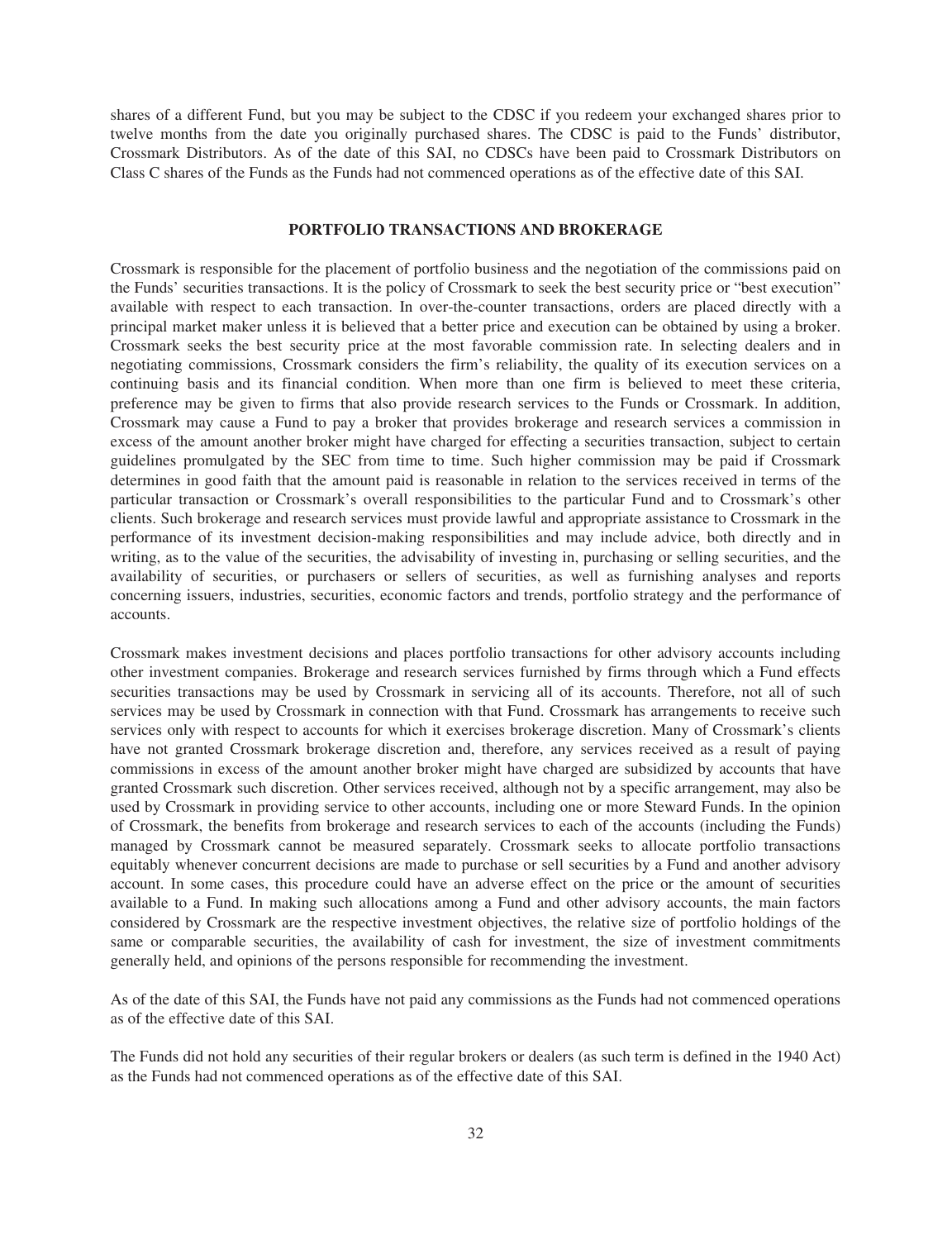# **Portfolio Turnover**

A Fund's portfolio turnover rate is calculated by dividing the lesser of purchases or sales of portfolio securities for the particular year by the monthly average value of the portfolio securities owned by the Fund during the past fiscal year. For purposes of determining the rate, all short-term securities, including options, futures, forward contracts, and repurchase agreements, are excluded.

A high portfolio turnover rate generally will result in higher brokerage transaction costs and may result in higher levels of realized capital gains or losses with respect to a Fund's portfolio securities. (See "Federal Income Taxes," below.)

A Fund's portfolio securities may be turned over whenever necessary or appropriate in the opinion of portfolio management to seek the achievement of the basic objective of the Fund. The Funds do not intend to invest to obtain control of portfolio companies.

Because each Fund had not commenced operations as of the effective date of this SAI, it cannot yet calculate a portfolio turnover rate.

# **Personal Trading Policies**

SFI, Crossmark, Crossmark Distributors and Crossmark Wealth Management, LLC have adopted a combined written Code of Ethics under Rule 17j-1 under the 1940 Act. Consistent with requirements of that Rule, the Code of Ethics permits persons subject to the Code of Ethics to invest in securities, including securities that may be purchased by the Funds, provided that such persons obtain prior clearance before engaging in such transactions, subject to certain exceptions.

# **Proxy Voting Policy and Procedures**

The Board of SFI has approved the proxy voting policy and procedures of Crossmark as the policy and procedures to be used in voting proxies on securities held by the Funds. A copy of the Crossmark proxy voting policy and procedures is attached as Appendix A, page 41, to this SAI.

Shareholders may obtain information on how proxies were voted during the most recent 12-month period ended June 30 for the Funds without charge, by calling (toll-free) 1-888-845-6910, and on the SEC's website at http:// www.sec.gov.

# **DETERMINATION OF NET ASSET VALUE**

<span id="page-35-0"></span>The purchase and redemption price for shares of each class of a Fund is based on the per share net asset value ("NAV") for that class that is next determined after an investor's purchase or sale order is received by the Fund, Transfer Agent or authorized dealer, although for Class A and Class C shares it may be adjusted for any applicable sales charge. NAV is generally calculated as of the close of regular trading on the New York Stock Exchange (the "Exchange"), normally 4:00 p.m. Eastern Time, on each day the Exchange is open for trading, provided that certain derivatives are priced after the close of regular trading on the Exchange, normally 4:15 p.m. Eastern Time. A temporary intraday suspension or disruption of regular trading on the Exchange will not be treated as the close of regular trading for that day if trading resumes and therefore will not impact the time at which a Fund calculates its share price on that day. In the event of an early close of regular trading on the Exchange, such as in the case of scheduled half-day trading, shortened trading hours due to emergency circumstances or unscheduled suspensions of trading, a Fund will calculate its share price as of the early close on that day. In such event, an order received before the early close will generally be effected at the share price calculated that day and an order received after the early close will be effected at the share price next calculated.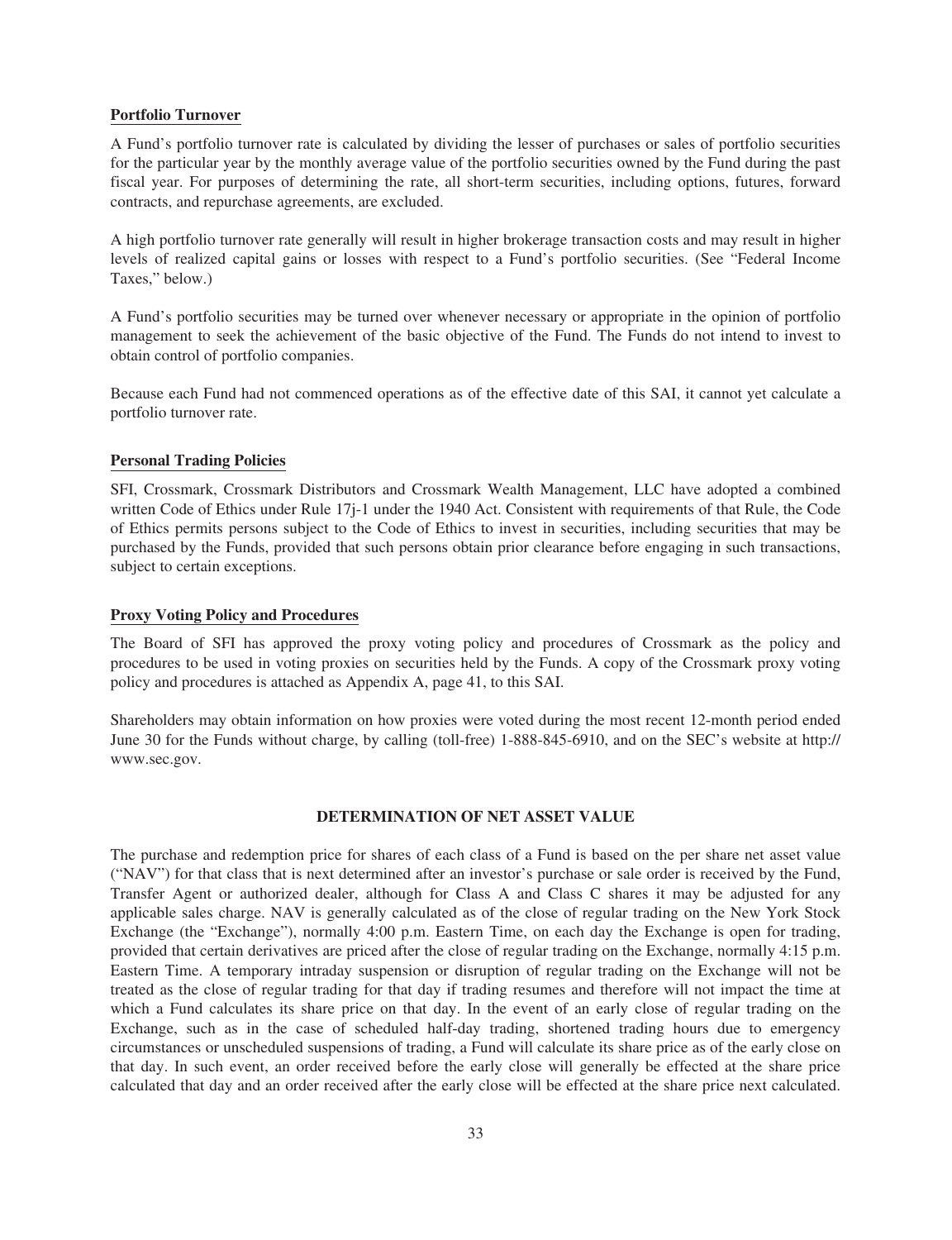The Funds do not price their shares on days the Exchange is closed for trading — normally, weekends, national holidays and Good Friday. NAV of a class reflects the aggregate assets less the liabilities attributable to that class.

Equity securities listed on a domestic or foreign exchange are valued at the last sale price on the day of valuation or, if there was no sale that day, at the mean between the last reported bid and asked prices as of the close of trading. Equity securities traded on The NASDAQ Stock Market LLC ("Nasdaq") use the official closing price, if available, and otherwise, use the last reported sale price, or the mean between the last reported bid and asked prices if there was no sale on that day. Equity securities that are traded in the over-the-counter market only, but that are not included on Nasdaq, are valued at the last sale price on the day of valuation. These prices will be obtained by the Funds' accounting agent from an approved pricing source.

Exchange-traded options are valued (i) at the last reported sale price, or, (ii) if there is no last sale price, at the most recent bid for long options and the most recent ask for short options. Debt securities (other than short-term debt obligations), including listed issues, are valued at the bid price as obtained from an approved pricing source. Short-term debt obligations (those with remaining maturities of 60 days or less) are valued at amortized cost. Open-end money market mutual funds are valued at net asset value per share. Each of these methods has been determined in good faith by the Board to represent fair value for the affected securities.

If securities or other assets held by the Funds cannot be valued as set forth above or if a market price or quotation for a security or other asset is not readily available, or cannot be determined, or if any market price or quotation is deemed to be unreliable or inaccurate by Crossmark, the security will be priced at its fair value in accordance with procedures approved by the Board. It cannot be assured that any such fair value determination represents the price at which the particular securities could be sold during the period in which such fair value prices are used to determine the value of a Fund's assets. Thus, during periods when one or more of a Fund's securities are valued at fair value, there is the risk that sales and redemptions of Fund shares at prices based on these values may dilute or increase the economic interests of remaining shareholders.

A Fund may invest in non-U.S. securities that trade in a foreign market where closing prices are established prior to the time closing prices are established for U.S.-traded securities. If an event were to occur after the value of a Fund's portfolio security was so established but before the Fund's NAV per share is determined that is likely to change materially the value of said portfolio security and therefore change the Fund's NAV, the Fund's investment would be valued at its fair value in accordance with procedures established by the Board. Additionally, because non-U.S. markets may be open on days and at times when U.S. markets are closed, the value of shares of a Fund that invests in such securities can change on days when shareholders are not able to buy or sell Fund shares.

# **HOW TO BUY AND REDEEM SHARES**

<span id="page-36-0"></span>Shares of the Funds are sold in a continuous offering and may be purchased on any business day through authorized dealers, including Crossmark Distributors. Certain broker-dealers assist their clients in the purchase of shares from Crossmark Distributors and may charge a fee for this service in addition to the applicable share price for the shares. After each investment, the shareholder and the authorized investment dealer receive confirmation statements of the number of shares purchased and owned.

# Minimum Investment and Eligibility Requirements

*Class A and Class C shares* – The minimum initial investment is \$1,000 per Fund for regular accounts and for individual retirement accounts. The minimum initial investment is waived for continuous investment plans through which at least \$50 is invested per transaction. There is no minimum for subsequent purchases. *Class C shares of the Funds are not currently available for purchase.*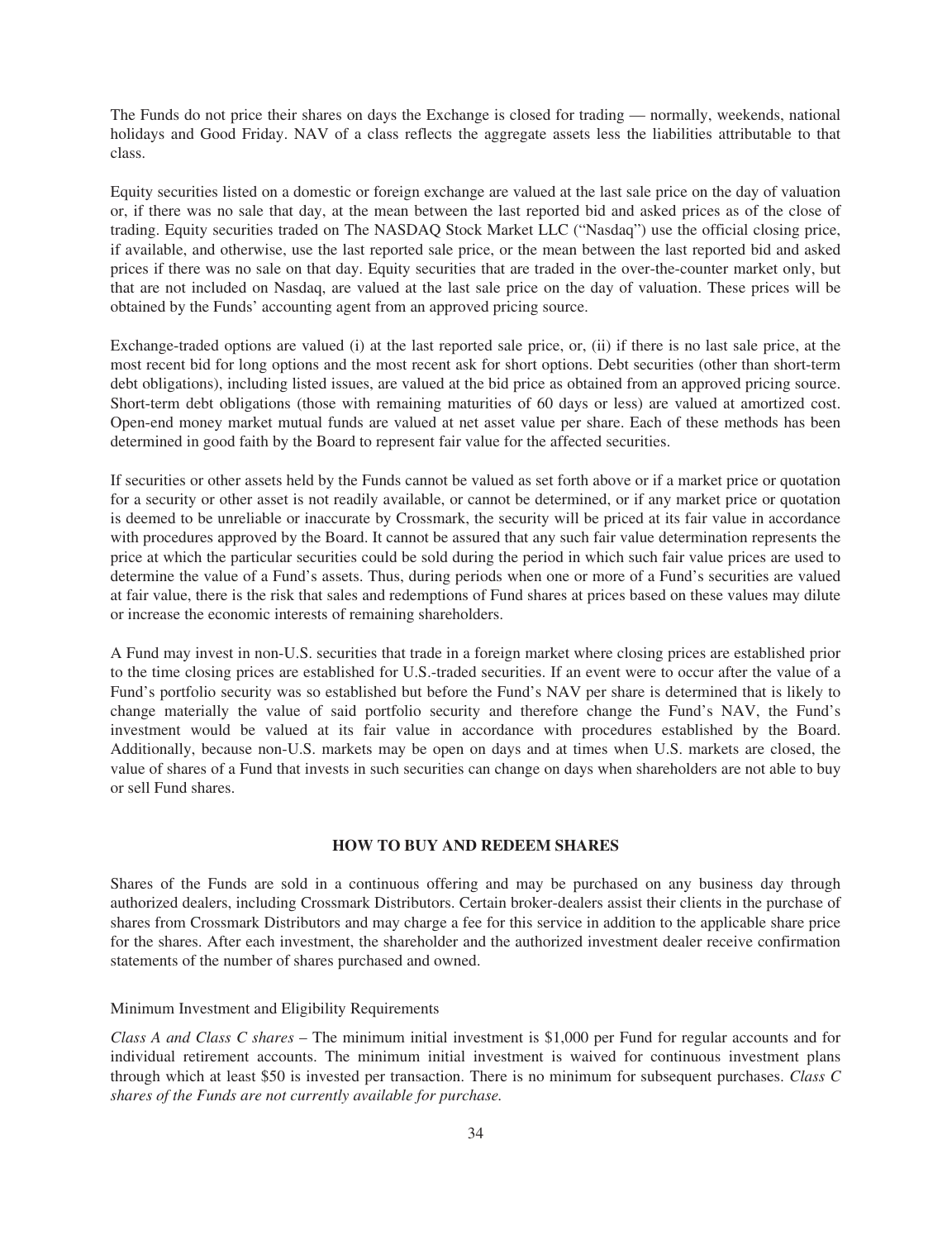*Class R6 shares* – There is no minimum investment. Class R6 shares are sold only through authorized dealers that have an omnibus account in place; they are not available for purchase directly through the Funds' distributor. *Class R6 shares of the Funds are not currently available for purchase.*

*Institutional Class shares* – The minimum initial investment is \$100,000 per Fund, except that for Charitable Trusts or Grantor Trusts for which a charitable organization serves as trustee, the minimum initial investment is \$25,000 per Fund. The minimum subsequent per Fund investment is \$1,000.

No stock certificates representing shares purchased will be issued. The Funds' management reserves the right to reject any purchase order if, in its opinion, it is in a Fund's best interest to do so. The minimum investment requirements may be waived in the case of investments through authorized dealers that have an omnibus account in place and in certain other instances as determined by Crossmark Distributors in its discretion. The Independent Directors of SFI may invest in Institutional Class shares without regard to the stated minimum investment requirements. Generally, shareholders may require the Funds to redeem their shares by sending a written request, signed by the record owner(s), to Steward Funds, Inc. c/o The Northern Trust Company, P.O. Box 4766, Chicago, IL 60680-4766. In addition, certain expedited redemption methods are available.

# **DIVIDENDS AND DISTRIBUTIONS**

<span id="page-37-0"></span>Each Fund's policy is to distribute each year to shareholders substantially all of its investment company taxable income determined without regard to the deduction for dividends paid (which includes, among other items, dividends, interest and the excess of net short-term capital gains over net long-term capital losses). The Funds intend to declare and pay any income dividends at least annually and intend to distribute to shareholders at least annually any net realized capital gains (the excess of net long-term capital gains over net short-term capital losses). All dividends and capital gains distributions are reinvested in shares of the applicable Fund at net asset value without sales commission, except that any shareholder may otherwise instruct the Transfer Agent in writing and receive either type, or both types, of distributions in cash. Any dividend or distribution paid shortly after a purchase of shares by an investor will have the effect of reducing the per**-**share net asset value of his or her shares by the amount of the dividend or distribution. All or a portion of any such dividend or distribution, although in effect a return of capital, may be taxable, as set forth below.

# **FEDERAL INCOME TAXES**

<span id="page-37-1"></span>Set forth below is a discussion of certain U.S. federal income tax issues concerning the Funds and the purchase, ownership, and disposition of Fund shares. This discussion does not purport to be complete or to deal with all aspects of federal income taxation that may be relevant to shareholders in light of their particular circumstances. This discussion is based upon present provisions of the Internal Revenue Code of 1986, as amended (the "Code"), the regulations promulgated thereunder, and judicial and administrative ruling authorities, all of which are subject to change, which change may be retroactive. Prospective investors should consult their own tax advisers with regard to the federal tax consequences of the purchase, ownership, or disposition of Fund shares, as well as the tax consequences arising under the laws of any state, foreign country, or other taxing jurisdiction.

Each Fund intends to be taxed as a regulated investment company under Subchapter M of the Code. Accordingly, each Fund generally must, among other things, (a) derive in each taxable year at least 90% of its gross income from dividends, interest, payments with respect to certain securities loans, and gains from the sale or other disposition of stock, securities, or foreign currencies, other income derived with respect to its business of investing in such stock, securities, or currencies, and net income derived from interests in qualified publicly traded partnerships; and (b) diversify its holdings so that, at the end of each fiscal quarter, (i) at least 50% of the value of the Fund's total assets is represented by cash and cash items, U.S. Government securities, the securities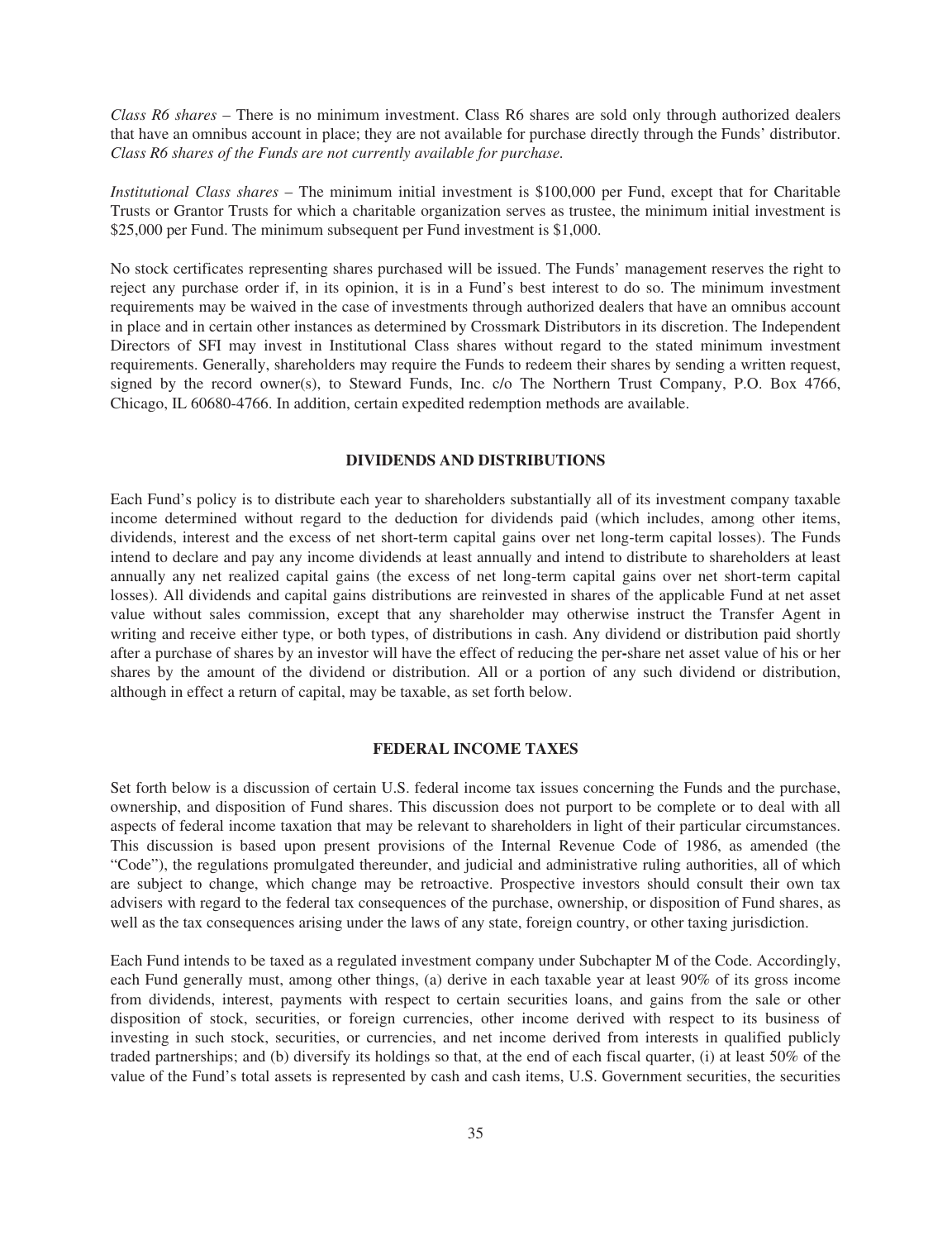of other regulated investment companies, and other securities, with such other securities limited, in respect of any one issuer, to an amount not greater than 5% of the value of the Fund's total assets and 10% of the outstanding voting securities of such issuer, and (ii) not more than 25% of the value of its total assets is invested in the securities (other than U.S. Government securities and the securities of other regulated investment companies) of any one issuer; or any two or more issuers which the Fund controls that are engaged in similar trades or businesses or; in the securities of one or more qualified publicity traded partnerships.

As a regulated investment company, a Fund generally is not subject to U.S. federal income tax on income and gains that it distributes to shareholders, if at least 90% of the Fund's investment company taxable income determined without regard to the deduction for dividends paid (which includes, among other items, dividends, interest and the excess of any net short-term capital gains over net long-term capital losses) and net tax-exempt income for the taxable year is distributed. Each Fund intends to distribute substantially all of such income. Amounts not distributed on a timely basis in accordance with a calendar year distribution requirement are subject to a nondeductible 4% excise tax at the Fund level. To avoid the tax, a Fund must distribute during each calendar year an amount equal to the sum of (1) at least 98% of its ordinary income (not taking into account any capital gains or losses) for the calendar year, (2) at least 98.2% of its capital gains in excess of its capital losses (adjusted for certain ordinary losses) for a one-year period generally ending on October 31 of the calendar year, and (3) all ordinary income and capital gains for previous years that were not distributed during such years. To avoid application of the excise tax, each Fund intends to make distributions in accordance with the calendar year distribution requirement. A distribution will be treated as paid on December 31 of a calendar year if it is declared by a Fund in October, November or December of that year with a record date in such a month and paid by the Fund during January of the following year. Such distributions will be taxable to shareholders in the calendar year in which the distributions are declared, rather than the calendar year in which the distributions are received.

SFI is organized as a Maryland corporation and, under current law, the Funds are not liable for any income or franchise tax in the State of Maryland, provided that the Funds qualify as regulated investment companies for purposes of Maryland law and do not have any income subject to federal income tax.

# *Taxation of Certain Fund Investments*

Some of the Funds' investment practices are subject to special and complex federal income tax provisions that may, among other things, (i) convert distributions that would otherwise constitute qualified dividend income into ordinary income taxed at the higher rates applicable to ordinary income, (ii) treat distributions that would otherwise be eligible for the corporate dividends-received deduction as ineligible for such treatment, (iii) disallow, suspend, or otherwise limit the allowance of certain losses or deductions, (iv) convert long-term capital gains into short-term capital gains or ordinary income, (v) convert an ordinary loss or deduction into a capital loss (the deductibility of which is more limited), (vi) cause the Fund to recognize income or gain without a corresponding receipt of cash, (vii) adversely affect the time as to when a purchase or sale of stock or securities is deemed to occur, (viii) adversely alter the characterization of certain complex financial transactions, and (ix) produce income that will not be included in the sources of income from which a regulated investment company must derive 90% of its gross income each year.

The Code also contains a so-called "wash sale" rule pursuant to which losses incurred by a Fund from the sale or other disposition of securities, or contracts or options to sell or acquire securities, will not be deductible (but instead, must be added to the Fund's basis in the newly acquired securities) if, within 30 days either before or after the date of such sale or exchange, the Fund acquires or enters into a contract or option to acquire substantially identical securities, or substantially identical contracts or options, respectively. The application of the wash sale rules to a Fund could cause deferral of losses on sales that could increase the Fund's taxable distributions.

If a Fund invests in certain pay-in-kind securities, zero coupon securities, deferred interest securities or, in general, any other securities with original issue discount (or with market discount if the Fund elects to include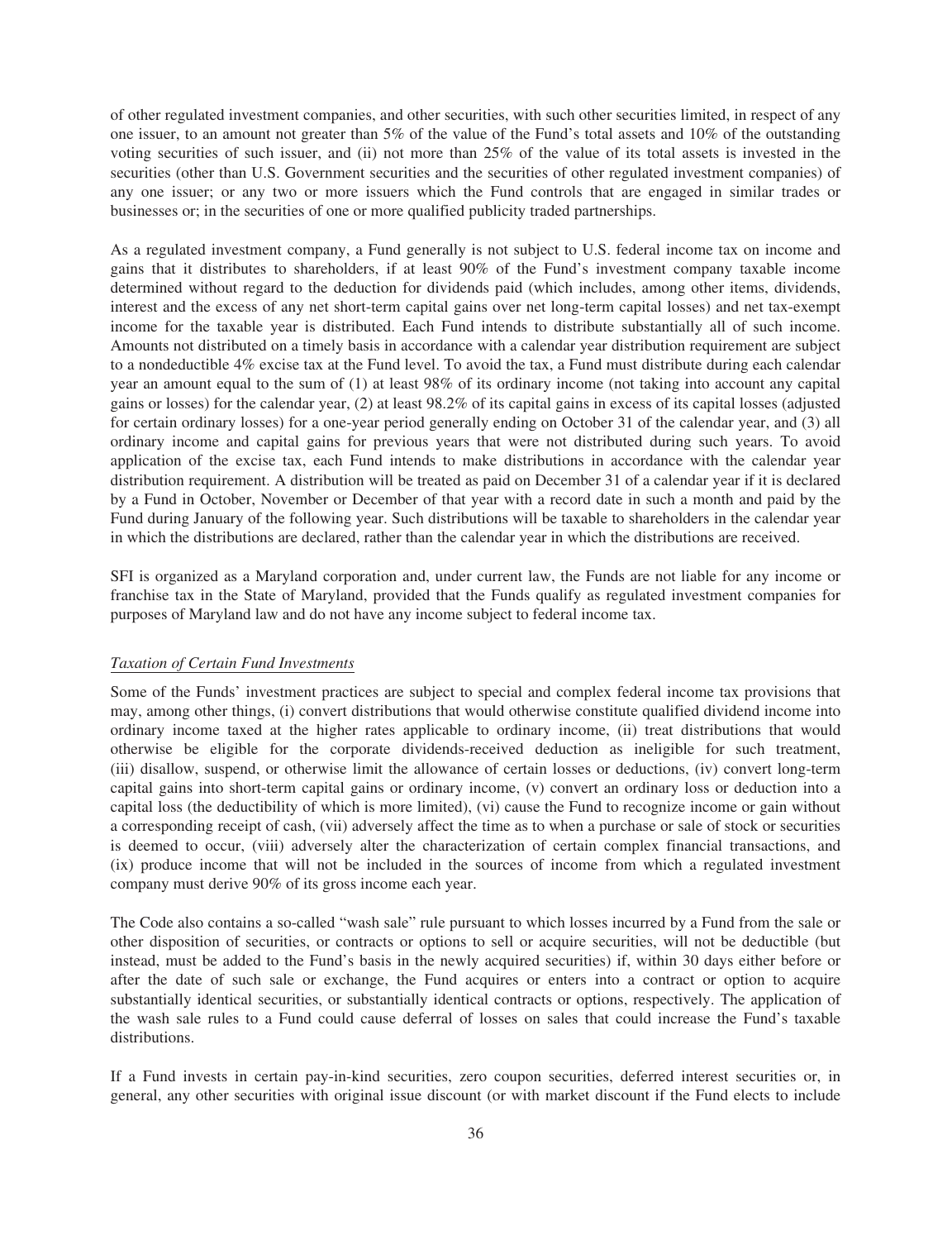market discount in income currently), the Fund must accrue income on such investments for each taxable year, which generally will be prior to the receipt of the corresponding cash payments. However, a Fund must distribute to shareholders, at least annually, all or substantially all of its investment company taxable income (determined without regard to the deduction for dividends paid), including such accrued income, to avoid federal income and excise taxes. Therefore, a Fund may have to dispose of its portfolio securities under disadvantageous circumstances to generate cash or may have to leverage itself by borrowing the cash, to satisfy these distribution requirements.

A Fund may also acquire market discount bonds. A market discount bond is a security acquired in the secondary market at a price below its redemption value (or its adjusted issue price if it is also an original issue discount bond). If a Fund invests in a market discount bond, it will be required to treat any gain recognized on the disposition of such market discount bond as ordinary income (instead of capital gain) to the extent of the accrued market discount unless the Fund elects to include the market discount in income as it accrues.

A Fund's investment in lower-rated or unrated debt securities may present issues for the Fund if the issuers of these securities default on their obligations because the federal income tax consequences to a holder of such securities are not certain.

Generally, the character of the income or capital gains that a Fund receives from another investment company will pass through to the Fund's shareholders as long as the Fund and the other investment company each qualify as regulated investment companies. However, to the extent that another investment company that qualifies as a regulated investment company realizes net losses on its investments for a given taxable year, a Fund will not be able to recognize its share of those losses until it disposes of shares of such investment company. Moreover, even when a Fund does make such a disposition, a portion of its loss may be recognized as a long-term capital loss. As a result of the foregoing rules, and certain other special rules, it is possible that the amounts of net investment income and net capital gains that a Fund will be required to distribute to shareholders will be greater than such amounts would have been had the Fund invested directly in the securities held by the investment companies in which it invests, rather than investing in shares of the investment companies. For similar reasons, the character of distributions from a Fund (e.g., long-term capital gain, qualified dividend income, etc.) will not necessarily be the same as it would have been had the Fund invested directly in the securities held by the investment companies in which it invests.

A Fund's investments in REIT equity securities, if any, may result in the receipt of cash in excess of the REIT's earnings. If a Fund distributes such amounts, such distributions could constitute a return of capital to shareholders for federal income tax purposes. In addition, such investments in REIT equity securities may require the Fund to accrue and distribute income not yet received. In order to generate sufficient cash to make the requisite distributions, a Fund may be required to sell securities in its portfolio that it otherwise would have continued to hold.

For taxable years beginning after December 31, 2017 and before January 1, 2026, qualified REIT dividends (i.e., REIT dividends other than capital gain dividends and portions of REIT dividends designated as qualified dividend income) are eligible for a 20% federal income tax deduction in the case of individuals, trusts and estates. A Fund that receives qualified REIT dividends may elect to pass the special character of this income through to its shareholders. To be eligible to treat distributions from a Fund as qualified REIT dividends, a shareholder must hold shares of the Fund for more than 45 days during the 91-day period beginning on the date that is 45 days before the date on which the shares become ex-dividend with respect to such dividend and the shareholder must not be under an obligation (whether pursuant to a short sale or otherwise) to make related payments with respect to positions in substantially similar or related property. If a Fund does not elect to pass the special character of this income through to shareholders or if a shareholder does not satisfy the above holding period requirements, the shareholder will not be entitled to the 20% deduction for the shareholder's share of the Fund's qualified REIT dividend income while direct investors in REITs may be entitled to the deduction.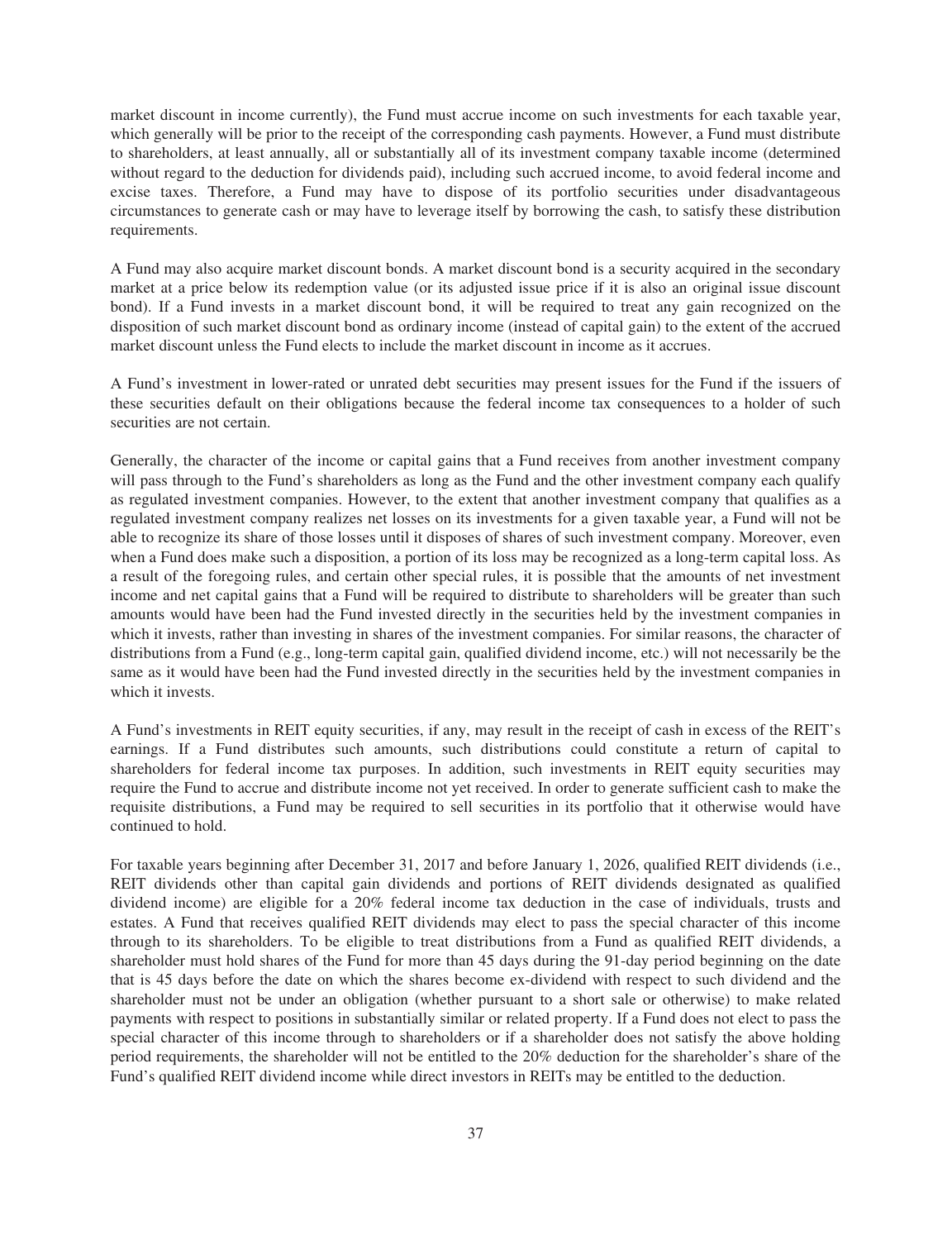Foreign exchange gains and losses realized by a Fund in connection with certain transactions involving foreign currency-denominated debt securities, certain options and futures contracts relating to foreign currency, foreign currency forward contracts, foreign currencies, or payables or receivables denominated in a foreign currency are subject to section 988 of the Code, which generally causes such gain and loss to be treated as ordinary income or loss and may affect the amount, timing and character of distributions to shareholders.

A Fund may be subject to withholding and other taxes imposed by foreign countries, including taxes on interest, dividends, and capital gains with respect to its investments in those countries, which would, if imposed, reduce the yield on or return from those investments. Tax treaties between certain countries and the United States may reduce or eliminate such taxes in some cases. If more than 50% of the value of a Fund's total assets at the close of its taxable year consists of stock or securities of foreign corporations, or if the Fund is a qualified fund of funds, such Fund will be eligible to elect to pass through to the Fund's shareholders the amount of eligible foreign income and similar taxes paid by the Fund, or in the case of a qualified fund of funds, such taxes paid by an underlying fund that has made the election. If this election is made, a shareholder generally subject to federal income tax will be required to include in gross income (in addition to taxable dividends actually received) his, her or its pro rata share of foreign taxes in computing his, her or its taxable income and to use such amount as a credit against his, her or its federal income tax liability or deduct such amount in lieu of claiming a credit, in each case subject to certain limitations. If a Fund does not satisfy the requirements for passing through to its shareholders their proportionate share of any foreign taxes paid by the Fund, shareholders will not be required to include such taxes in their gross incomes and will not be entitled to claim a tax deduction or credit for such taxes on their own federal income tax returns.

# *Distributions*

Distributions of investment company taxable income are generally taxable to a U.S. shareholder as ordinary income, whether paid in cash or in shares. Dividends paid by a Fund to a corporate shareholder, to the extent such dividends are attributable to dividends received by the Fund from U.S. corporations, may, subject to limitation, be eligible for the dividends**-**received deduction. Dividends that constitute "qualified dividend income" may be taxable to individual and other noncorporate investors at the same rates applicable to long-term capital gains, provided certain holding period and other requirements are satisfied. (See "Dividends, Distributions, and Tax Matters – Federal Income Tax Treatment of Dividends, Distributions, and Redemptions," in the Prospectus.)

Properly designated distributions of net capital gains, if any, will generally be taxable to shareholders as longterm capital gains, regardless of how long the shareholder has held a Fund's shares, and are not eligible for the dividends**-**received deduction or qualified dividend income treatment.

Shareholders will be notified annually as to the U.S. federal income tax status of distributions, and shareholders receiving distributions in the form of newly issued shares will receive a report as to the NAV of the shares received.

If the NAV of a Fund's shares is reduced below a shareholder's cost as a result of a distribution by the Fund, such distribution generally will be taxable even though it represents a return of invested capital. Investors should be careful to consider the tax implications of buying shares of a Fund just prior to a distribution. The price of shares purchased at this time will include the amount of the forthcoming distribution, but the distribution will generally be taxable to the shareholder.

If a Fund retains its net capital gains, although there are no plans to do so, the Fund may elect to treat such amounts as having been distributed to shareholders. As a result, the shareholders would be subject to tax on their proportionate share of the undistributed capital gains, would be able to claim their proportionate share of the federal income taxes paid by the Fund on such gain as a credit against their own federal income tax liabilities, and would be entitled to increase the basis of their Fund shares by the difference between the amount of undistributed net capital gains included in their gross income and the tax deemed paid by the shareholder.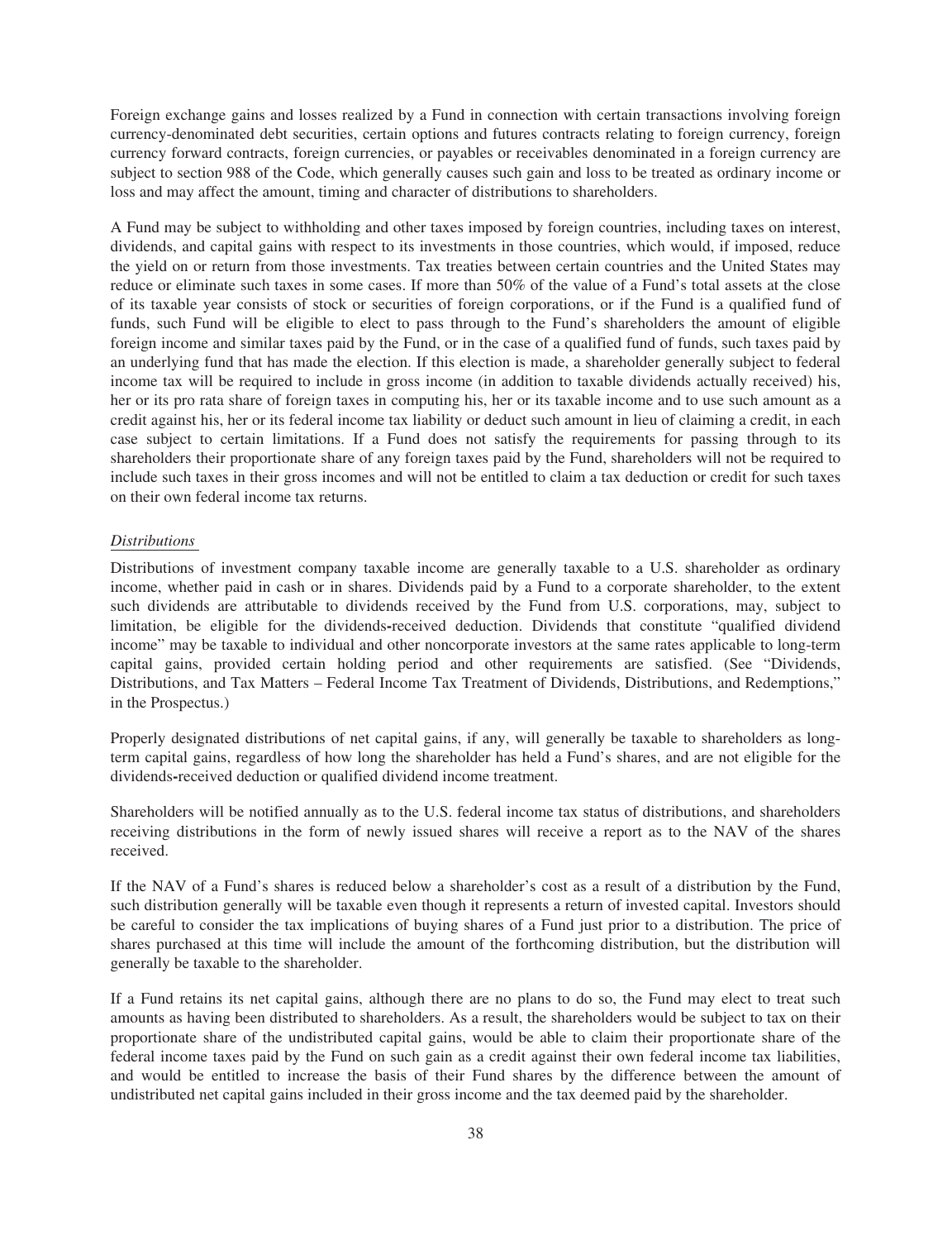In order for some portion of the dividends received by a shareholder to be qualified dividend income, the Fund must meet certain holding period and other requirements with respect to some portion of the dividend-paying stocks in its portfolio, and the shareholder must meet the same holding period and other requirements with respect to the shareholder's Fund shares. A dividend will not be treated as qualified dividend income (at either the Fund or shareholder level) (i) if the dividend is received with respect to any share of stock held (or treated as held) for fewer than 61 days during the 121-day period beginning on the date which is 60 days before the date on which such share becomes ex-dividend with respect to such dividend (or, in the case of certain preferred stock, 91 days during the 181-day period beginning 90 days before such date), (ii) to the extent that the recipient is under an obligation (whether pursuant to a short sale or otherwise) to make related payments with respect to positions in substantially similar or related property, (iii) if the recipient elects to have the dividend income treated as investment income for purposes of the limitation on deductibility of investment interest, or (iv) if the dividend is received from a foreign corporation that is (a) not eligible for the benefits of a comprehensive income tax treaty with the United States (with the exception of dividends paid on stock of such a foreign corporation that is readily tradable on an established securities market in the United States) or (b) treated as a passive foreign investment company or surrogate foreign corporation that is not treated as a domestic corporation.

In general, dividends of net investment income received by corporate shareholders of a Fund will qualify for the dividends-received deduction generally available to corporations to the extent of the amount of eligible dividends received by the Fund from domestic corporations for the taxable year. A dividend received by the Fund will not be treated as a qualifying dividend (i) if it has been received with respect to any share of stock that the Fund has held (or is treated as holding) for less than 46 days (91 days in the case of certain preferred stock) during the 91-day period beginning on the date which is 45 days before the date on which such share becomes ex-dividend with respect to such dividend (during the 181-day period beginning 90 days before such date in the case of certain preferred stock) or (ii) to the extent that the Fund is under an obligation (pursuant to a short sale or otherwise) to make related payments with respect to positions in substantially similar or related property. Moreover, the dividends-received deduction may be disallowed or reduced (i) if a corporate shareholder fails to satisfy the foregoing requirements with respect to its shares of the Fund or (ii) by application of various provisions of the Code (for instance, the dividends-received deduction is reduced in the case of a dividend received on debt-financed portfolio stock (generally, stock acquired with borrowed funds)). For purposes of determining the holding period for stock on which a dividend is received, such holding period is reduced for any period the recipient has an option to sell, is under a contractual obligation to sell, or has made (and not closed) a short sale of substantially identical stock or securities, and in certain other circumstances.

# *Disposition of Shares*

Upon a redemption, sale or exchange of shares of a Fund, a shareholder will realize a taxable gain or loss depending upon his, her or its basis in the shares. (For purposes of this section and "Other Taxation" below, exchanges refer to exchanges between different Steward Funds and do not refer to exchanges between different share classes of the same Steward Fund.) A gain or loss will be treated as capital gain or loss if the shares are capital assets in the shareholder's hands, and the rate of tax will depend upon the shareholder's holding period for the shares. Gain or loss realized on shares held more than one year is generally long-term while gain or loss realized on shares held one year or less is generally short-term. Any loss realized on a redemption, sale or exchange will be disallowed to the extent the shares disposed of are replaced (including through reinvestment of dividends) within a period of 61 days, beginning 30 days before and ending 30 days after the shares are disposed of. In such a case the basis of the shares acquired will be adjusted to reflect the disallowed loss. If a shareholder holds Fund shares for six months or less and during that period receives a distribution taxable to the shareholder as long-term capital gain, any loss realized on the sale of such shares during such six-month period would be a long-term loss to the extent of such distribution. Shareholders may be limited in their ability to utilize capital losses.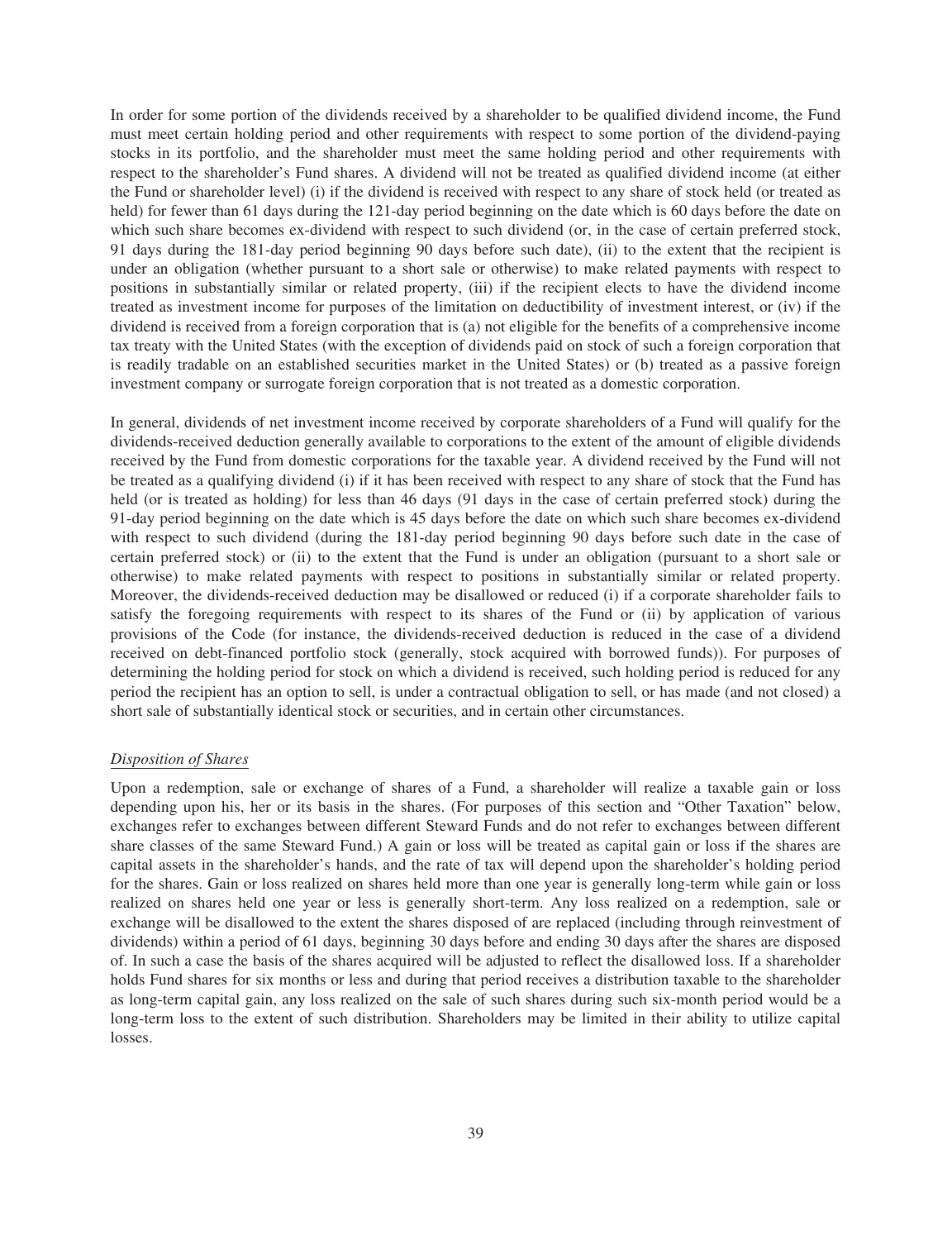# *Backup Withholding*

Each Fund generally will be required to withhold federal income tax at a rate of 24% under current law ("backup withholding") from dividends, capital gains distributions, and redemption proceeds paid to shareholders if (1) the shareholder fails to furnish the Fund with the shareholder's correct taxpayer identification number or social security number, (2) the Internal Revenue Service (the "IRS") notifies the shareholder that he, she or it has failed to report properly certain interest and dividend income to the IRS and to respond to notices to that effect, or (3) when required to do so, the shareholder fails to certify that he, she or it is not subject to backup withholding. Any amounts withheld may be credited against the shareholder's federal income tax liability.

# *Affordable Care Act*

An additional 3.8% Medicare tax is imposed on certain net investment income (including ordinary dividends and capital gains distributions received from the Funds and net gains from redemptions or other taxable dispositions of Fund shares) of U.S. individuals, estates and trusts to the extent that such person's "modified adjusted gross income" (in the case of an individual) or "adjusted gross income" (in the case of an estate or trust) exceeds specified threshold amounts.

# *Other Taxation*

Distributions may be subject to additional state, local and foreign taxes, depending on each shareholder's particular situation. Non-U.S. shareholders may be subject to U.S. tax rules that differ significantly from those summarized above, including the likelihood that distributions to them may be subject to withholding of U.S. tax at a rate of 30% (or a lower treaty rate, if applicable). Sections 1471-1474 of the Code and the U.S. Treasury and IRS guidance issued thereunder (collectively, "FATCA") generally require a Fund to obtain information sufficient to identify the status of each of its shareholders. If a shareholder fails to provide this information or otherwise fails to comply with FATCA, a Fund may be required to withhold under FATCA at a rate of 30% with respect to that shareholder on Fund dividends and distributions and on the proceeds of the sale, redemption, or exchange of Fund shares. Recently issued proposed Treasury Regulations, however, generally eliminate withholding under FATCA on gross proceeds, which include certain capital gains distributions and gross proceeds from a sale or disposition of Fund shares. Taxpayers generally may rely on these proposed Treasury Regulations until final Treasury Regulations are issued. A Fund may disclose the information that it receives from (or concerning) its shareholders to the IRS, non-U.S. taxing authorities, or other parties as necessary to comply with FATCA, related intergovernmental agreements, or other applicable law or regulation. Each investor is urged to consult its tax advisor regarding the applicability of FATCA and any other reporting requirements with respect to the investor's own situation, including investments through an intermediary.

Shareholders are advised to consult their own tax advisers with respect to the particular tax consequences to them of an investment in a Fund.

# **OTHER INFORMATION**

<span id="page-42-0"></span>Custody of Assets. All securities owned by the Funds and all cash, including proceeds from the sale of shares of the Funds and of securities in the Funds' investment portfolios, are held by The Northern Trust Company, 50 South LaSalle Street, Chicago, IL 60603.

Shareholder Reports. Semi-annual statements are furnished to shareholders, and annually such statements are audited by the independent accountants.

Independent Registered Public Accounting Firm. Cohen & Company, Ltd., the independent registered public accounting firm for the Funds, performs annual audits of the Funds' financial statements.

Legal Counsel. Vedder Price P.C., 222 N. LaSalle St., Chicago, IL 60601, serves as counsel to the Funds.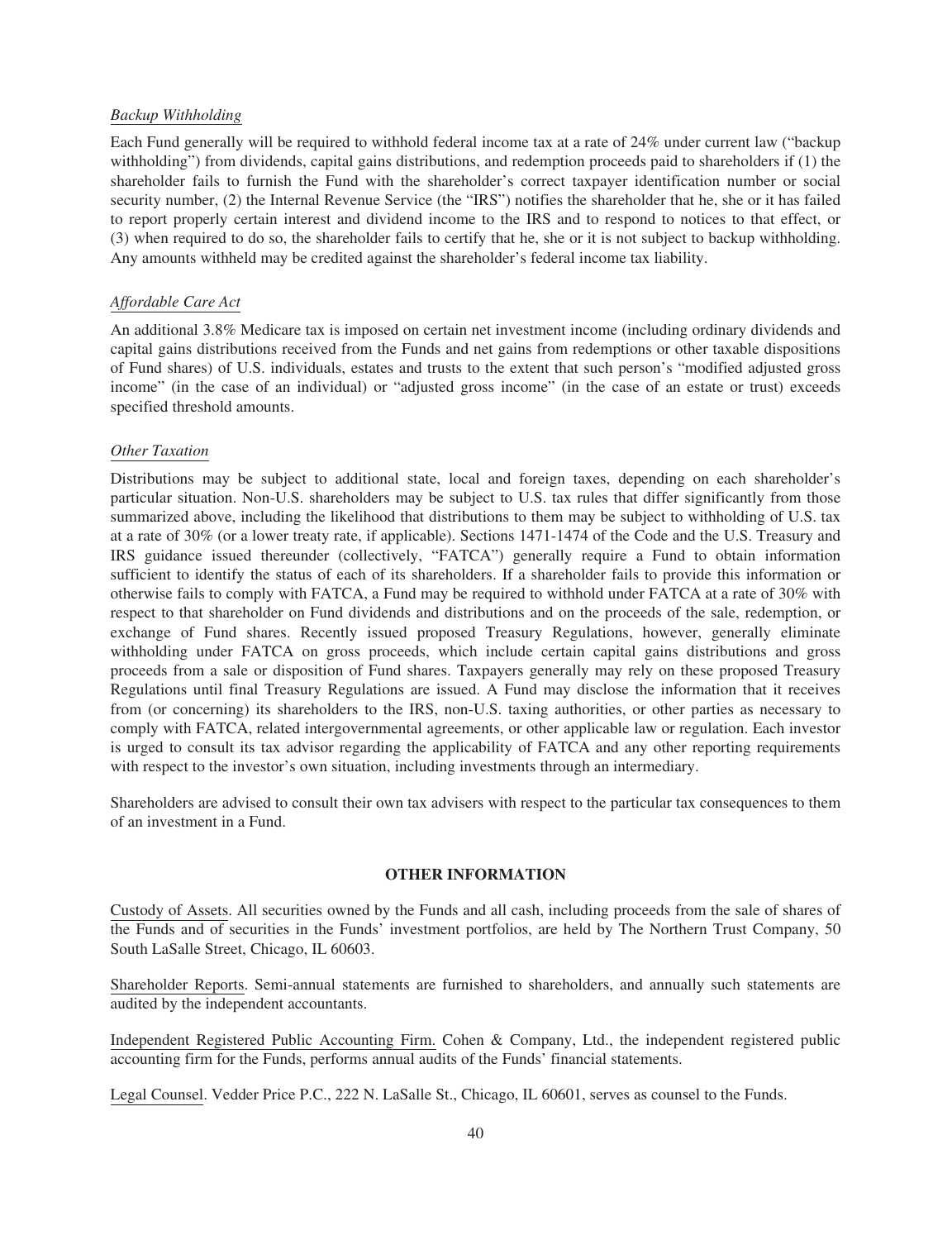# **APPENDIX A**

# Crossmark Global Investments, Inc.

# Proxy Voting Policy

# <span id="page-43-0"></span>Statement of Policy

It is the policy of Crossmark Global Investments, Inc. ("Crossmark") to vote proxies on securities held by its clients ("Clients") for which Crossmark exercises voting authority, including Crossmark's registered investment company clients, in the best interests of those Clients and without regard to the interests of the Adviser or any other client of the Adviser, and of Fund shareholders, in accordance with Crossmark's fiduciary duties under applicable law and in compliance with Rule 206(4)-6 under the Investment Advisers Act of 1940, as amended ("Advisers Act"). Crossmark has adopted these proxy voting policies and procedures ("Procedures") for the voting of proxies relating to securities held in client accounts as to which Crossmark has voting authority, directly or indirectly. Indirect voting authority exists where Crossmark's voting authority is implied by a general obligation of investment authority without reservation of proxy voting authority. The Boards of Directors/ Trustees of the investment companies ("Funds") for which Crossmark acts as investment adviser, and for which Crossmark has discretionary authority to vote proxies, have directed Crossmark to follow these Procedures in voting proxies for the Funds.

# Limitations on Policy

- a. **Client Instructions or Restrictions -** Crossmark's exercise of voting rights for Client securities is subject to any applicable implementable instructions or restrictions that may be imposed by a particular Client, at any particular time. In such a case, Crossmark may vote proxies for a particular Client differently from those voted for a Client that does not provide instructions or restrictions.
- b. **Securities on Loan** Crossmark may determine not to vote proxies in respect of securities of any issuer if it determines it would be in its client's overall best interests not to vote. Such determination may apply in respect of all client holdings of the securities or only certain specified clients, as the Adviser deems appropriate under the circumstances. As examples, Crossmark may determine: (a) not to recall securities on loan if, in its judgment, the negative consequences to clients of disrupting the securities lending program would outweigh the benefits of voting in the particular instance or (b) not to vote certain foreign securities positions if, in its judgment, the expense and administrative inconvenience outweighs the benefits to clients of voting the securities.

# Conflicts of Interest

If Crossmark determines that voting proxies with respect to a particular security would involve a material conflict between the interests of Crossmark and its affiliates, on the one hand, and those of one or more Clients, on the other, Crossmark will choose one of the following options:

- $\circ$  Cause the proxies to be "echo voted" *i.e.*, in the same proportion as the votes of non-Client holders of the particular security;
- <sup>O</sup> Refer the voting decision to the Client;
- <sup>O</sup> Obtain from the Client an acknowledgement and waiver of the conflict to permit Crossmark to vote the proxies in accordance with the policies described in Appendix A.

# Administration

a. **Obtaining Proxy Statements.** Crossmark will take reasonable steps to assure that proxy statements are received from Clients' custodian(s), or any other appropriate person, in a timely manner. The accounts for which Crossmark is required to vote proxies are coded into the Fiserv APL System.